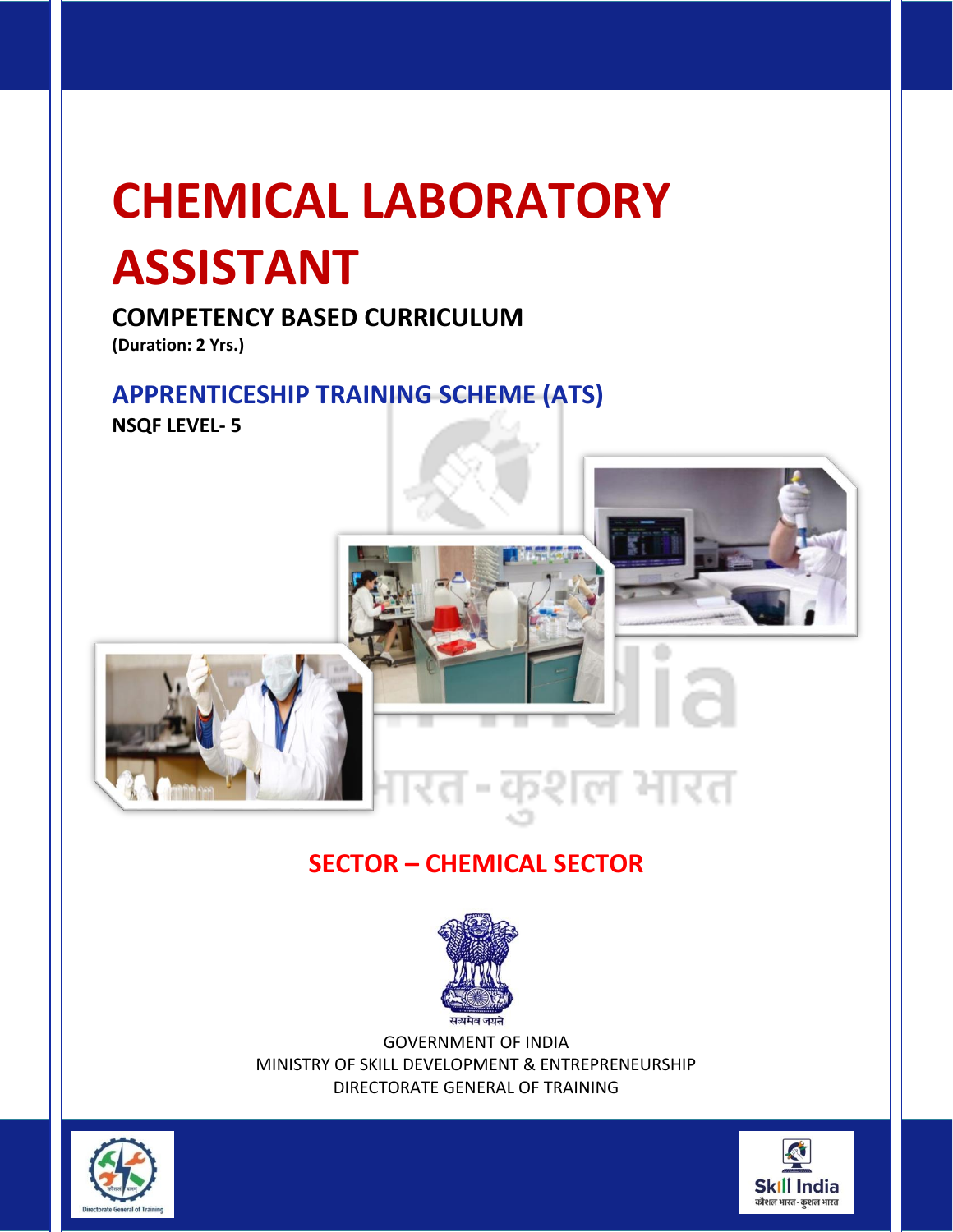### **CHEMICAL LABORATORY ASSISTANT**

**(Revised in 2018)**

#### **APPRENTICESHIP TRAINING SCHEME (ATS)**

55555555555

**Ski nsqr** LEVEL - 5<br> **Ski nd 1** कोशल भारत-कुशल भारत

Developed By

Ministry of Skill Development and Entrepreneurship Directorate General of Training **CENTRAL STAFF TRAINING AND RESEARCH INSTITUTE** EN-81, Sector-V, Salt Lake City, Kolkata – 700 091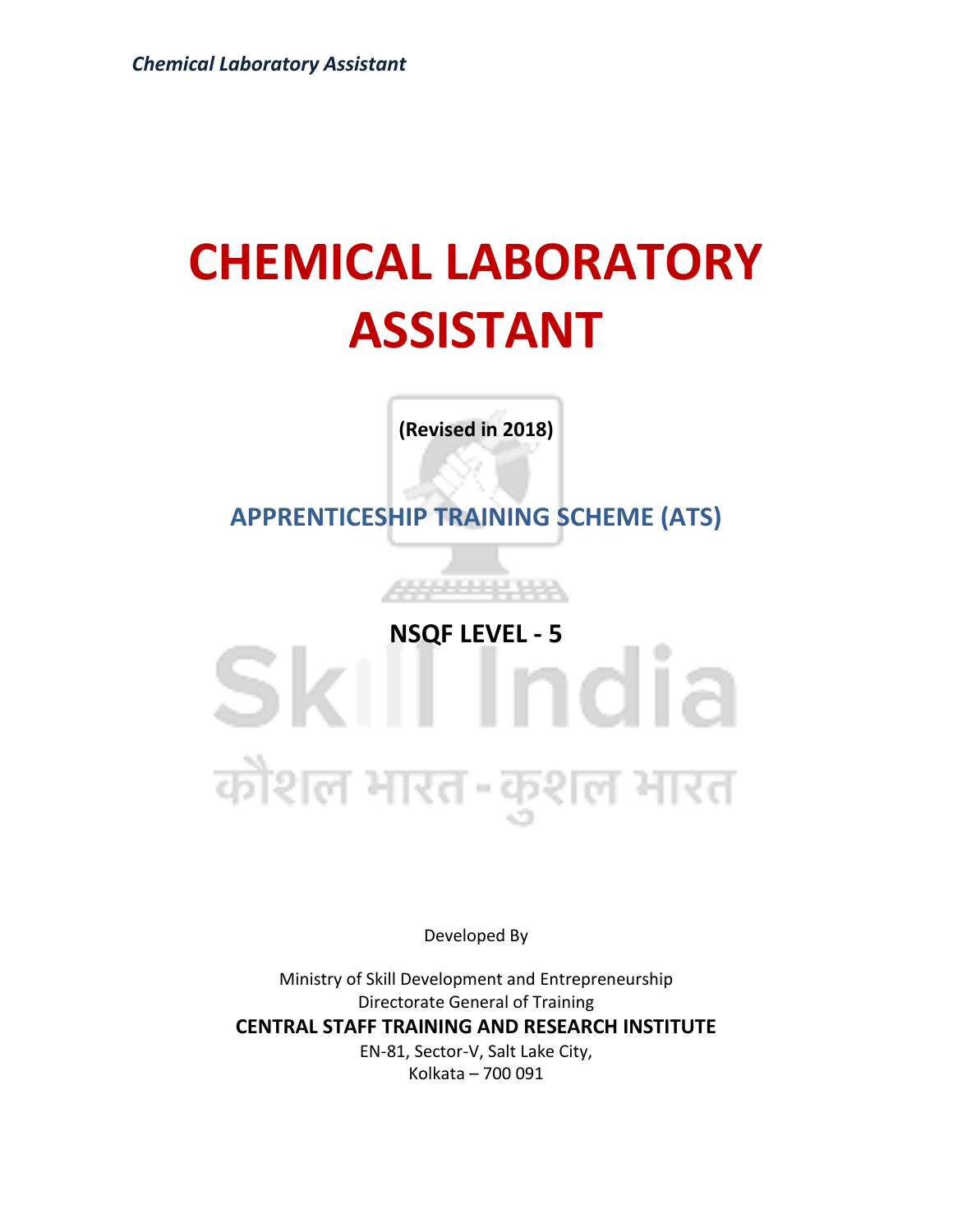The DGT sincerely expresses appreciation for the contribution of the Industry, State Directorate, Trade Experts and all others who contributed in revising the curriculum. Special acknowledgement to the following industries/organizations who have contributed valuable inputs in revising the curricula through their expert members:

- 1. Bharat Petroleum Corporation Limited , Mahul Refinery , Mahul Mumbai
- 2. Hindustan Petroleum Corporation Limited , Mahul Refinery ,Mahul Mumbai
- 3. Rashtriya Chemicals and Fertilizers Limited, Chembur ,Mumbai
- 4. Directorate of Vocational Education and Training, Maharashtra State,Mumbai
- 5. N.G. Acharya & D. K. Marathe College, Chembur, Mumbai

Special acknowledgement is extended by DGT to the following expert members who had contributed immensely in this curriculum.

**Co-ordinator for the course:** Shri Sunil Wakde , ADT, Advanced Training Institute,, Mumbai

| SI. | <b>Name &amp; Designation</b>       | Organization               | <b>Remarks</b> |
|-----|-------------------------------------|----------------------------|----------------|
| No. | Sri /Mr./Ms.                        |                            |                |
|     |                                     |                            |                |
| 1.  | Dr. Vidyagauri Lele,                | N. G. Acharya & D. K.      | Member         |
|     | Principal & HOD (Chemistry Dept.)   | Marathe College,           |                |
|     |                                     | Chembur Mumbai             |                |
| 2.  | Sri S. A. Salvi,                    | Hindustan Petroleum        | Member         |
|     | Sr. Shift Chemist (Quality Control) | Corporation Limited,       |                |
|     |                                     | Mahul Refinery, Mahul      |                |
| 3.  | Sri Hamant K. Ghag                  | <b>Bharat Petroleum</b>    | Member         |
|     | Sr. Manager, (Quality Control)      | Corporation Limited,       |                |
|     |                                     | Mahul Refinery, Mahul      |                |
| 4.  |                                     | M                          | Member         |
|     | Sri Girish Labhane,                 | Rashtriya Chemicals and    |                |
|     | Sr. Engineer (Mechanical)           | Fertilizers Limited,       |                |
|     |                                     | Chembur, Mumbai            |                |
| 5.  | Sri Vimal K. Gulati,                | <b>Bharat Petroleum</b>    | Member         |
|     | Sr. Manager (Training& Development) | Corporation Limited,       |                |
|     |                                     | Mahul Refinery, Mahul      |                |
| 6.  | Sri Nitin Kumar                     | <b>Hindustan Petroleum</b> | Member         |
|     | Sr. Engineer (Operations)           | <b>Corporation Limited</b> |                |
|     |                                     | , Mahul Refinery, Mahul    |                |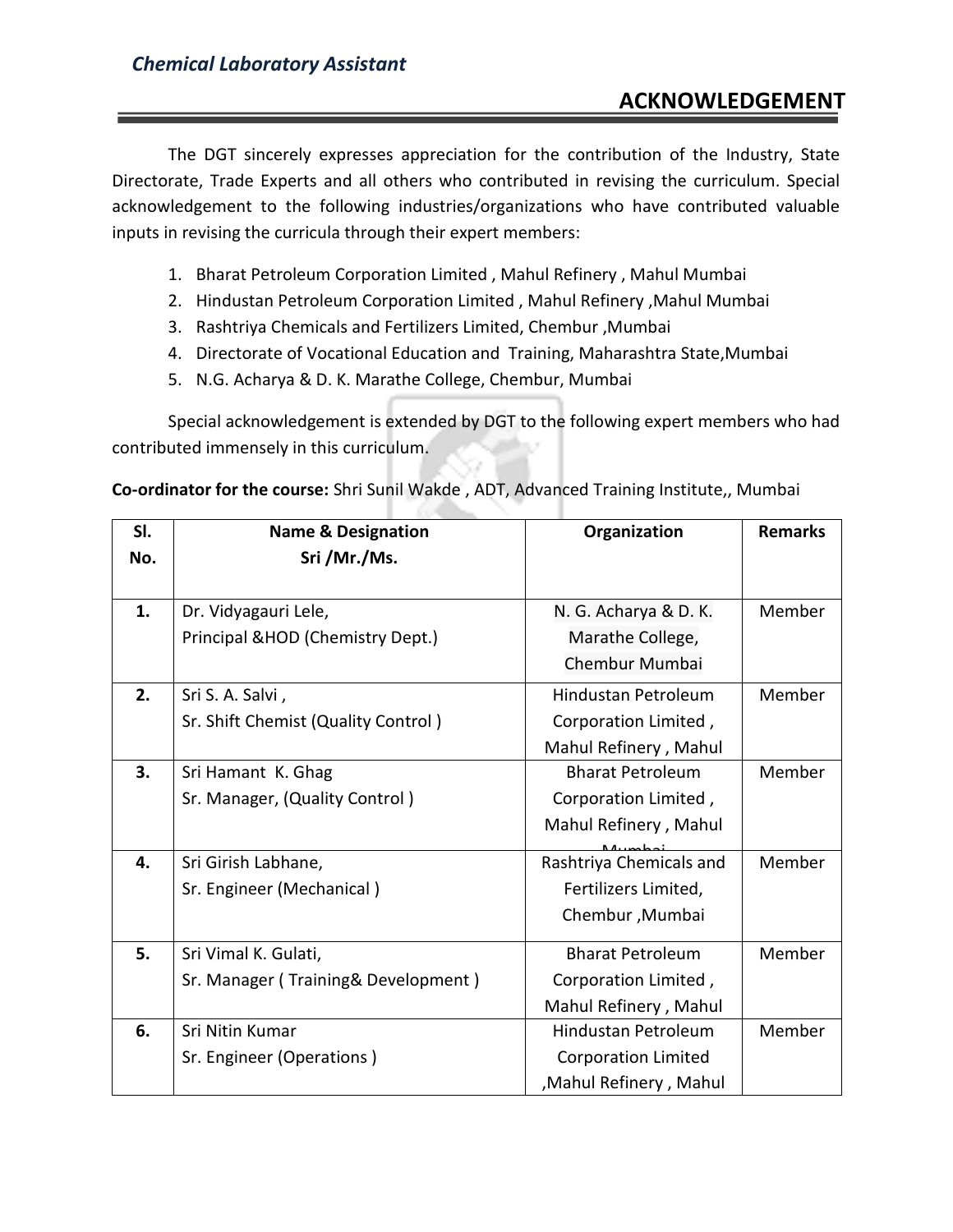| 7.  | Sri R.C. Sonavane, Trade Instructor    | Govt. ITI, Panvel | Member |
|-----|----------------------------------------|-------------------|--------|
| 8.  | Sri P.S.Rane, Trade Instructor         | Govt. ITI, Panvel | Member |
| 9.  | Sri C.P. Jadhav, Trade Instructor      | Govt. ITI, Panvel | Member |
| 10. | Mrs. S.G. Thakur,                      | Govt. ITI, Mahad  | Member |
|     | Junior Apprenticeship Advisor          |                   |        |
| 11. | Mrs. S. S. Barve, Trade Instructor     | Govt. ITI, Mahad  | Member |
| 12. | Sri S.E. Deshmukh, Trade Instructor    | Govt. ITI, Mahad  | Member |
| 13. | Sri G.W. Patil, Trade Instructor       | Govt. ITI, Mahad  | Member |
| 14. | Sri S.Z. Rajput, Trade Instructor      | Govt. ITI, Mahad  | Member |
| 15. | Sri S.G. Raigonde, Deputy Director (T) | ATI, Mumbai       | Member |
| 16. | Sri C.H. Ravi, Deputy Director(T)      | ATI, Mumbai       | Member |
| 17. | Sri Ujjwal Biswas, Deputy Director(T)  | ATI, Mumbai       | Member |
| 18. | Mrs. K.K. Phadnis, Training Officer    | ATI, Mumbai       | Member |
| 19. | Sri R.S. Wagh, Training Officer        | ATI, Mumbai       | Member |

## Skill India कोशल भारत-कुशल भारत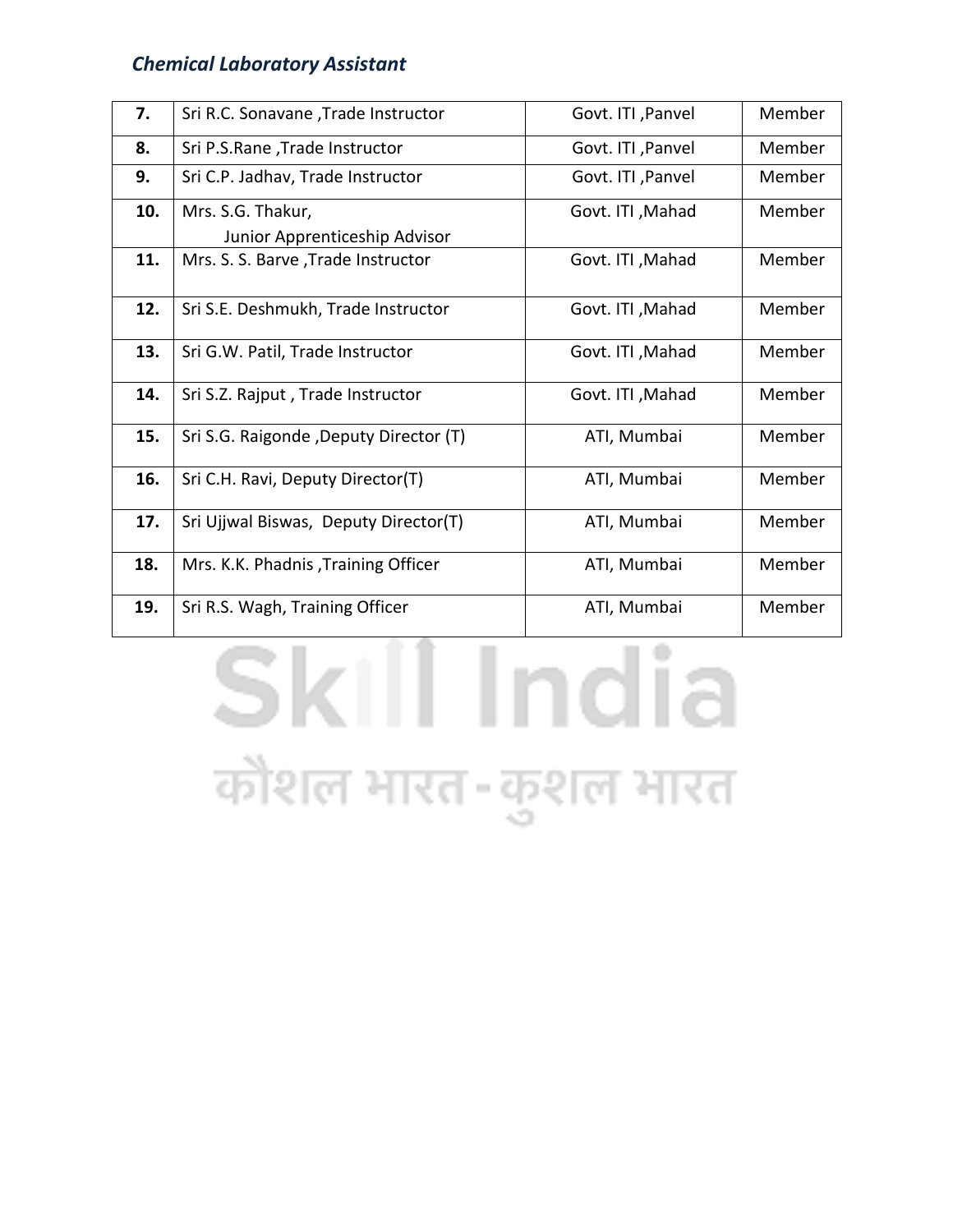#### **CONTENTS**

| SI.<br>No. | <b>Topics</b>                                               | Page<br>No. |  |
|------------|-------------------------------------------------------------|-------------|--|
| 1.         | Background                                                  | $1 - 2$     |  |
| 2.         | <b>Training System</b>                                      | $3 - 7$     |  |
| 3.         | <b>Job Role</b>                                             | $8 - 9$     |  |
| 4.         | <b>NSQF Level Compliance</b>                                | 10          |  |
| 5.         | <b>General Information</b>                                  | 11          |  |
| 6.         | <b>Learning Outcome</b>                                     | $12 - 15$   |  |
| 7.         | Learning Outcome with Assessment Criteria                   | $16 - 18$   |  |
| 8.         | <b>Syllabus</b>                                             | $19 - 22$   |  |
| 9.         | Syllabus - Core Skill                                       | $23 - 29$   |  |
|            | 9.1 Core Skill - Workshop Calculation & Science and         |             |  |
|            | <b>Engineering Drawing</b>                                  |             |  |
|            | 9.2 Core Skill - Employability Skill                        |             |  |
| 10.        | Details of Competencies (On-Job Training)                   |             |  |
| 11.        | List of Trade Tools & Equipment Basic Training - Annexure I |             |  |
| 12.        | Format for Internal Assessment - Annexure II                | 41          |  |

¢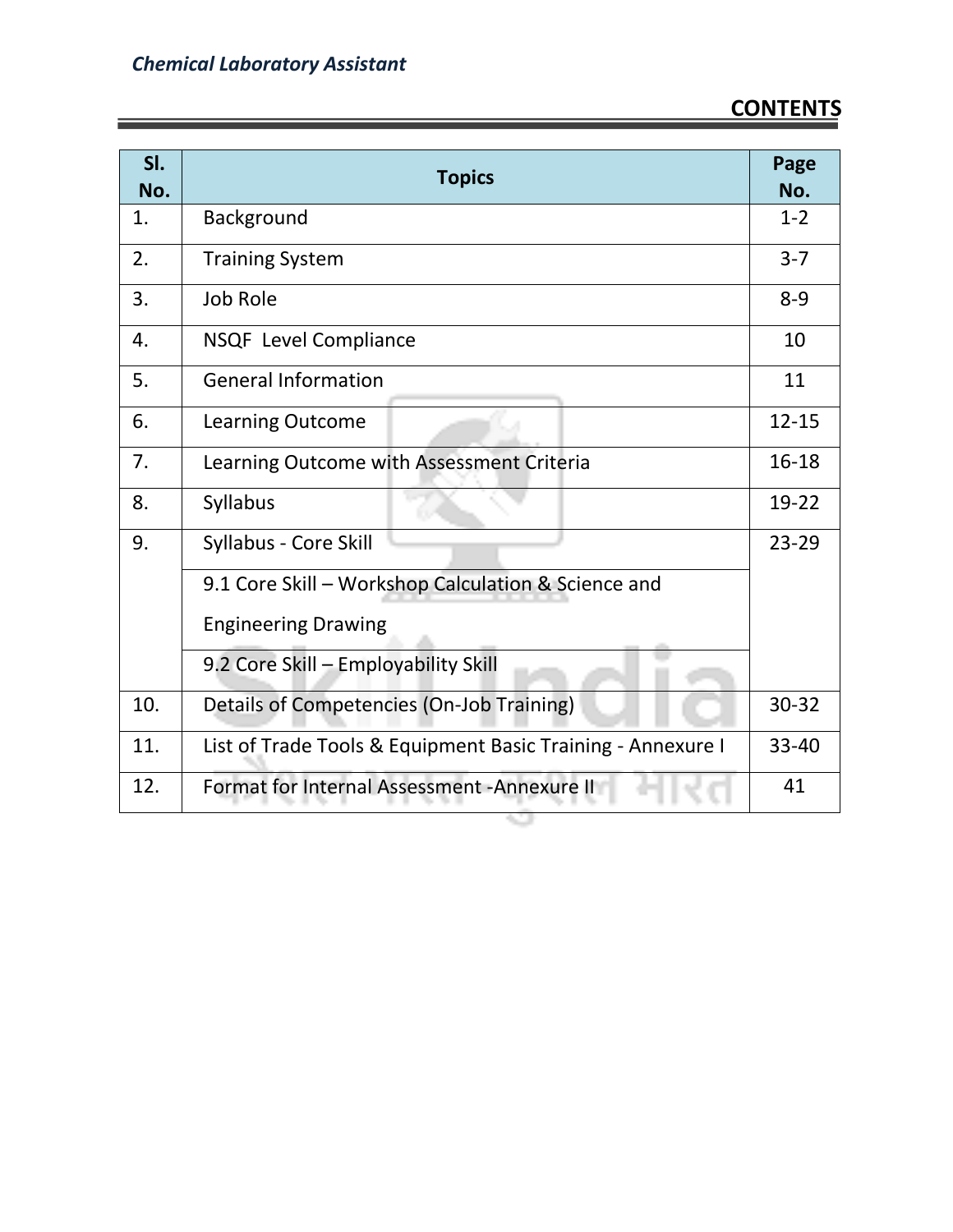#### **1.1 Apprenticeship Training Scheme under Apprentice Act 1961**

The Apprentices Act, 1961 was enacted with the objective of regulating the programme of training of apprentices in the industry by utilizing the facilities available therein for imparting on-the-job training. The Act makes it obligatory for employers in specified industries to engage apprentices in designated trades to impart Apprenticeship Training on the job in industry to school leavers and person having National Trade Certificate(ITI pass-outs) issued by National Council for Vocational Training (NCVT) to develop skilled manpower for the industry**.** There are four categories of apprentices namely**; trade apprentice, graduate, technician and technician (vocational) apprentices.** 

Qualifications and period of apprenticeship training of **trade apprentices** vary from trade to trade. The apprenticeship training for trade apprentices consists of basic training followed by practical training. At the end of the training, the apprentices are required to appear in a trade test conducted by NCVT and those successful in the trade tests are awarded the National Apprenticeship Certificate.

The period of apprenticeship training for graduate (engineers), technician (diploma holders and technician (vocational) apprentices is one year. Certificates are awarded on completion of training by the Department of Education, Ministry of Human Resource Development.

#### **1.2 Changes in Industrial Scenario**

Recently we have seen huge changes in the Indian industry. The Indian Industry registered an impressive growth during the last decade and half. The number of industries in India have increased manifold in the last fifteen years especially in services and manufacturing sectors. It has been realized that India would become a prosperous and a modern state by raising skill levels, including by engaging a larger proportion of apprentices, will be critical to success; as will stronger collaboration between industry and the trainees to ensure the supply of skilled workforce and drive development through employment. Various initiatives to build up an adequate infrastructure for rapid industrialization and improve the industrial scenario in India have been taken.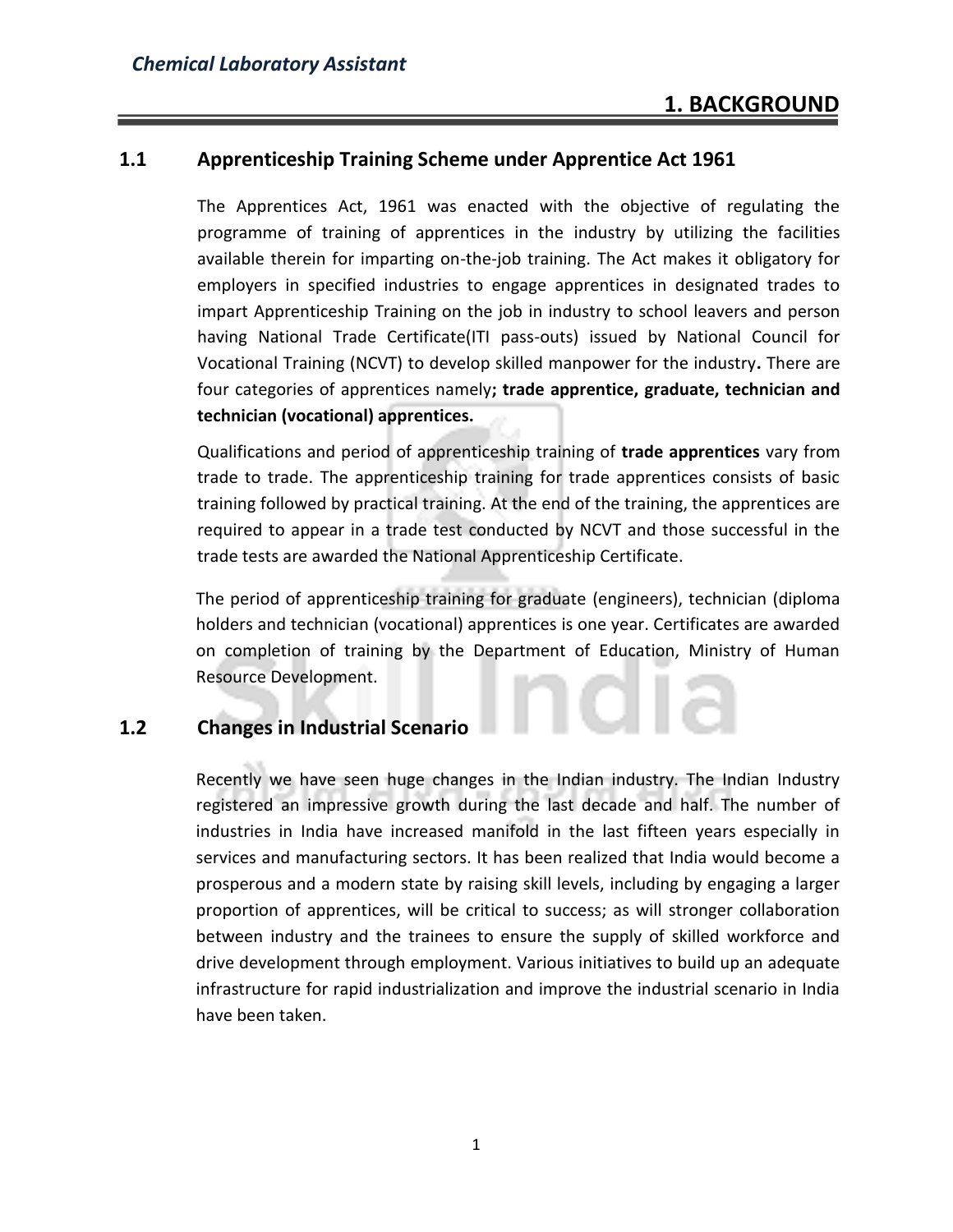#### **1.3 Reformation**

The Apprentices Act, 1961 has been amended and brought into effect from 22<sup>nd</sup> December, 2014 to make it more responsive to industry and youth. Key amendments are as given below:

- Prescription of number of apprentices to be engaged at establishment level instead of trade-wise.
- Establishment can also engage apprentices in optional trades which are not designated, with the discretion of entry level qualification and syllabus.
- Scope has been extended also to non-engineering occupations.
- Establishments have been permitted to outsource basic training in an institute of their choice.
- The burden of compliance on industry has been reduced significantly.

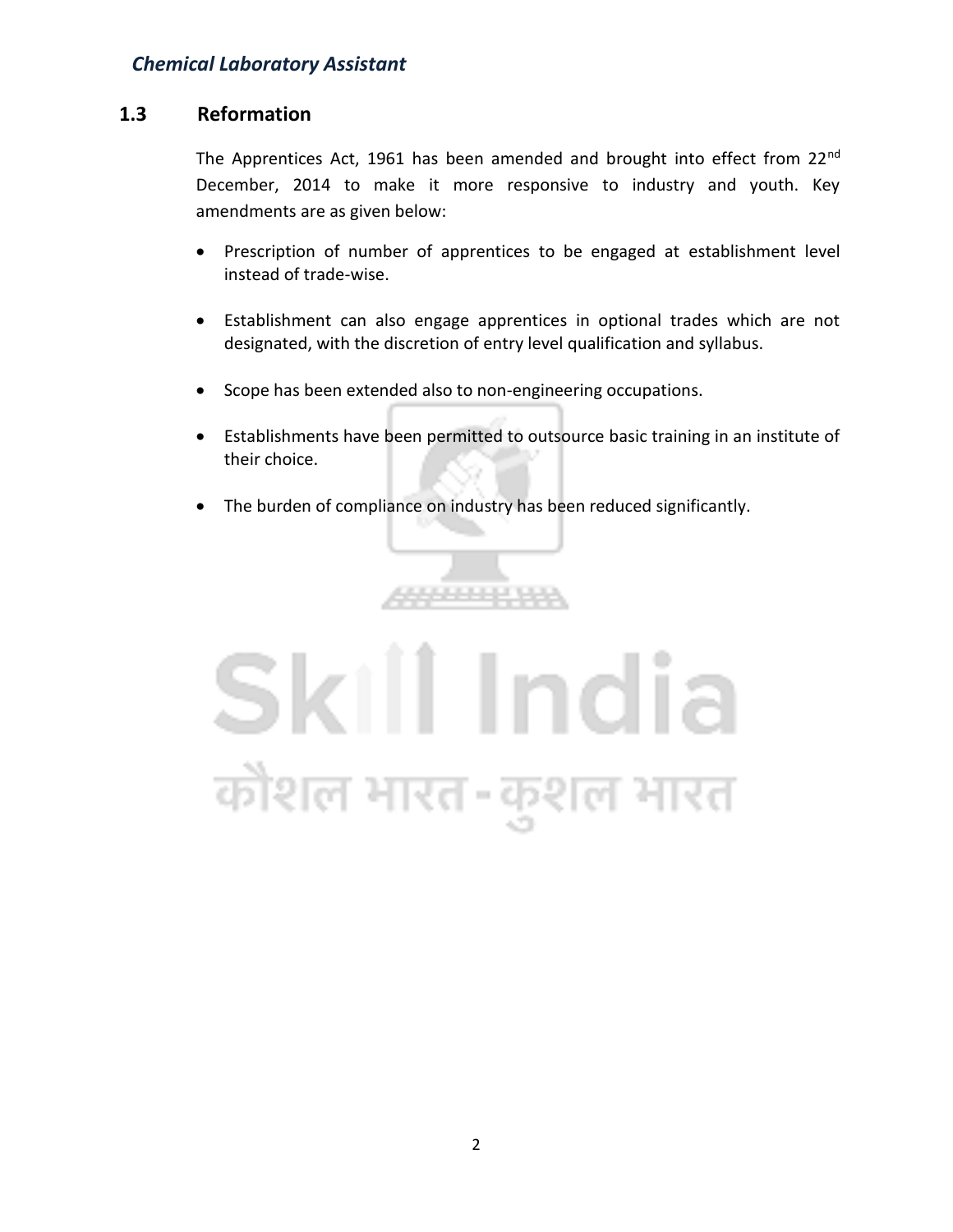#### **2.1 GENERAL**

Directorate General of Training (DGT) under Ministry of Skill Development & Entrepreneurship offers range of vocational training courses catering to the need of different sectors of economy/ Labour market. The vocational training programmes are delivered under aegis of National Council of Vocational Training (NCVT). Craftsman Training Scheme (CTS) and Apprenticeship Training Scheme (ATS) are two pioneer programmes of NCVT for propagating vocational training.

Chemical Laboratory Assistant trade under ATS is one of the most popular courses delivered nationwide through different industries. The course is of two years (02 Blocks) duration. It mainly consists of Domain area and Core area. In the Domain area Trade Theory & Practical impart professional - skills and knowledge, while Core area - Workshop Calculation and science, Engineering Drawing and Employability Skills imparts requisite core skills & knowledge and life skills. After passing out the training programme, the trainee is being awarded National Apprenticeship Certificate (NAC) by NCVT having worldwide recognition.

#### **Broadly candidates need to demonstrate that they are able to:**

- Read & interpret technical parameters/document, plan and organize work processes, identify necessary materials and tools;
- Perform task with due consideration to safety rules, accident prevention regulations and environmental protection stipulations;
- Apply professional skill, knowledge, core skills & employability skills while performing jobs and solve problem during execution.
- Check the job/finishing and assembly as per drawing for functioning, identify and rectify errors in job/assembly. l st **CHIL**
- Document the technical parameters related to the task undertaken.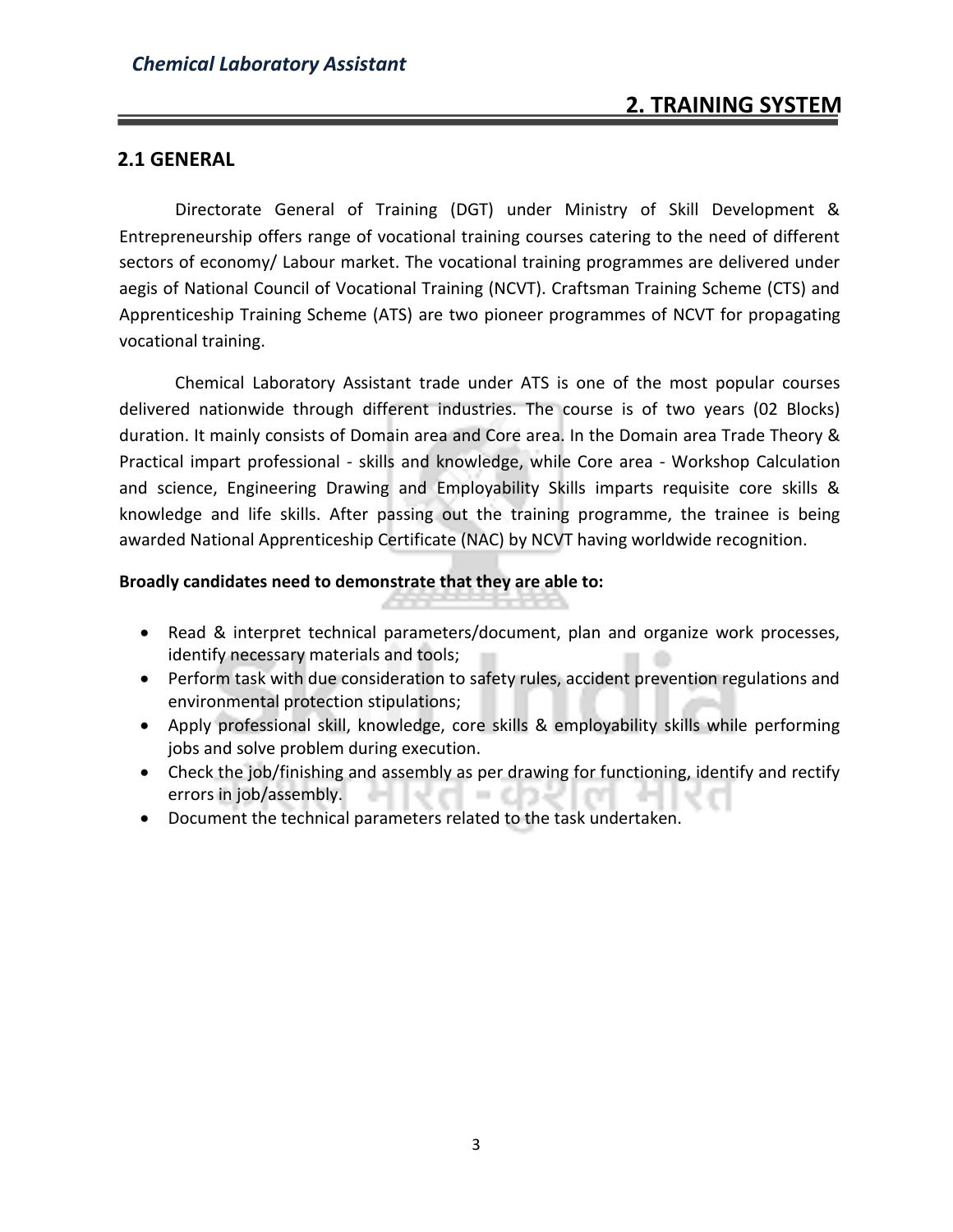#### **2.2 CAREER PROGRESSION PATHWAYS**:

- Can join Crafts Instructor Training Scheme (CITS) in the trade for becoming instructor in ITIs.
- Indicative pathways for vertical mobility.



#### **2.3 COURSE STRUCTURE:**

Table below depicts the distribution of training hours across various course elements during a period of two years (*Basic Training and On-Job Training*): -

#### **Total training duration details: -**

| Time                      | $1 - 3$       | $4 - 12$    | $13 - 15$    | 16-24        |
|---------------------------|---------------|-------------|--------------|--------------|
| (in months)               |               |             |              |              |
| <b>Basic Training</b>     | Block-I       | -----       | $Block - II$ | ------       |
| <b>Practical Training</b> |               |             |              |              |
| (On - job training)       | $\frac{1}{2}$ | $Block - I$ | ------       | $Block - II$ |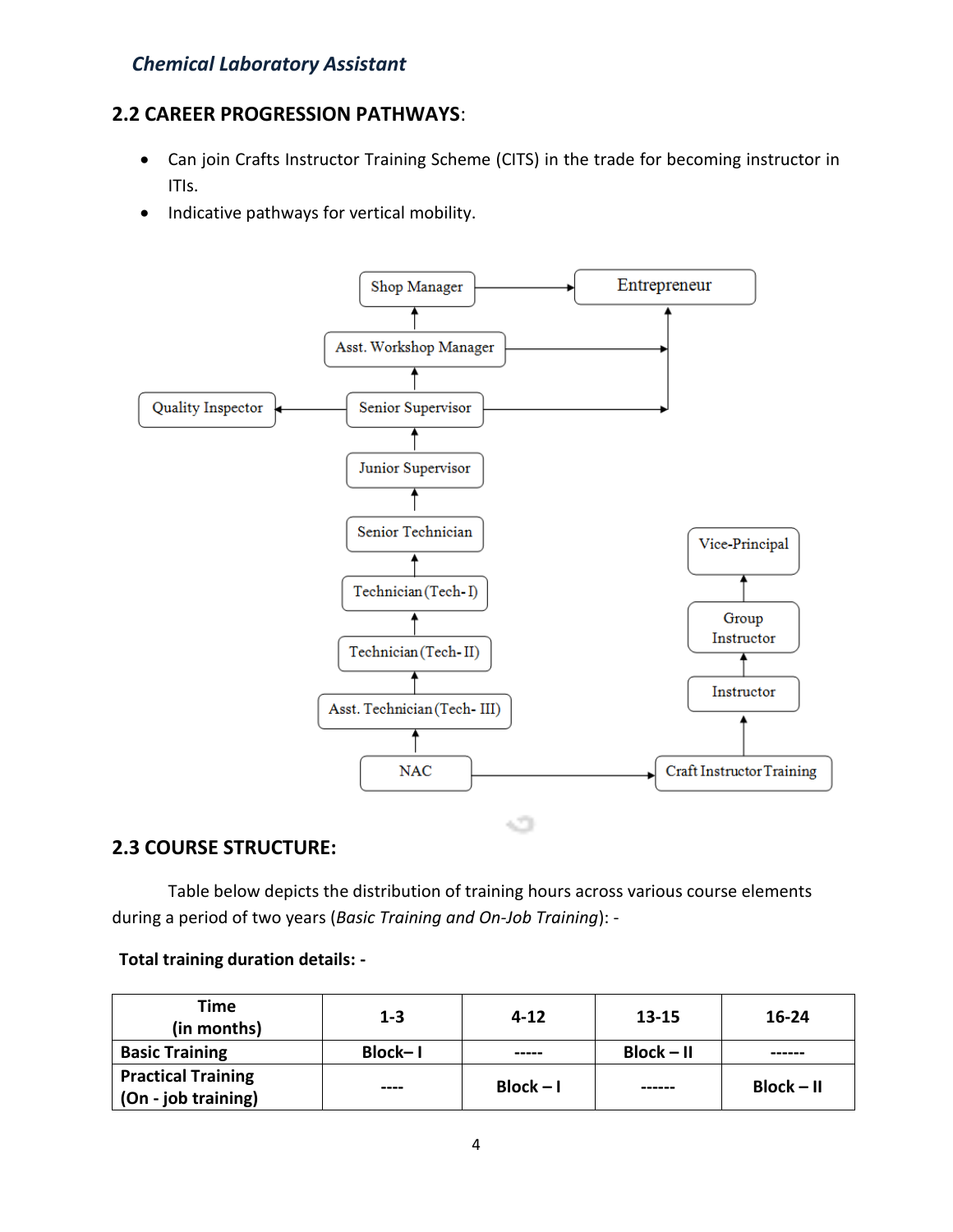#### **A. Basic Training**

For 02 yrs. course :-(**Total 06 months:** 03 months in  $1<sup>st</sup>yr. + 03$  months in  $2<sup>nd</sup> yr.$ ) For 01 yr. course :- (**Total 03 months:** 03 months in 1st yr.)

| S No. | <b>Course Element</b>                        | <b>Total Notional Training Hours</b> |                   |
|-------|----------------------------------------------|--------------------------------------|-------------------|
|       |                                              | For 02 Yrs. course                   | For 01 Yr. course |
| 1.    | Professional Skill (Trade Practical)         | 550                                  | 275               |
| 2.    | Professional Knowledge (Trade Theory)        | 240                                  | 120               |
| 3.    | <b>Workshop Calculation &amp; Science</b>    | 40                                   | 20                |
| 4.    | <b>Engineering Drawing</b>                   | 60                                   | 30                |
| 5.    | <b>Employability Skills</b>                  | 110                                  | 55                |
|       | <b>Total (Including internal assessment)</b> | 1000                                 | 500               |

#### **B. On-Job Training:-**

For 02 yrs. Course :-( **Total 18 months:** 09 months in 1<sup>st</sup> yr. + 09 months in 2<sup>nd</sup> yr.)

Notional Training Hours for On-Job Training: 3120 Hrs.

For 01 yr. course :-( **Total 12 months**)

Notional Training Hours for On-Job Training: 2080 Hrs.

| С. |  | <b>Total training hours:-</b> |  |
|----|--|-------------------------------|--|
|----|--|-------------------------------|--|

| <b>Duration</b>    | <b>Basic Training</b> | <b>On-Job Training</b> | <b>Total</b> |
|--------------------|-----------------------|------------------------|--------------|
| For 02 yrs. Course | 1000 hrs.             | 3120 hrs.              | 4120 hrs.    |
| (Engg.)            |                       |                        |              |
| For 01 yr. Course  | 500 hrs.              | 2080 hrs.              | 2580 hrs.    |
| (Engg.)            |                       |                        |              |

#### **2.4 ASSESSMENT & CERTIFICATION:**

The trainee will be tested for his skill, knowledge and attitude during the period of course and at the end of the training programme as notified by Govt of India from time to time. The Employability skills will be tested in first two semesters only.

a) The **Internal assessment** during the period of training will be done by **Formative assessment method** by testing for assessment criteria listed against learning outcomes. The training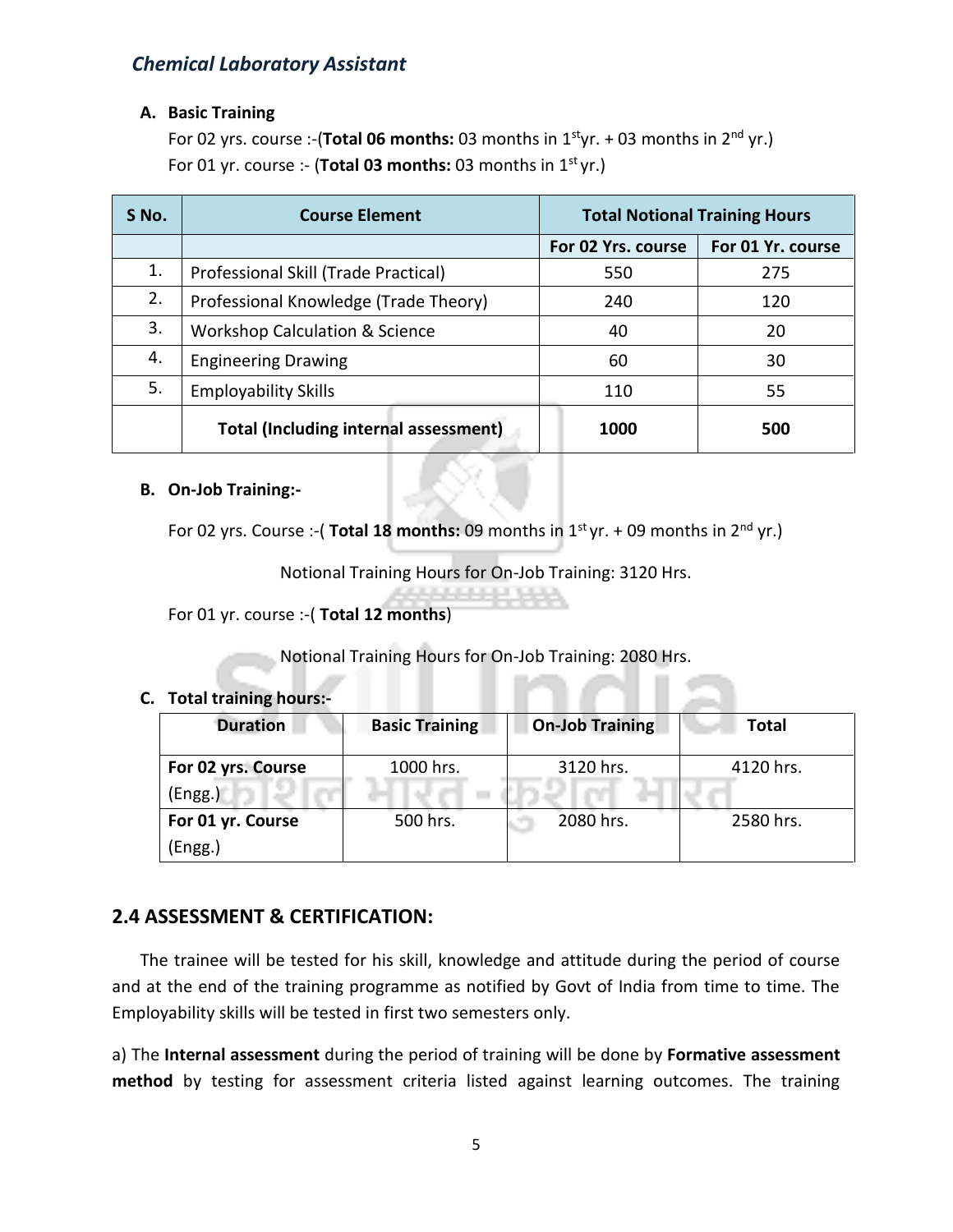institute have to maintain individual *trainee portfolio* as detailed in assessment guideline (section-2.4.2). The marks of internal assessment will be as per the template (Annexure – II).

b) The final assessment will be in the form of summative assessment method. The All India Trade Test for awarding NAC will be conducted by NCVT on completion of course as per guideline of Govt of India. The pattern and marking structure is being notified by govt of India from time to time. **The learning outcome and assessment criteria will be basis for setting question papers for final assessment. The examiner during final examination will also check**  individual trainee's profile as detailed in assessment guideline (section-2.4.2) before giving marks for practical examination.

#### **2.4.1 PASS REGULATION**

The minimum pass percent for Practical is 60% & minimum pass percent for Theory subjects 40%. The candidate pass in each subject conducted under all India trade test.

#### **2.4.2 ASSESSMENT GUIDELINE**

Appropriate arrangements should be made to ensure that there will be no artificial barriers to assessment. The nature of special needs should be taken into account while undertaking assessment. Due consideration should be given while assessing for team work, avoidance/reduction of scrap/wastage and disposal of scarp/wastage as per procedure, behavioral attitude, sensitivity to environment and regularity in training. The sensitivity towards OSHE and self-learning attitude are to be considered while assessing competency.

Assessment will be evidence based comprising the following:

- Job carried out in labs/workshop
- Record book/ daily diary
- Answer sheet of assessment
- Viva-voce
- Progress chart
- Attendance and punctuality
- Assignment
- Project work

Evidences of internal assessments are to be preserved until forthcoming semester examination for audit and verification by examination body. The following marking pattern to be adopted while assessing:

| <b>Performance Level</b>                                               | Evidence                                                                           |
|------------------------------------------------------------------------|------------------------------------------------------------------------------------|
| (a) Weightage in the range of 60 -75% to be allotted during assessment |                                                                                    |
| For                                                                    | performance in this grade, the $\bullet$ Demonstration of good skill in the use of |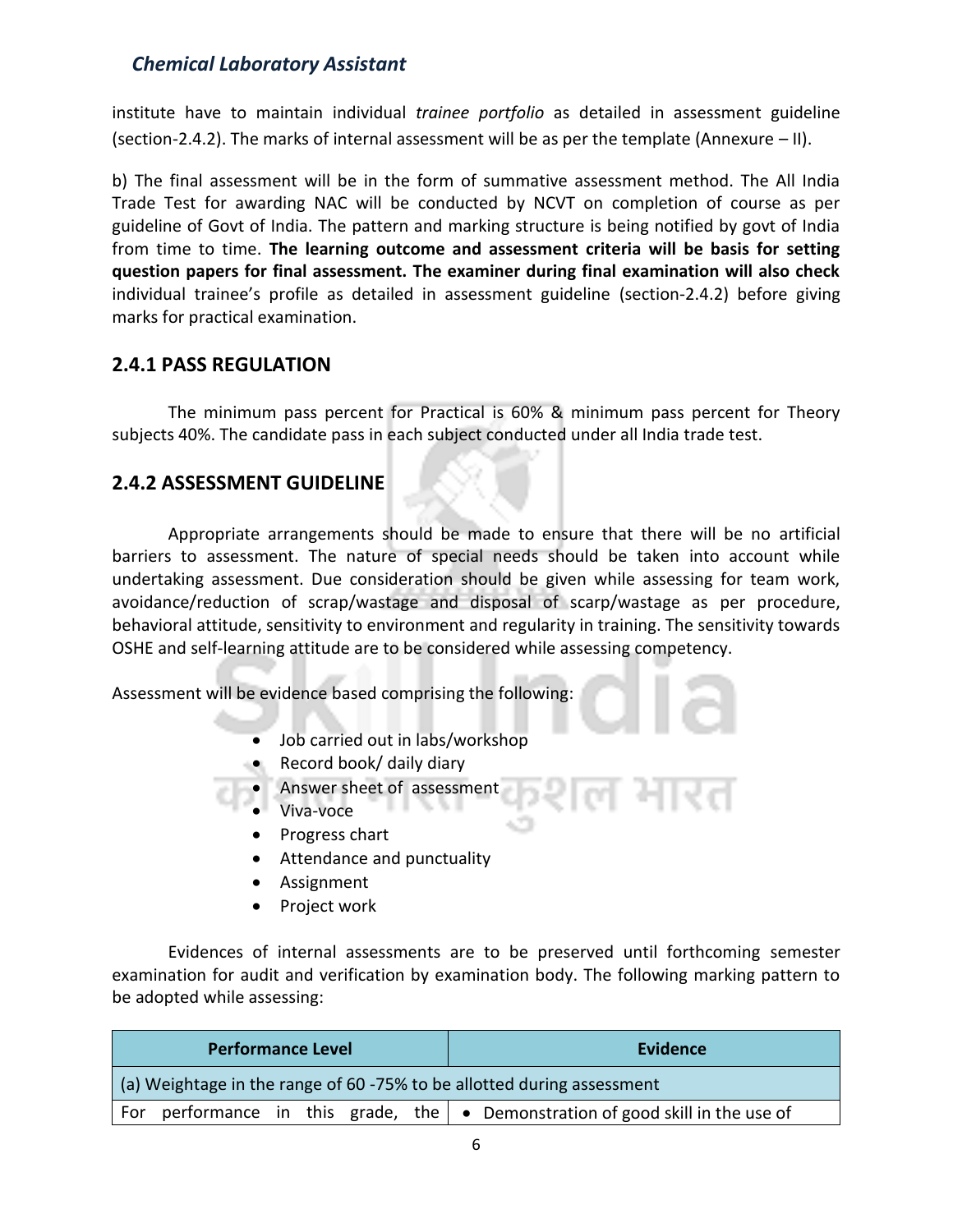| candidate with occasional guidance and<br>showing due regard for safety procedures<br>and practices, has produced work which<br>demonstrates<br>attainment<br>of<br>an<br>acceptable standard of craftsmanship.                                                                    | hand tools, machine tools and workshop<br>equipment<br>Below 70% tolerance dimension/accuracy<br>achieved while undertaking different work<br>with those demanded by the<br>component/job/set standards.<br>• A fairly good level of neatness and<br>consistency in the finish<br>Occasional support in completing the<br>project/job.                                                  |
|------------------------------------------------------------------------------------------------------------------------------------------------------------------------------------------------------------------------------------------------------------------------------------|-----------------------------------------------------------------------------------------------------------------------------------------------------------------------------------------------------------------------------------------------------------------------------------------------------------------------------------------------------------------------------------------|
| (b) Weightage in the range of above 75% - 90% to be allotted during assessment                                                                                                                                                                                                     |                                                                                                                                                                                                                                                                                                                                                                                         |
| For this grade, the candidate, with little<br>guidance and showing due regard for<br>safety procedures and practices, has<br>produced work which demonstrates<br>attainment of a reasonable standard of<br>craftsmanship.                                                          | Good skill levels in the use of hand tools,<br>machine tools and workshop equipment<br>• 70-80% tolerance dimension/accuracy<br>achieved while undertaking different work<br>with those demanded by the<br>component/job/set standards.<br>A good level of neatness and consistency in<br>the finish<br>• Little support in completing the project/job                                  |
| (c) Weightage in the range of above 90% to be allotted during assessment                                                                                                                                                                                                           |                                                                                                                                                                                                                                                                                                                                                                                         |
| For performance in this grade, the<br>candidate, with minimal or no support in<br>organization and execution and with due<br>safety procedures<br>regard<br>for<br>and<br>practices, has produced work which<br>demonstrates attainment of a<br>high<br>standard of craftsmanship. | High skill levels in the use of hand tools,<br>$\bullet$<br>machine tools and workshop equipment<br>Above 80% tolerance dimension/accuracy<br>$\bullet$<br>achieved while undertaking different work<br>with those demanded by the<br>component/job/set standards.<br>A high level of neatness and consistency in<br>the finish.<br>Minimal or no support in completing the<br>project. |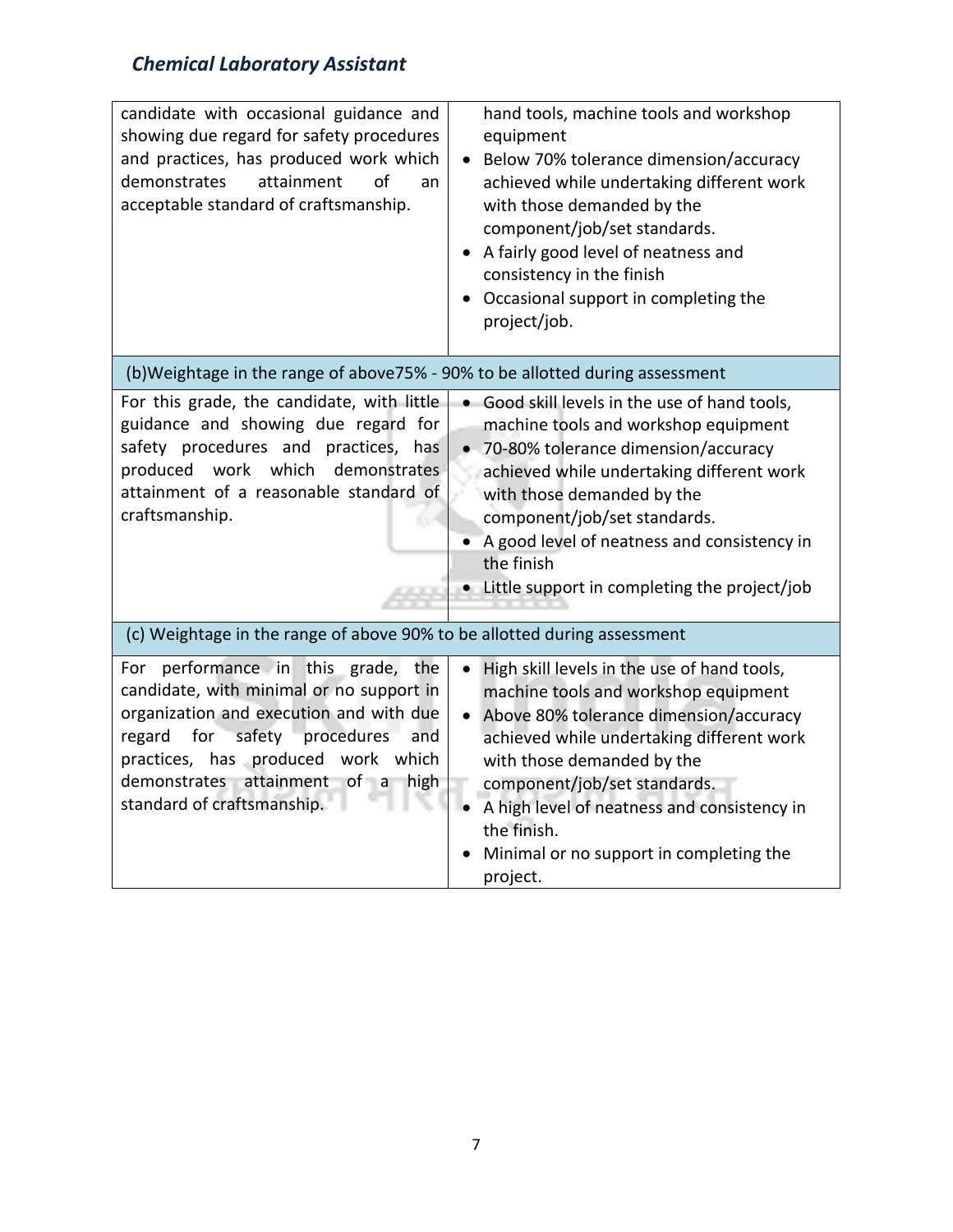Brief description of Job roles:

- 1. **Chemical Laboratory Assistant,** arranges and sets various chemicals, instruments and apparatus such as salts, acids, balances, heaters as desired by **Chemists** for conducting experiments in chemical laboratory. Sets up required apparatus and equipment as directed by **Chemist.** Performs routine tasks, such as preparations of standard solutions and common reagents, weighing and measuring of salts and chemicals, filtration, precipitation etc.
- 2. **Chemical Laboratory Assistant, Glass and Ceramics** conducts routine tests of silica, clay and other ingredients in laboratories for manufacturing glass and ceramic products. Sets up apparatus required for performing test to determine properties of clay, silica, etc. Prepares solution and reagents. Maintains charts and tables for data observed during experimentation. May undertake tests in laboratory independently.
- 3. **Laboratory Assistant, Chemical Engineering, General** conducts chemical and physical laboratory tests and makes qualitative and quantitative analysis of material for purposes such as development of new products, materials, and processing methods and for maintenance of health and safety standards.
- 4. **Biochemists; Chemists, Analytical; Chemists, Inorganic; Chemists, Organic; or Chemists, Physical**. Sets up laboratory equipment and instruments, such as ovens, leaching drums, gas cylinders, kilns vacuum chambers autoclaves, pyrometers and gas analyzer. Analyses products, such as drugs, plastics, dyes and paints to determine strength, purity and other characteristics of chemical contents. Tests ores, minerals, gases and other materials for presence and percentage of elements and substance, such as Carbon, Tungsten, nitrogen, iron, gold or nickel. Prepares chemical solutions for use in processing materials, such as textile , detergents, paper, felt etc., following standard formulas.
- 5. **Chemical Laboratory Assistant, Petroleum and Lubricants; Crude Tester; Oil Tester; Gas Analyst (Petroleum refining)** tests and analyses samples of crude oil and petroleum products during processing stages, using laboratory apparatus and testing equipment and following standard test procedures to determine physical and chemical properties and ensures prescribed standards of products manufactured. Tests samples of crude and blended oils, gases, asphalts, and pressure distillates to determine characteristics, such as boiling, vapour, freeze, condensation, flash and aniline points, viscosity, specific gravity, penetration, doctor solution, distillation and corrosion, using test and laboratory equipment, such as hydrometers, fractionators, factional distillation apparatus and analystical scales. Analyses contents of products to determine presence of gases, such as propane, iso-butane, butane, isopentane, and ethane using appropriate distillation columns. Determines hydro carbon composition of gasolines, blending stocks, and gases using fractional distillation equipment and mass sperctrometer. Operates fractional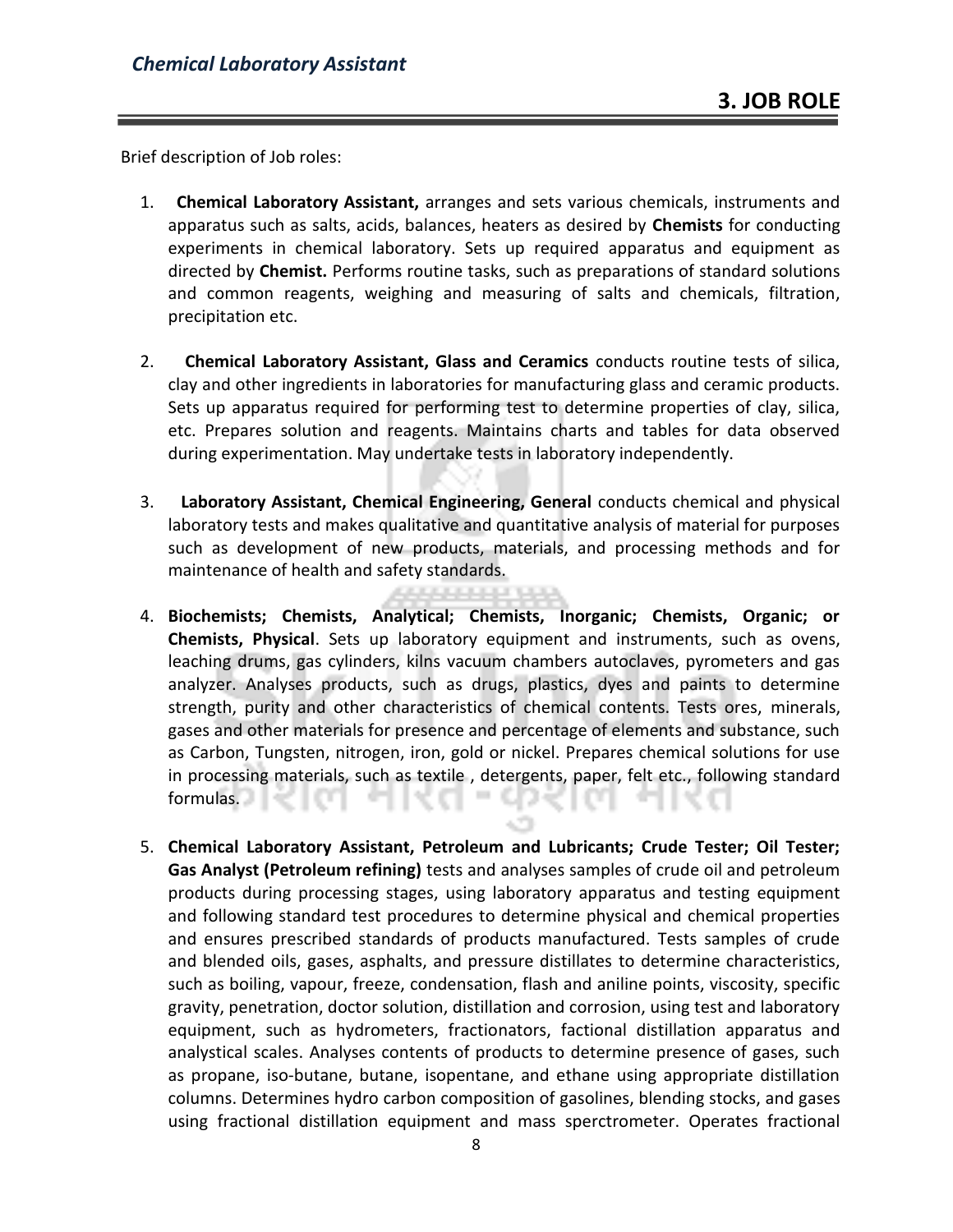columns to separate crude oil into oils with different boiling points to determine their properties. Analyses composition of products to determine quantitavie presence of gum, sulfar, aromatics olefins, water and sediment. Compares colour of liquid product with charts to determine processing factors measurable by colour. Compares tests results with specifications and recommends processing changes to improve and control quality of products. May test sub-surface cores during drilling operations.

6. **Laboratory Assistant, Metallurgical** conducts routine tests of metals and alloys to determine their physical and chemical properties. Collects metallic wastes, metal samples or ores to be examined. Sets up scientific equipment required for testing. Assist Metallurgist in testing and analysing different types of metals, their by-products, waste and alloys. May conduct examination of metals on his initiative independently.

#### **NCO Code 2015: 3111.0300 - Laboratory Assistant, Chemical**



## Skill India कौशल भारत-कुशल भारत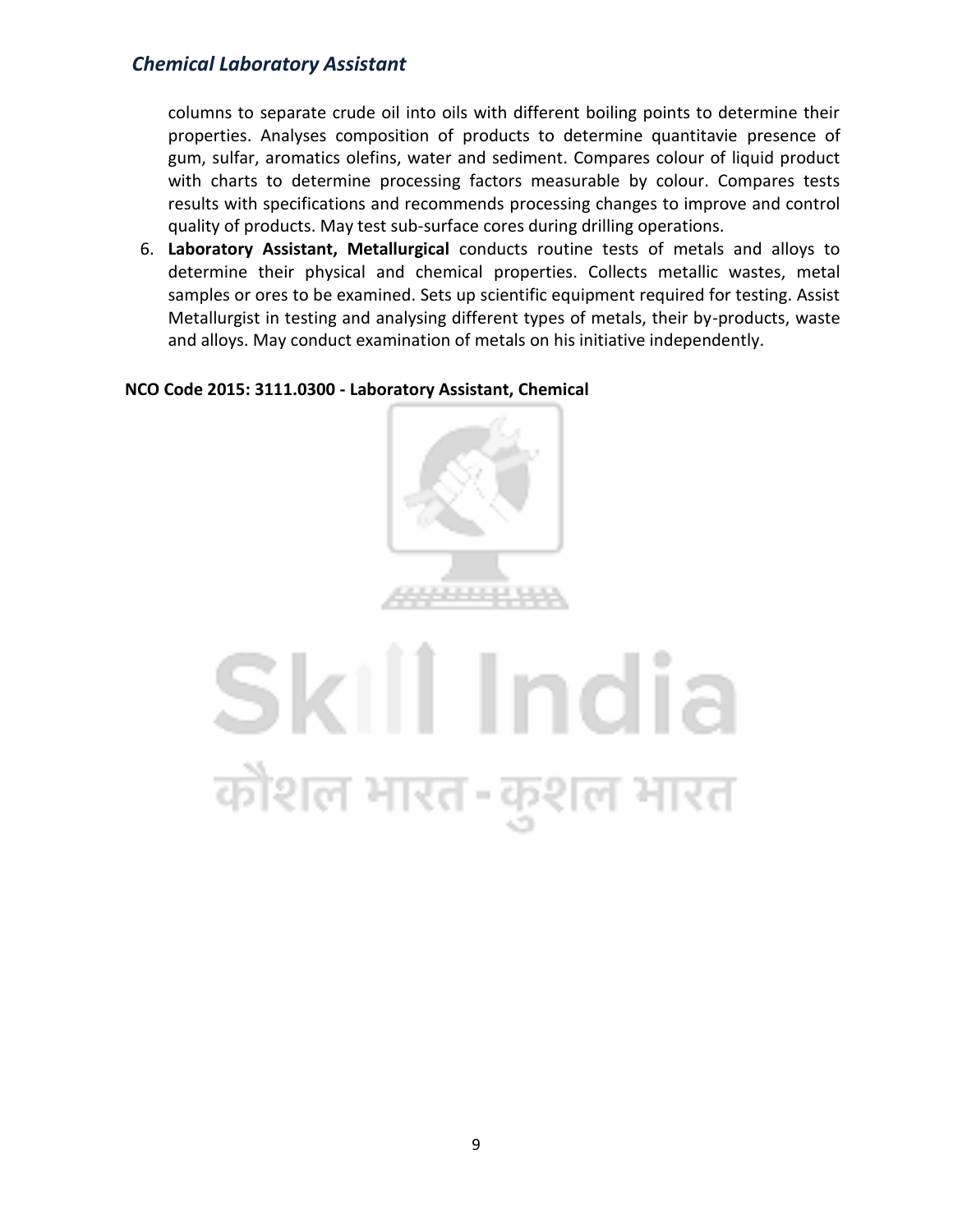NSQF level for Chemical Laboratory Assistant trade under ATS: **Level 5**

As per notification issued by Govt. of India dated- 27.12.2013 on National Skill Qualification Framework total 10 (Ten) Levels are defined.

Each level of the NSQF is associated with a set of descriptors made up of five outcome statements, which describe in general terms, the minimum knowledge, skills and attributes that a learner needs to acquire in order to be certified for that level.

Each level of the NSQF is described by a statement of learning outcomes in five domains, known as level descriptors. These five domains are:

- a. Process
- b. professional knowledge,
- c. professional skill,
- d. core skill and
- e. Responsibility.

The Broad Learning outcome of Chemical Laboratory Assistant trade under ATS mostly matches with the Level descriptor at Level- 5.

 $\mathcal{L}(\mathcal{C})$ 

一曲

The NSQF level-5 descriptor is given below: **All Track of the** 

| <b>Level</b> | <b>Process</b><br><b>Required</b>                                                                              | <b>Professional</b><br><b>Knowledge</b>                                                                       | <b>Professional</b><br><b>Skill</b>                                                                                                                                                                               | <b>Core Skill</b>                                                                                                                                               | <b>Responsibility</b>                                                                                                     |
|--------------|----------------------------------------------------------------------------------------------------------------|---------------------------------------------------------------------------------------------------------------|-------------------------------------------------------------------------------------------------------------------------------------------------------------------------------------------------------------------|-----------------------------------------------------------------------------------------------------------------------------------------------------------------|---------------------------------------------------------------------------------------------------------------------------|
| Level 5      | Job that<br>requires well<br>developed skill,<br>with clear<br>choice of<br>procedures in<br>familiar context. | Knowledge of<br>facts, principles,<br>processes and<br>general<br>concepts, in a<br>field of work<br>or study | A range of<br>cognitive and<br>practical skills<br>required to<br>accomplish<br>tasks and solve<br>problem by<br>selecting and<br>applying basic<br>methods, tools, information,<br>materials and<br>information. | <b>Desired</b><br>mathematical<br>skill,<br>understanding<br>of social,<br>political and<br>some skill of<br>collecting and<br>organizing<br>communicatio<br>n. | Responsibility<br>for own work<br>and<br>Learning and<br>some<br>responsibility<br>lfor other's<br>works and<br>learning. |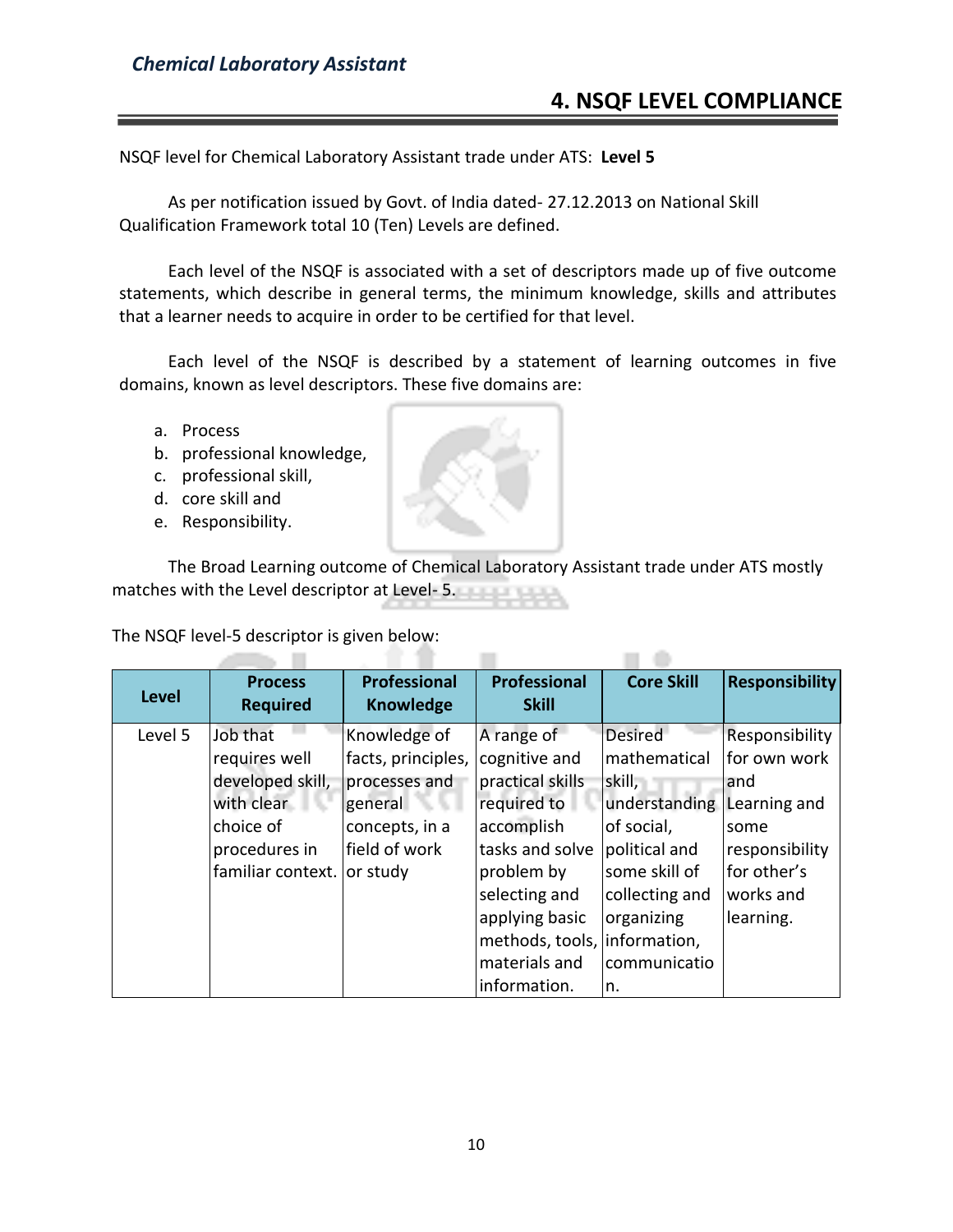#### **5. GENERAL INFORMATION**

| <b>Name of the Trade</b>             | <b>Chemical Laboratory Assistant</b>                           |
|--------------------------------------|----------------------------------------------------------------|
| <b>NCO-2015</b>                      | 3111.30                                                        |
| <b>NSQF Level</b>                    | Level $-5$                                                     |
| <b>Duration of Apprenticeship</b>    |                                                                |
| <b>Training</b>                      | Two years (02 Blocks each of one year duration).               |
| (Basic Training + On-Job Training)   |                                                                |
| <b>Duration of Basic Training</b>    | Block $-I$ : 3 months<br>a)                                    |
|                                      | b) Block $- II : 3$ months                                     |
|                                      | <b>Total duration of Basic Training: 6 months</b>              |
| <b>Duration of On-Job Training</b>   | a) Block-I: 9 months                                           |
|                                      | b) Block-II: 9 months                                          |
|                                      | <b>Total duration of Practical Training: 18 months</b>         |
| <b>Entry Qualification</b>           | Passed 10 <sup>th</sup> class examination under 10+2 system of |
|                                      | education with physics, chemistry and mathematics or its       |
|                                      | equivalent                                                     |
| <b>Selection of Apprentices</b>      | The apprentices will be selected as per Apprenticeship Act     |
|                                      | amended time to time.                                          |
| <b>Instructors Qualification for</b> | As per ITI instructors qualifications as amended time to time  |
| <b>Basic Training</b>                | for the specific trade.                                        |
| <b>Infrastructure for Basic</b>      | As per related trades of ITI                                   |
| <b>Training</b>                      |                                                                |
| Examination                          | The internal examination/assessment will be held on            |
|                                      | completion of each block.                                      |
|                                      | Final examination for all subjects will be held at the end of  |
|                                      | course and same will be conducted by NCVT.                     |
| <b>Rebate to Ex-ITI Trainees</b>     | 01 year                                                        |
| <b>CTS trades eligible for</b>       | <b>Chemical Laboratory Assistant</b><br>1.                     |
| <b>Chemical Laboratory</b>           |                                                                |
| <b>Assistant Apprenticeship</b>      |                                                                |

#### *Note:*

- *Industry may impart training as per above time schedule for different block, however this is not fixed. The industry may adjust the duration of training considering the fact that all the components under the syllabus must be covered. However the flexibility should be given keeping in view that no safety aspects is compromised.*
- *For imparting Basic Training*
- *The industry to tie-up with ITIs having such specific trade and affiliated to NCVT.*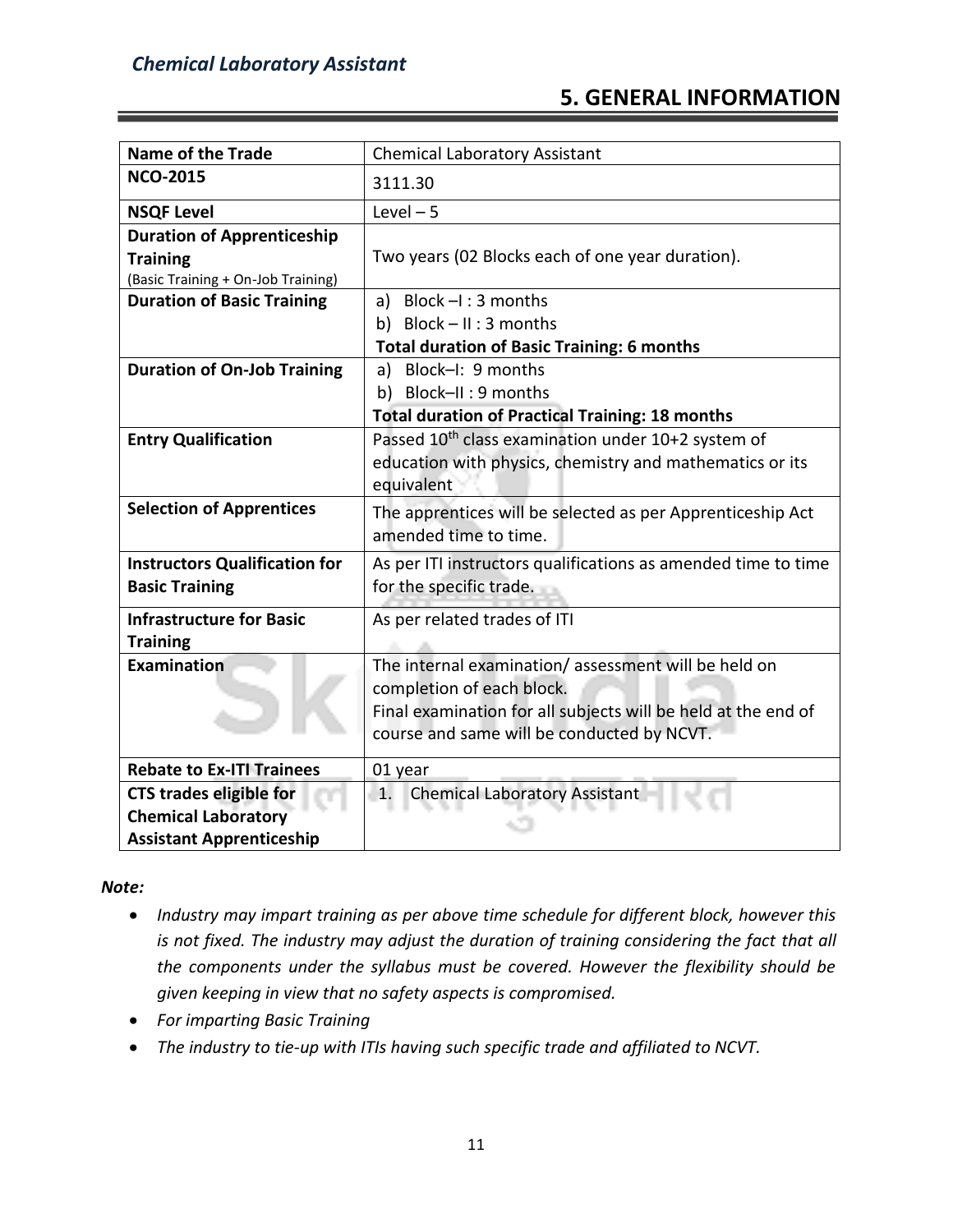#### **6.1GENERIC LEARNING OUTCOME**

The following are minimum broad Common Occupational Skills/ Generic Learning Outcome after completion of the Chemical Laboratory Assistant course of 02 years duration under ATS.

#### **Block I & II:-**

- 1. Recognize & comply safe working practices, environment regulation and housekeeping.
- 2. Understand and explain different mathematical calculation & science in the field of study including basic electrical. *[Different mathematical calculation & science -Work, Power & Energy, Algebra, Geometry & Mensuration, Trigonometry, Heat & Temperature, Levers & Simple machine, graph, Statistics, Centre of gravity, Power transmission, Pressure]*
- 3. Interpret specifications, different engineering drawing and apply for different application in the field of work. *[Different engineering drawing-Geometrical construction, Dimensioning, Layout, Method of representation, Symbol, scales, Different Projections, Machined components & different thread forms, Sectional views, Estimation of material, Electrical & electronic symbol]*
- 4. Select and ascertain measuring instrument and measure dimension of components and record data.
- 5. Explain the concept in productivity, quality tools, and labour welfare legislation and apply such in day to day work to improve productivity & quality.
- 6. Explain energy conservation, global warming and pollution and contribute in day to day work by optimally using available resources.
- 7. Explain personnel finance, entrepreneurship and manage/organize related task in day to day work for personal & societal growth.
- 8. Plan and organize the work related to the occupation.

#### **6.2 SPECIFIC LEARNING OUTCOME**

#### $Block - I$

- 1. **ORIENTATION**:-
- Knowledge about the Plant its raw materials, products, capacity of production etc.
- Knowledge of the process with the help of a simple flow sheet under the guidance of the plant in-charge / supervisors in the plant.
- Write the report (diary) of day to day work.
- Familiar with various types of testing and analysis equipments etc.
- 2. **SAFTEY :-**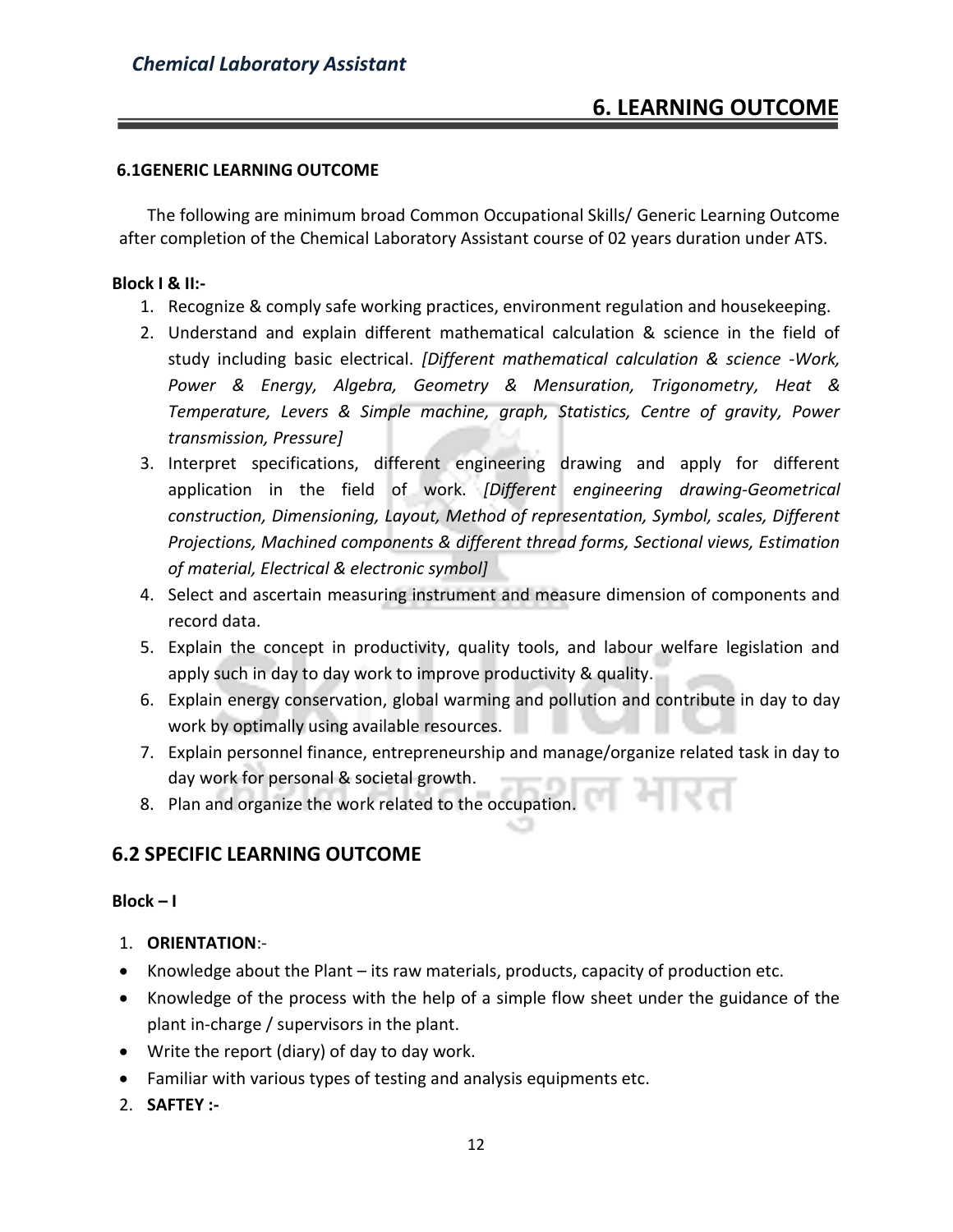- Knowledge about the Cause and prevention of accidents.
- Knowledge about the Personnel safety and use of personnel protective equipments.
- Plan and maintain the House Keeping.
- Operate fire fighting extinguisher and knowledge of the Fire prevention.
- Handle the hazardous chemicals
- Handle the Glassware very carefully.
- Explain the Behaviour Based Safety (BBS)
- 3. Prepare solution and operate weighing balance for sampling to prepare different types of solution as per the Equivalent weight, Molecular weight, Atomic weight, Specific gravity, Normality, Acidity, Basicity, Concentration, Normal Solution and Molar Solutions. Prepare the acid solutions, basic solutions and oxidizing - reducing agent, solutions. Prepare solutions of different concentration and determine the concentration and percentage purity.
- 4. Prepare the Complexometry solutions, indicators, sampling in solids, liquids and gases. Standardize the solutions

Prepare the Ethylene diamine tetra acetic acid (EDTA) solution & indicator and titration with EDTA.

- 5. **Metallurgical analysis**
	- **Atomic Absorption Spectrophotometry**

Analysis of the different sample (such as Cu, Fe, Mn. etc.) on Atomic Absorption Spectrophotometer

6. **X-ray crystallography**:

Determine the different size of crystal samples.

7. **Flame Photometry**:

Determine the Sodium (Na), Potassium (K), Calcium (Ca) in different industrial samples by Flame photometer.

- 8. Check the sample with Electron Microscope. Perform the Ore analysis, carbon analysis, analysis of Pyrolusite for determining the percentage of manganese (Mn).
- 9. Perform the metallurgical analysis in cements industries by using the different volumetric and gravimetric analytical methods.
- 10. Perform analysis in Foundry.
- 11. Perform analysis of Different alloys, brass, solder wire etc.
- 12. **Gas Chromatography (GC):**

Perform the separation of different sample mixture (Industrial products) on gas chromatography.

Identify and determine quantity of the each separated components.

13. **High Performance Liquid Chromatography (HPLC):**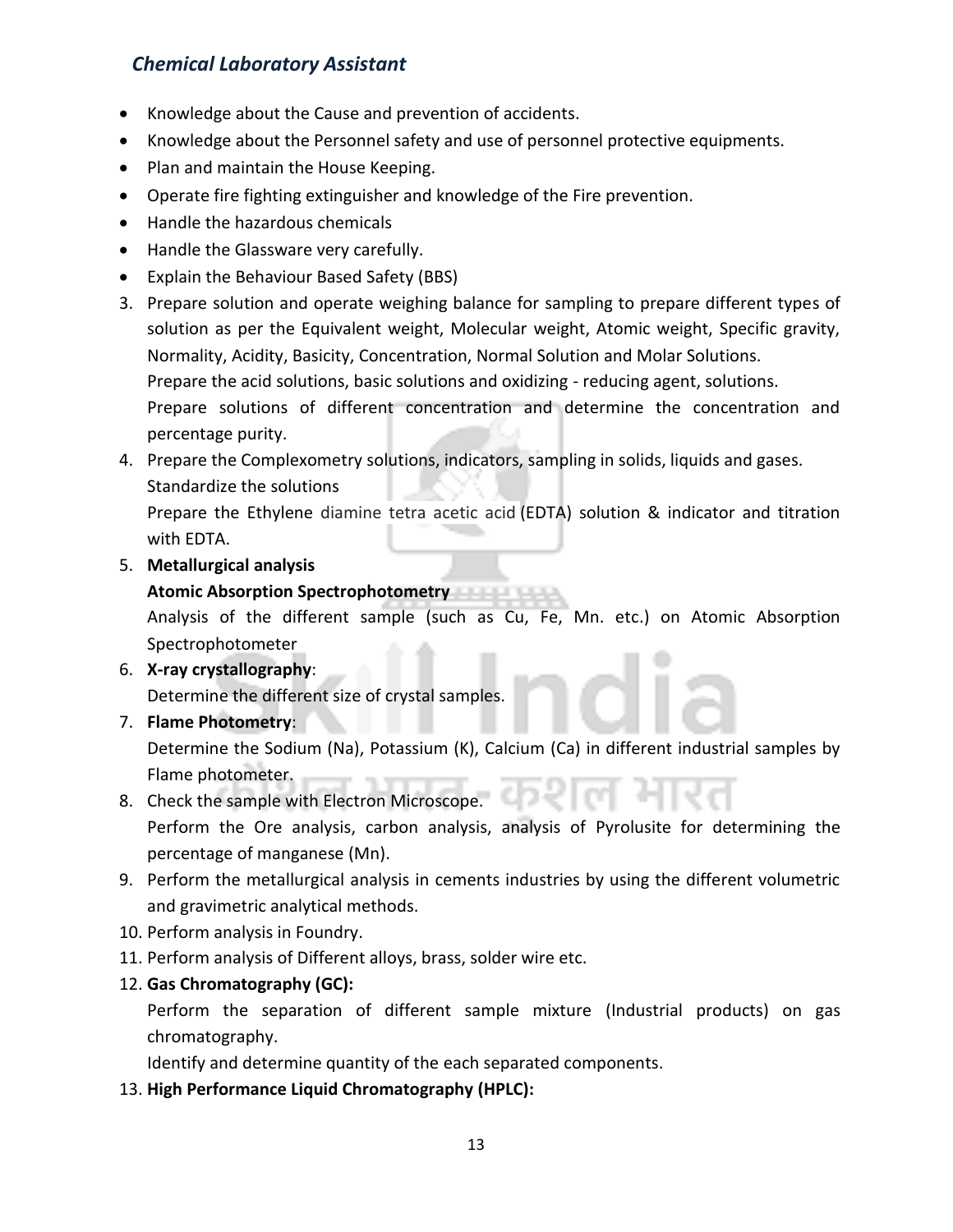Perform the separation of different sample mixture (Industrial products) on High Performance Liquid Chromatography (HPLC).

Identify and determine quantity of the each separated components

**Block – II** 

14. **Thin Layer Chromatography (TLC):** 

Perform the separation of different sample mixture on thin layer chromatography.

15. **Gas Chromatography Mass Spectrometry (GC / MS) :** 

Identify the different sample by using GC/ MS

16. **UV – Vis Spectroscopy :** 

Determine the percentage composition of different sample components.

17. **Fourier Transform Infrared Spectrophotometer (IR/FTIR Spectrophotometer):**

Perform analysis of different samples (Industrial products)

- i) Calibration by polystyrene film
- ii) Study of background spectra
- iii) Study of different solid samples & analysis of spectrum obtained
- 18. Explain Water, sources of water and different water treatment processes, de-mineralized (DM) water, Industrial water, potable water.

Perform the different sampling techniques used for different water available in industry. Perform analysis of each water sample for parameters such as P<sup>H</sup>, alkalinity, Total Dissolved Solids (TDS), conductivity, total, temporary & permanent hardness of any water sample. Etc.

19. Explain chemical Oxygen Demand (COD), Biochemical Oxygen Demand (BOD), and Dissolved Oxygen (D.O).

Determine the COD, BOD, DO for different water sample /effluent.

- 20. Determine the mixed liquor suspended solids (MLSS), Total Dissolved Solids (TDS), Total Suspended Solids (TSS), P<sup>H</sup>, Turbidity of given water sample. Perform analysis for Some Minute Minerals like Magnesium (Mg), Potassium (K), Sodium (Na), Arsenic (As), etc in Hard water and Soft water
- 21. Detect the acid value, iodine value, saponification value , flash point, pour point, cloud point, Viscosity, refractive index, optical rotation, specific rotation of oils, fats and petroleum products etc. of different Industrial samples.
- 22. Detect the elements, functional group, Melting point, Boiling point, Technique of purification.

Perform preparation of Compound derivatives.

- 23. Prepare the organic compounds such as Acetanilide, Aspirin, Phenolphthalein, soap, Glucosazone etc.
- 24. Perform collection of sample and then analyse the Microbiological Culture analysis.
- 25. Detect and prepare the inoculate media.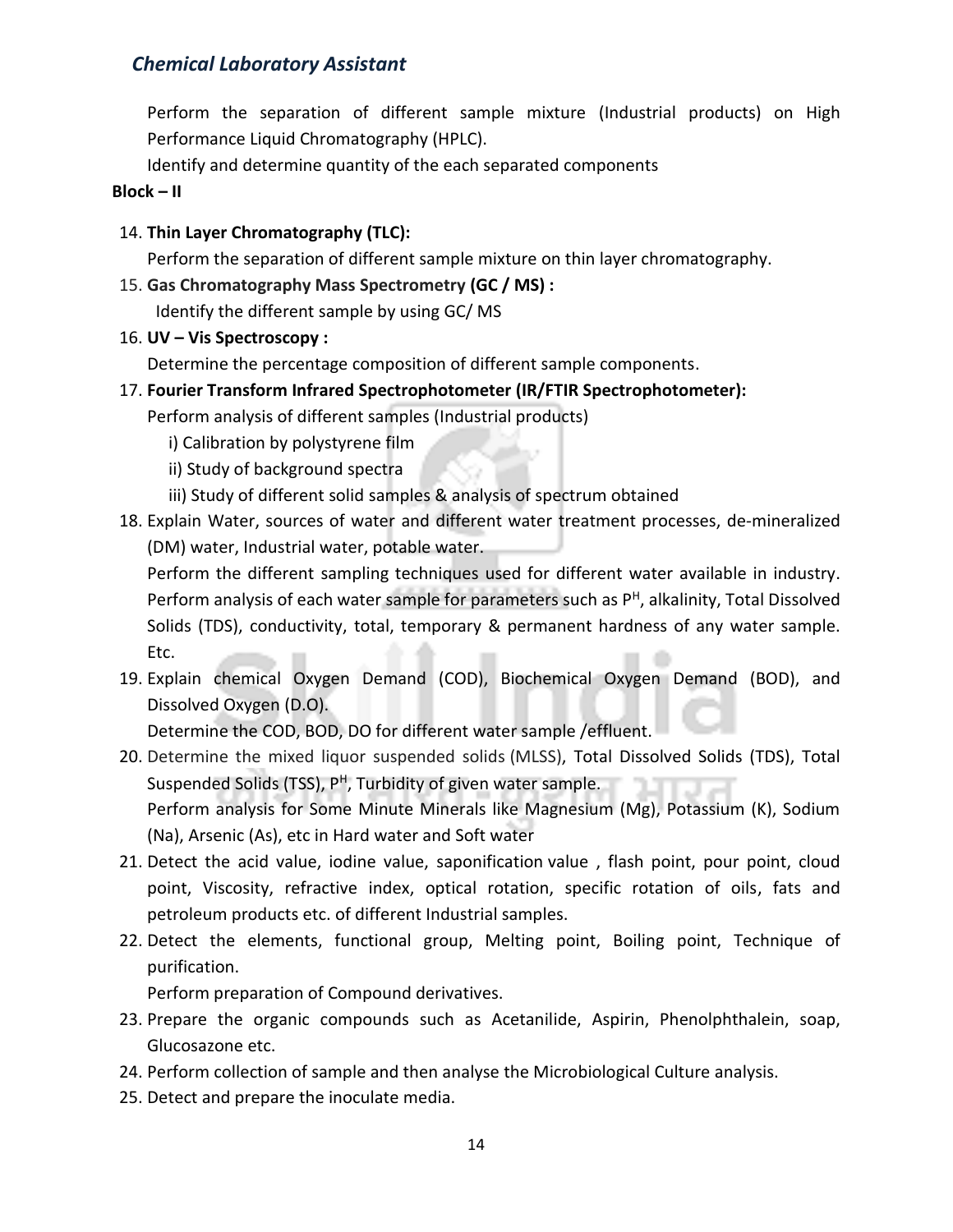Explain the Techniques of inoculation & staining.

- 26. Operate and Handle the equipments used in microbiological lab such as Centrifuge, pH-Meter, incubator and Shaker.
- 27. Explain the Sterilization, fermentation and formulation. Prepare the different Solutions related to the microbiological lab.

*NOTE: Learning outcomes are reflection of total competencies of a trainee and assessment will be carried out as per assessment criteria.*



## Skill India कौशल भारत-कुशल भारत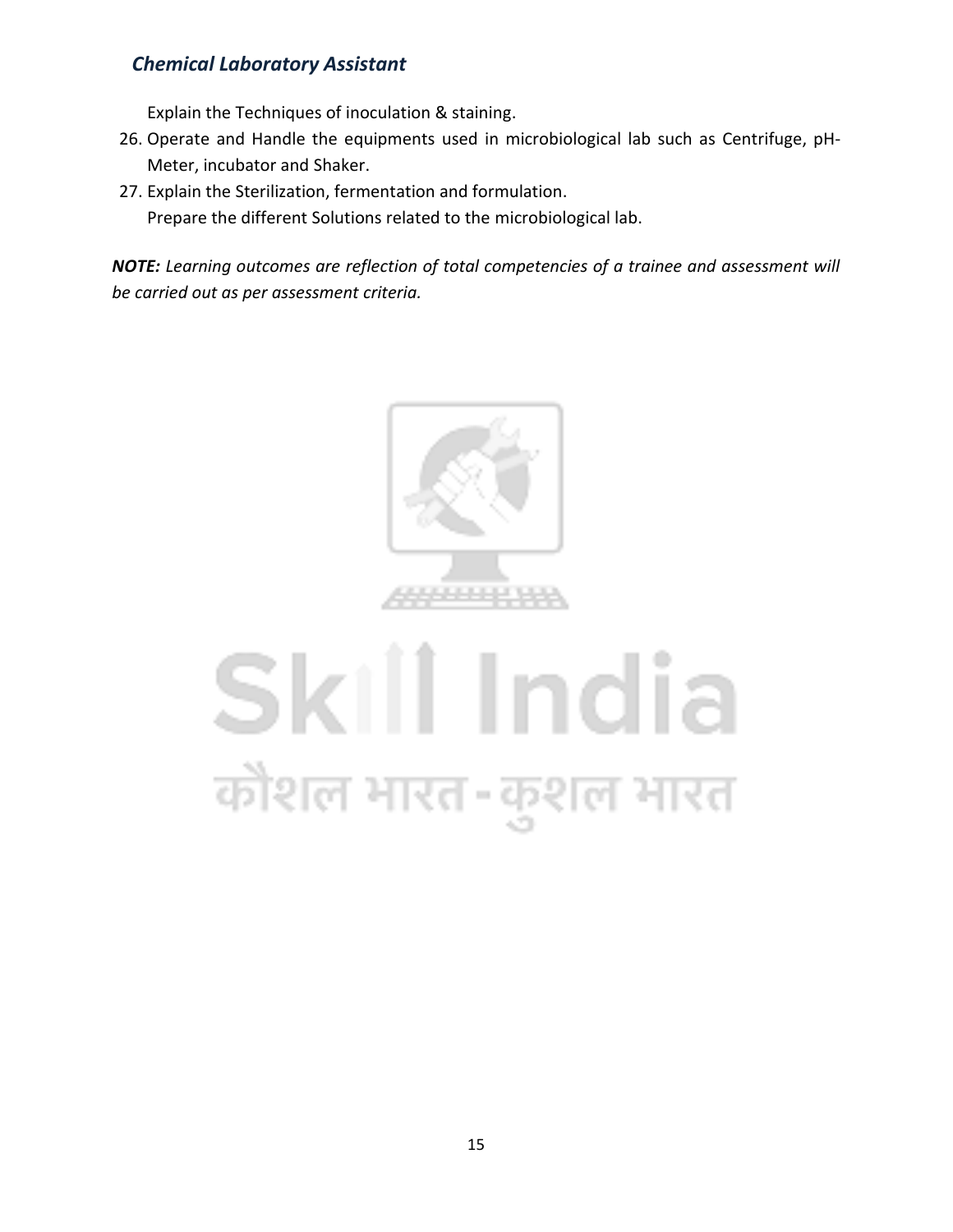#### **7. LEARNING OUTCOME WITH ASSESSMENT CRITERIA**

| <b>GENERIC LEARNING OUTCOME</b>                                                |                                                                                                                                                                                                                     |  |
|--------------------------------------------------------------------------------|---------------------------------------------------------------------------------------------------------------------------------------------------------------------------------------------------------------------|--|
| <b>LEARNING OUTCOMES</b>                                                       | <b>ASSESSMENT CRITERIA</b>                                                                                                                                                                                          |  |
| 1. Recognize & comply safe<br>working practices,<br>environment regulation and | 1.1.<br>Follow and maintain procedures to achieve a safe<br>working environment in line with occupational<br>health and safety regulations and requirements.                                                        |  |
| housekeeping.                                                                  | 1.2.<br>and<br>all<br>unsafe<br>situations<br>Recognize<br>report<br>according to site policy.                                                                                                                      |  |
|                                                                                | 1.3.<br>Identify and take necessary precautions on fire and<br>safety hazards and report according to site policy<br>and procedures.                                                                                |  |
|                                                                                | Identify, handle<br>and<br>1.4.<br>store<br>dispose<br>off<br>$\prime$<br>dangerous/unsalvageable goods and substances<br>according to site policy and procedures following<br>safety regulations and requirements. |  |
|                                                                                | 1.5.<br>Identify and observe site policies and procedures in<br>regard to illness or accident.                                                                                                                      |  |
|                                                                                | 1.6.<br>Identify safety alarms accurately.                                                                                                                                                                          |  |
|                                                                                | 1.7.<br>Report supervisor/ Competent of authority in the<br>event of accident or sickness of any staff and record<br>accident details correctly according<br>to<br>site<br>accident/injury procedures.              |  |
|                                                                                | Identify and observe site evacuation procedures<br>1.8.<br>according to site policy.                                                                                                                                |  |
|                                                                                | 1.9.<br>Identify Personal Productive Equipment (PPE) and<br>use the same as per related working environment.                                                                                                        |  |
|                                                                                | Identify basic first aid and use them under different<br>1.10.<br>circumstances.                                                                                                                                    |  |
|                                                                                | 1.11.<br>Identify different fire extinguisher and use the same<br>as per requirement.                                                                                                                               |  |
|                                                                                | 1.12. Identify environmental pollution & contribute to<br>avoidance of same.                                                                                                                                        |  |
|                                                                                | 1.13. Take opportunities to use energy and materials in an<br>environmentally friendly manner                                                                                                                       |  |
|                                                                                | 1.14. Avoid waste and dispose waste as per procedure                                                                                                                                                                |  |
|                                                                                | Recognize different components of 5S and apply the<br>1. 15.<br>same in the working environment.                                                                                                                    |  |
|                                                                                |                                                                                                                                                                                                                     |  |
| 2.<br>Understand,<br>explain                                                   | Explain concept of basic science related to the field<br>2.1                                                                                                                                                        |  |
| different<br>mathematical                                                      | such as Material science, Mass, weight, density, speed,                                                                                                                                                             |  |
| calculation & science in the                                                   | velocity, heat & temperature, force, motion, pressure,                                                                                                                                                              |  |
| field of study including basic                                                 | heat treatment, centre of gravity, friction.                                                                                                                                                                        |  |
| electrical and                                                                 | Measure dimensions as per drawing<br>2.2                                                                                                                                                                            |  |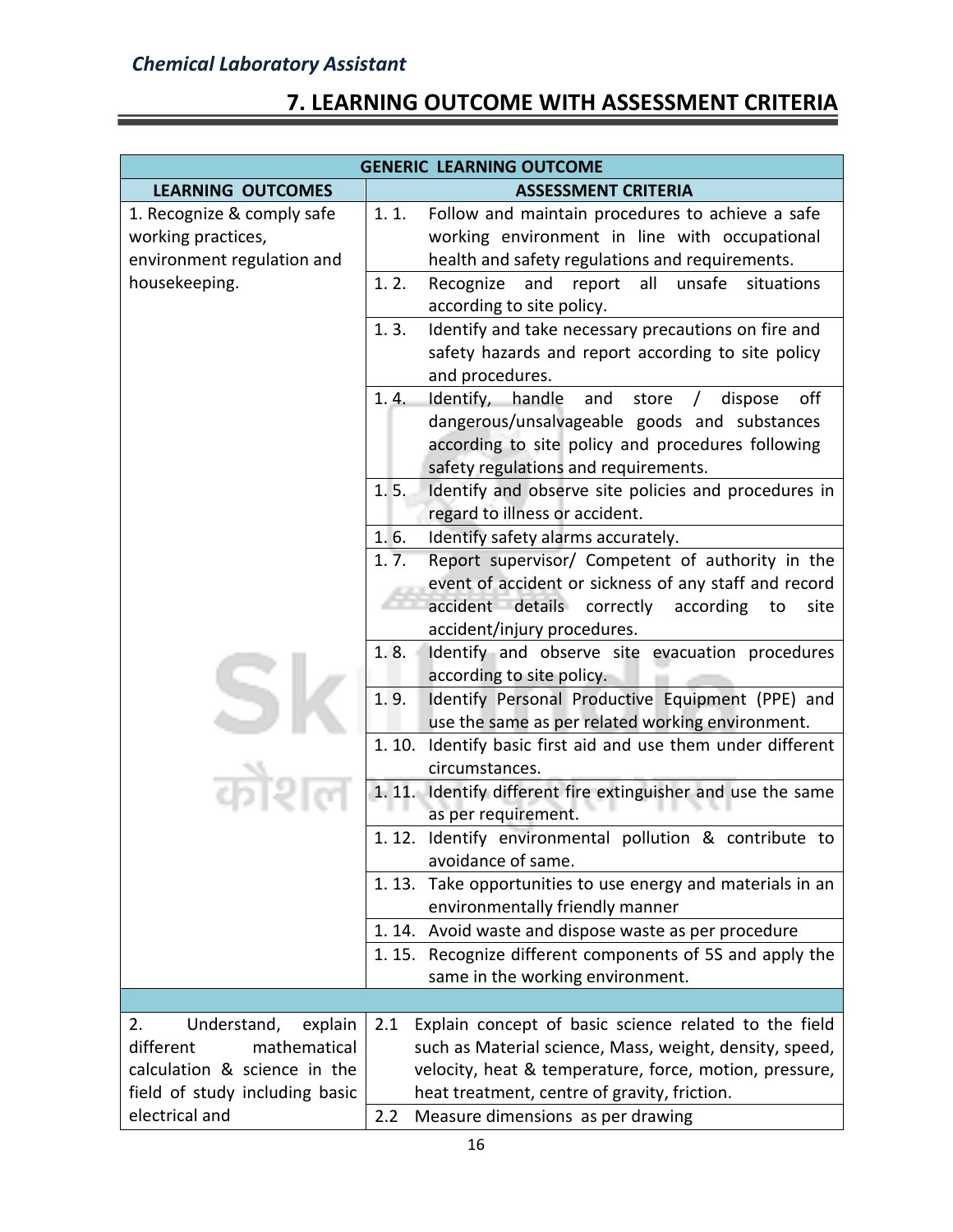| day<br>day<br>apply in<br>to                                                           | 2.3<br>Use scale/ tapes to measure for fitting to specification.                                                               |
|----------------------------------------------------------------------------------------|--------------------------------------------------------------------------------------------------------------------------------|
| work.[Different mathematical                                                           | 2.4<br>Comply given tolerance.                                                                                                 |
| calculation & science -Work,<br>Power & Energy, Algebra,<br>Geometry &<br>Mensuration, | 2.5<br>Prepare list of appropriate materials by interpreting<br>detail drawings and determine quantities of such<br>materials. |
| Trigonometry,<br>&<br>Heat                                                             | Ensure dimensional accuracy of assembly by using<br>2.6<br>different instruments/gauges.                                       |
| Temperature, Levers & Simple                                                           | Explain basic electricity, insulation & earthing.<br>2.7                                                                       |
| machine, graph, Statistics,<br>Centre of gravity, Power                                |                                                                                                                                |
| transmission, Pressure]                                                                |                                                                                                                                |
|                                                                                        |                                                                                                                                |
| specifications,<br>3.<br>Interpret                                                     | 3. 1. Read & interpret the information on drawings and                                                                         |
| different engineering drawing                                                          | apply in executing practical work.                                                                                             |
| different<br>apply<br>for<br>and                                                       | 3. 2. Read & analyse the specification to ascertain the                                                                        |
| application in the field of<br>work. [Different engineering                            | material requirement, tools and machining /assembly<br>/maintenance parameters.                                                |
| drawing-Geometrical                                                                    | 3. 3. Encounter drawings with missing/unspecified key                                                                          |
| construction, Dimensioning,                                                            | information and make own calculations to fill in                                                                               |
| Method<br>Layout,<br>οf                                                                | missing dimension/parameters to carry out the work.                                                                            |
| representation,<br>Symbol,                                                             |                                                                                                                                |
| scales, Different Projections,                                                         |                                                                                                                                |
| Machined<br>components<br>&<br>thread<br>different<br>forms,                           |                                                                                                                                |
| Sectional views, Estimation of                                                         |                                                                                                                                |
| Electrical<br>material,<br>$\sim 100$<br>&                                             |                                                                                                                                |
| electronic symbol]                                                                     |                                                                                                                                |
|                                                                                        |                                                                                                                                |
| 4. Select and ascertain                                                                | 4.1 Select appropriate measuring instruments such as                                                                           |
| measuring instrument and<br>measure dimension of                                       | micrometers, vernier calipers, dial gauge, bevel                                                                               |
| components and record data.                                                            | protector and height gauge (as per tool list).<br>4.2 Ascertain the functionality & correctness of the                         |
|                                                                                        | instrument.                                                                                                                    |
|                                                                                        | 4.3 Measure dimension of the components & record data                                                                          |
|                                                                                        | to analyse them with given drawing/measurement.                                                                                |
|                                                                                        |                                                                                                                                |
| Explain the concept in<br>5.<br>productivity, quality tools,                           | Explain the concept of productivity and quality tools<br>5.1<br>and apply during execution of job.                             |
| and labour welfare legislation                                                         | Understand the basic concept of labour welfare<br>5.2                                                                          |
| and apply such in day to day                                                           | legislation and adhere to responsibilities and remain                                                                          |
| work to improve productivity                                                           | sensitive towards such laws.                                                                                                   |
| & quality.                                                                             | Knows benefits guaranteed under various acts<br>5.3                                                                            |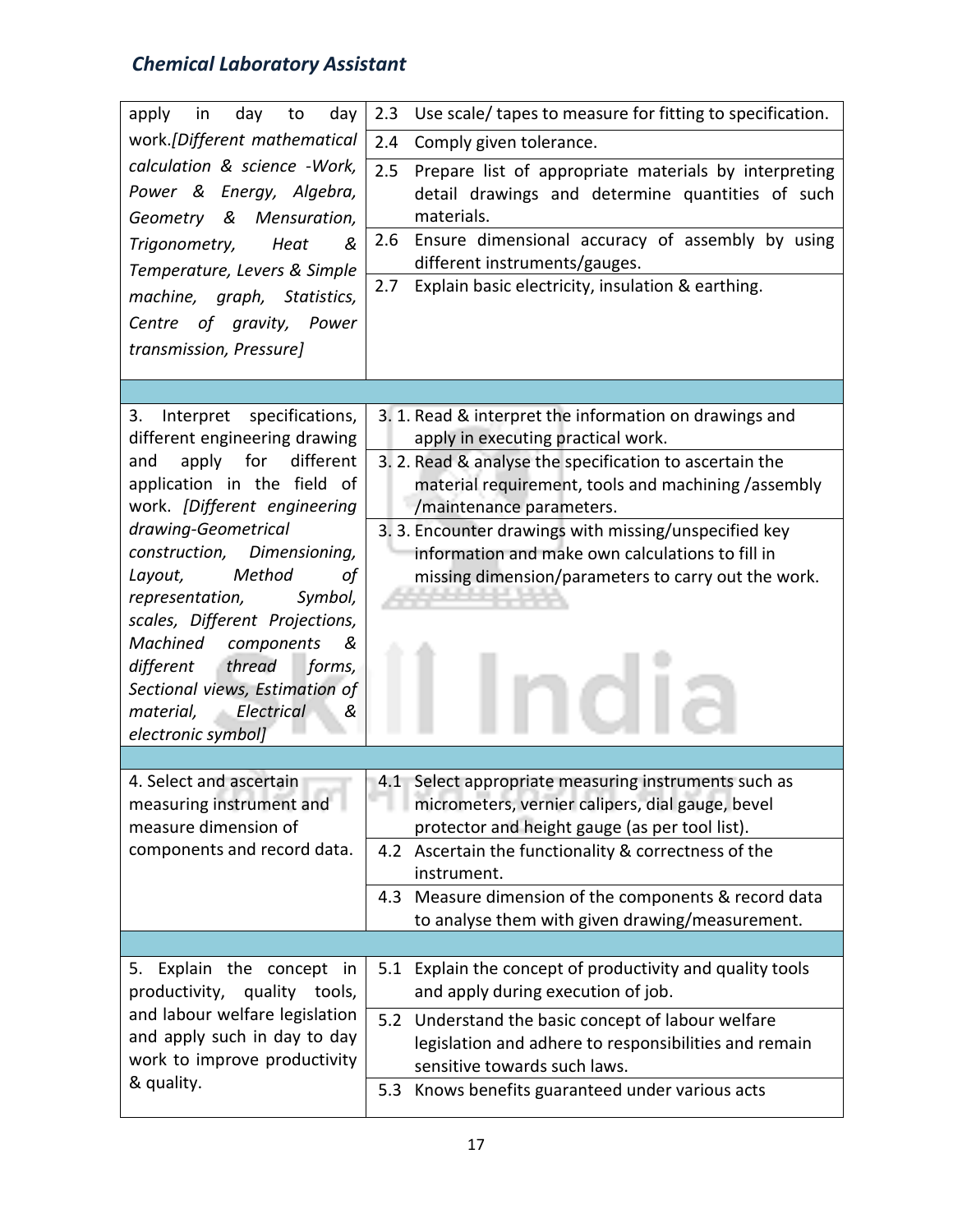| Explain<br>6.<br>energy<br>conservation, global warming<br>and pollution and contribute<br>in day to day work by<br>optimally<br>using<br>available<br>resources. | 6.1 Explain the concept of energy conservation, global<br>warming, pollution and utilize the available recourses<br>optimally & remain sensitive to avoid environment<br>pollution.<br>Dispose waste following standard procedure.<br>6.2                                                                                                    |
|-------------------------------------------------------------------------------------------------------------------------------------------------------------------|----------------------------------------------------------------------------------------------------------------------------------------------------------------------------------------------------------------------------------------------------------------------------------------------------------------------------------------------|
|                                                                                                                                                                   |                                                                                                                                                                                                                                                                                                                                              |
| 7. Explain personnel finance,                                                                                                                                     | 7. 1. Explain personnel finance and entrepreneurship.                                                                                                                                                                                                                                                                                        |
| entrepreneurship and<br>manage/organize related task<br>in day to day work for<br>personal & societal growth.                                                     | 7. 2. Explain role of Various Schemes and Institutes for self-<br>employment i.e. DIC, SIDA, SISI, NSIC, SIDO, Idea for<br>financing/ non financing support agencies<br>to<br>familiarizes<br>/Programmes<br>the<br>Policies<br>with<br>&<br>procedure & the available scheme.<br>7. 3. Prepare Project report to become an entrepreneur for |
|                                                                                                                                                                   | submission to financial institutions.                                                                                                                                                                                                                                                                                                        |
|                                                                                                                                                                   |                                                                                                                                                                                                                                                                                                                                              |
| 8. Plan and organize the work<br>related to the occupation.                                                                                                       | 8. 1. Use documents, drawings and recognize hazards in the<br>work site.                                                                                                                                                                                                                                                                     |
|                                                                                                                                                                   | 8. 2. Plan workplace/assembly location with due                                                                                                                                                                                                                                                                                              |
|                                                                                                                                                                   | consideration to operational stipulation                                                                                                                                                                                                                                                                                                     |
|                                                                                                                                                                   | 8. 3. Communicate effectively with others and plan project<br>tasks                                                                                                                                                                                                                                                                          |
|                                                                                                                                                                   | 8.4. Assign roles and responsibilities of the co-trainees for                                                                                                                                                                                                                                                                                |
|                                                                                                                                                                   | execution of the task effectively and monitor the same.                                                                                                                                                                                                                                                                                      |
| <b>SPECIFIC OUTCOME</b>                                                                                                                                           |                                                                                                                                                                                                                                                                                                                                              |
|                                                                                                                                                                   | Block-I & II (Section:10)                                                                                                                                                                                                                                                                                                                    |

*Assessment Criteria i.e. the standard of performance, for each specific learning outcome mentioned under block – I & block – II(section: 10) must ensure that the trainee achieves well developed skill with clear choice of procedure in familiar context. Assessment criteria should broadly cover the aspect of Planning (Identify, ascertain, estimate etc.); Execution (perform, illustration, demonstration etc. by applying 1) a range of cognitive and practical skills required to accomplish tasks and solve problems by selecting and applying basic methods, tools, materials and information 2) Knowledge of facts, principles, processes, and general concepts, in a field of work or study 3)Desired Mathematical Skills and some skill of collecting and organizing information, communication) and Checking/ Testing to ensure functionality during the assessment of each outcome. The assessments parameters must also ascertain that the candidate is responsible for own work and learning and some responsibility for other's work and learning.*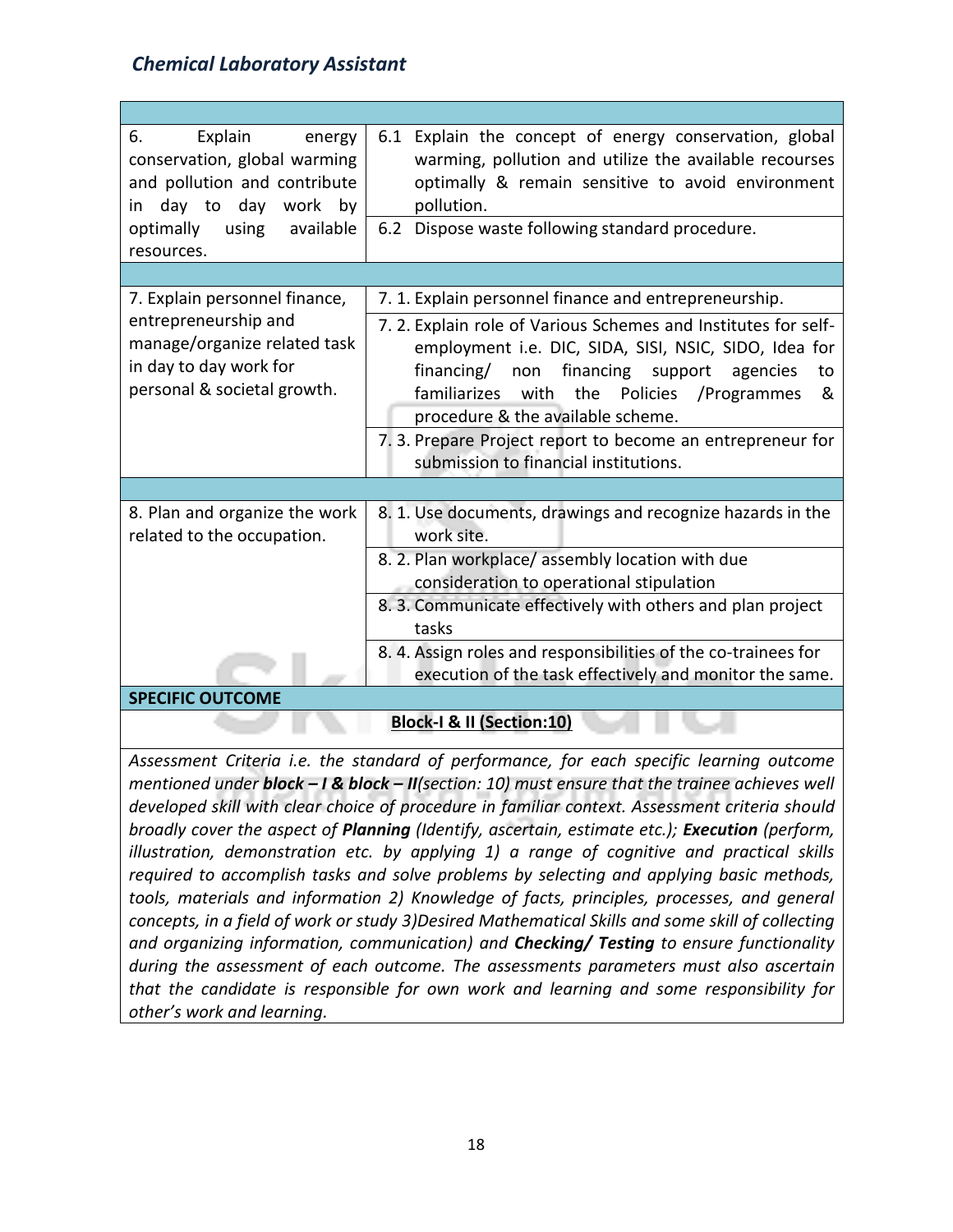|             | Duration: (03) Three Months                  |                                                      |
|-------------|----------------------------------------------|------------------------------------------------------|
| <b>Week</b> |                                              |                                                      |
| No.         | <b>Professional Skills (275Hrs)</b>          | <b>Professional Knowledge (120 Hrs)</b>              |
|             | Induction Training.                          | <b>General Safety:</b>                               |
|             | Operation of fire extinguisher.              | Introduction & importance of safety &.               |
| 1.          | of<br>personal<br><b>Use</b><br>protective   | General precautions observed in the                  |
|             | equipments. Introduction to Material         | laboratory. Fire prevention and fire control         |
|             | Safety Data Sheet (MSDS) and personal        | in chemical industries. Study of personal            |
|             | protection equipments (PPEs) used in         | protection equipments (PPEs) used in                 |
|             | chemical plant/laboratory.                   | chemical plant. First aid in chemical plant.         |
|             |                                              | Introduction<br>occupational<br>to<br>health         |
|             |                                              | hazard. Environmental pollution, sources,            |
|             |                                              | causes, consequences and controls.                   |
|             |                                              | Induction Training.                                  |
|             |                                              | Fire<br>&<br>Safety<br>Chemical<br>in                |
|             |                                              | Lab/Plant/laboratory<br>First Aid.                   |
|             |                                              | Introduction of pollution control.                   |
|             |                                              |                                                      |
|             | of<br>solutions of<br>Preparation<br>solids, | <b>General &amp; Physical Chemistry</b>              |
| 2.          | liquids, volatile, non-volatile,<br>etc.     | Introduction to chemistry.                           |
|             | substances.                                  | molecules<br>Elements,<br>atoms,<br>and              |
|             | Preparation of standard & primary            | compound.                                            |
|             | standard solutions.                          | Chemical & physical changes.                         |
|             | Purification & separation<br>of<br>liquid    | 4,711                                                |
|             | mixture by distillation                      | Methods of purification : distillation               |
|             |                                              |                                                      |
|             | <b>Volumetric Analysis</b>                   | Acid , base, salt, Atomic Weight, Molecular          |
| 3.          | (Acidimetric titrations and Alkali metric    | Weight, Equivalent Weight, Normality,                |
|             | titration)                                   | Molarity, Molality, ppm, ppb, density,               |
|             |                                              | Specific gravity, Weight<br>volume<br>$\blacksquare$ |
|             | Analysis of acids & bases.                   | relationship                                         |
|             |                                              |                                                      |
|             | <b>Oxidation-Reduction titration.</b>        | Structure of Atom.                                   |
| 4.          | Permanganometry-titration<br>using           | To study of Periodic table.                          |
|             | permanganate solution.                       | Study IUPAC nomenclature.                            |

#### **BASIC TRAINING (Block – I) Duration: (03) Three Months**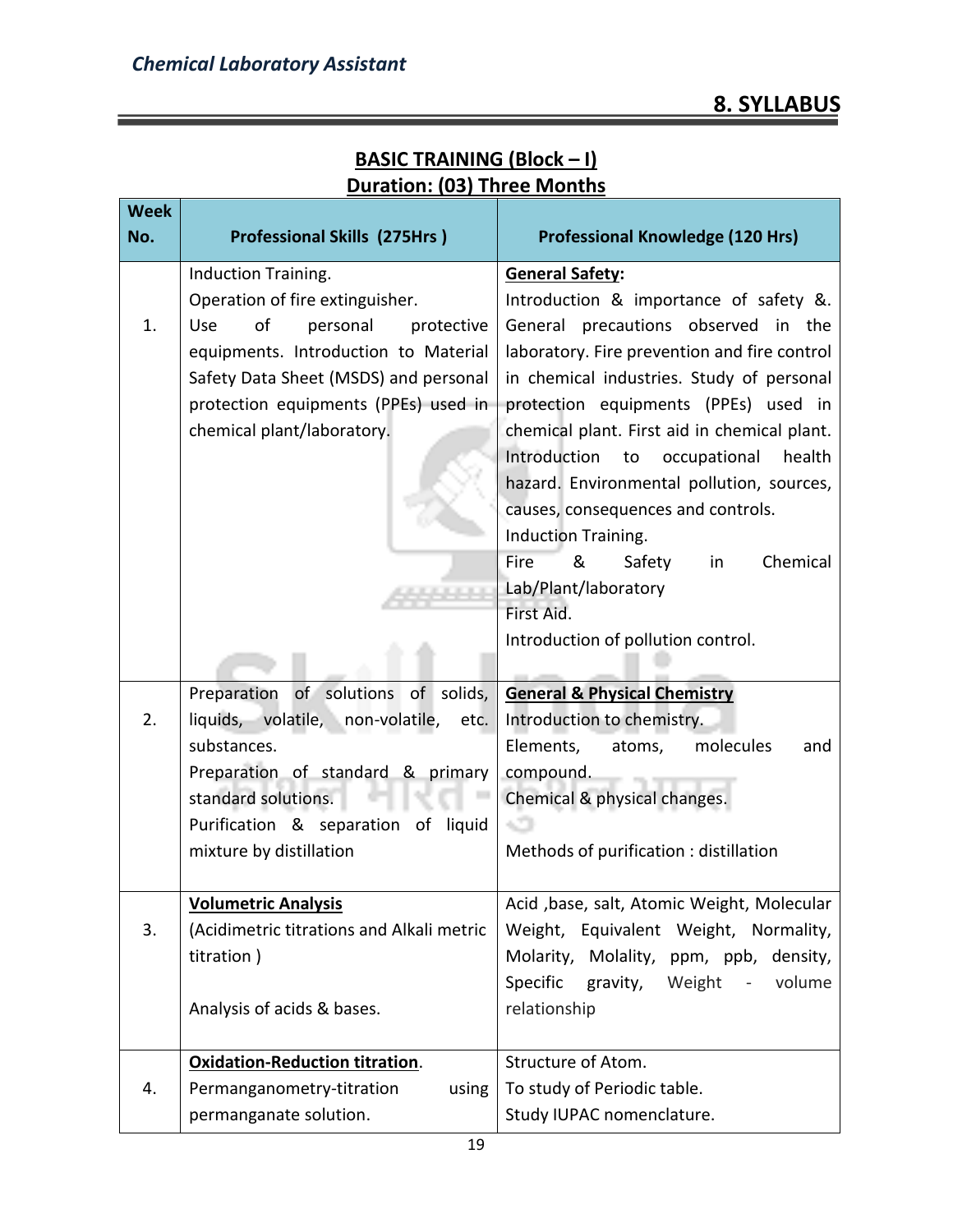|          | Iodometric and idometric titrations           | Electronic Theory of Valence.                 |
|----------|-----------------------------------------------|-----------------------------------------------|
| 5.       | solution<br>iodine<br>directly<br>using<br>or | <b>Chemical Equilibrium</b>                   |
|          | indirectly.                                   |                                               |
|          |                                               |                                               |
|          | Precipitation titration.                      | Air and water                                 |
| 6.       | Complexo metric titrations.                   | Fertilizer                                    |
|          |                                               |                                               |
| $7 - 8$  | Gravimetric Estimation of Aluminum,           | <b>Metallurgy</b>                             |
|          | Copper and Sulphate.                          | Metallurgy of:                                |
|          |                                               | (a) Aluminum.                                 |
|          |                                               | (b) Copper                                    |
| $9 - 10$ | Inorganic qualitative analysis                | <b>Extraction of Metal &amp; Non-Metal</b>    |
|          | To study Action of pure and salt water        | Non-Metals:                                   |
|          | on metals and alloys                          | Preparation, properties & uses of             |
|          | To study action of acids and base on          | following:                                    |
|          | metals alloys                                 | (a) Hydrogen & its peroxide.                  |
|          |                                               | (b) Oxygen                                    |
|          | <b>Physics:</b>                               |                                               |
|          | (a) Law of parallelogram of forces            | Simple Machines: Efforts and Load,            |
|          | with the help of mechanical                   | Mechanical Advantage (MA), Velocity           |
| 11.      | board.                                        | Ratio (VR), efficiency of machines, the       |
|          | (b) Simple pendulum.                          | relationship.                                 |
|          |                                               | Simple Harmonic motion.                       |
|          | (a) Electric cell in series connection &      | <b>Electricity:</b>                           |
|          | parallel                                      | Electric current, positive and negative       |
|          | connections                                   | terminal use of fuses and switches,           |
|          | (b) To study ohm's law                        | conductors and insulators, simple             |
| 12.      | (c) To Study Kirchhoff's law about            | electrical circuits, Ohms law, Kirchhoff's    |
|          | current and<br>voltage                        | law, Parallel and Series circuit connections. |
|          | Verification of Faraday's first law of        | Electrolysis & Faraday's laws                 |
|          | electrolysis.                                 |                                               |
| 13.      |                                               |                                               |
|          | <b>Revision</b>                               |                                               |
|          | <b>Internal Assessment 03days</b>             |                                               |

**Note: -** *More emphasis to be given on video/real-life pictures during theoretical classes. Some real-life pictures/videos of related industry operations may be shown to the trainees to give a feel of Industry and their future assignment.*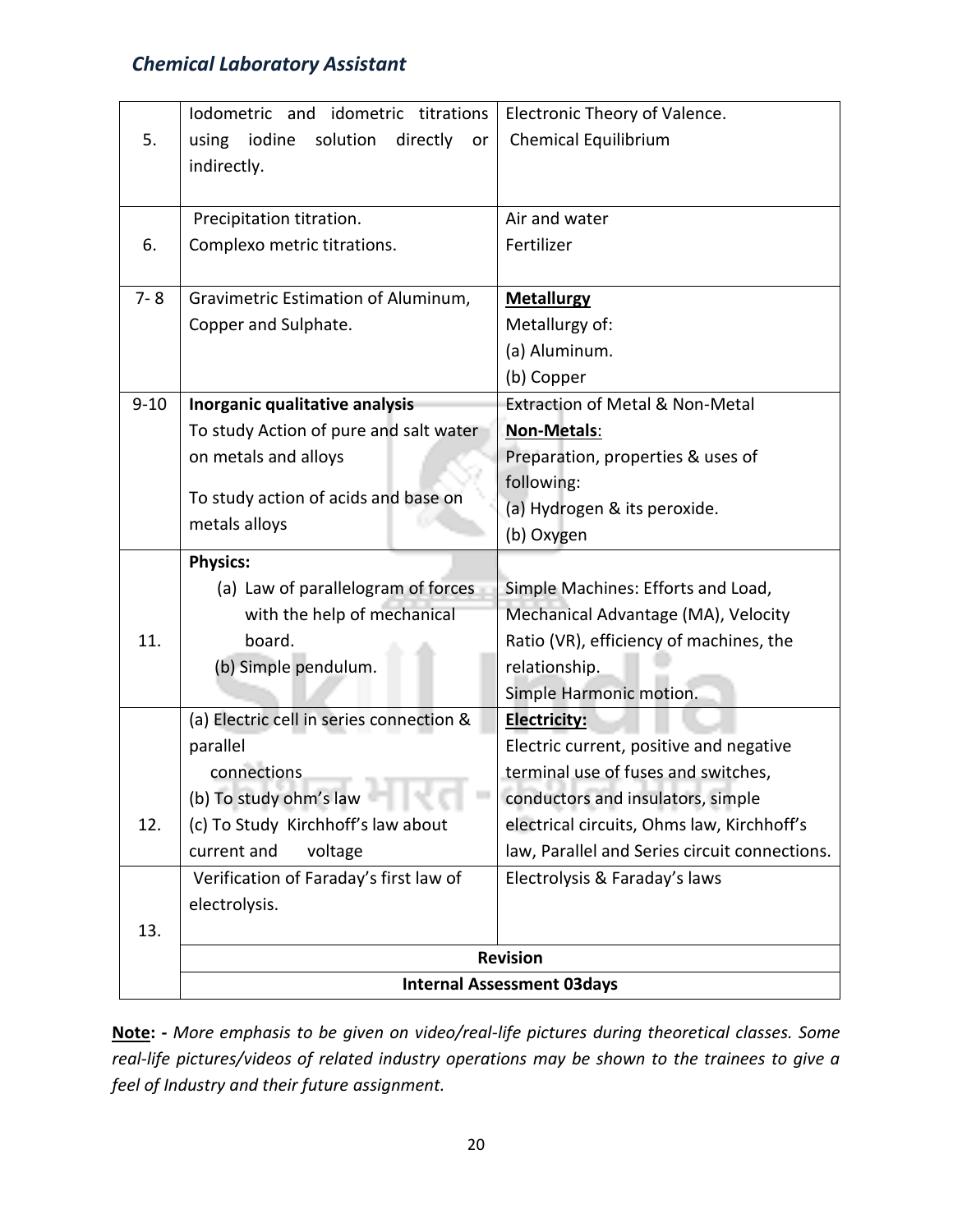| <b>Week</b><br>No. | <b>Professional Skills (275Hrs)</b>       | <b>Professional Knowledge(120 Hrs)</b> |
|--------------------|-------------------------------------------|----------------------------------------|
|                    | <b>Preparation of organic compounds</b>   | Introduction to organic chemistry      |
|                    | <b>Nitration</b>                          |                                        |
|                    | Laboratory preparation of nitro benzene   | Purification of organic compound.      |
| 1.                 | And percentage yield determination.       |                                        |
|                    | <b>Oxidation</b>                          |                                        |
|                    | Laboratory preparation of oxalic acid.    |                                        |
|                    | Diazotization:                            | Types of organic reaction              |
|                    | Preparation of methyl orange.             |                                        |
|                    | Ozazone:                                  | <b>Estimation of Elements</b>          |
|                    | Preparation of gluecosazone.              |                                        |
| 2.                 | Saponification:                           | <b>Empirical Formula and Molecular</b> |
|                    | Preparation of Soap                       | formula.                               |
|                    | <b>Preparation of inorganic compounds</b> |                                        |
|                    | Preparation of sodium carbonate and       |                                        |
|                    | determination of percentage purity and    |                                        |
|                    | percentage yield.                         | Classification and nomenclature        |
| 3.                 | Preparation of copper sulphate and        |                                        |
|                    | determination of percentage purity and    |                                        |
|                    | percentage yield.                         |                                        |
|                    | Organic qualitative analysis.             | Aliphatic hydro carbons                |
| $4 - 5$            | Analysis of organic compounds to          | Halogen derivatives of hydro carbon    |
|                    | determine :                               |                                        |
|                    | a) elements present                       | Aliphatic alcohol                      |
|                    | b) functional group                       | Aldehyde and ketones                   |
|                    | c) melting point                          |                                        |
| 6.                 | <b>Inorganic estimation</b>               | Esters                                 |
|                    | Estimation of calcium in given tablet     |                                        |
|                    | Oil analysis                              | Ether                                  |
|                    | Determination of acid value of an oil &   |                                        |
|                    | or fat.                                   |                                        |
| 7.                 | Estimation of formaldehyde by             | Amines                                 |
|                    | iodometric method                         | Aliphatic acid                         |

#### **BASIC TRAINING (Block – II) Duration: (03) Three Months**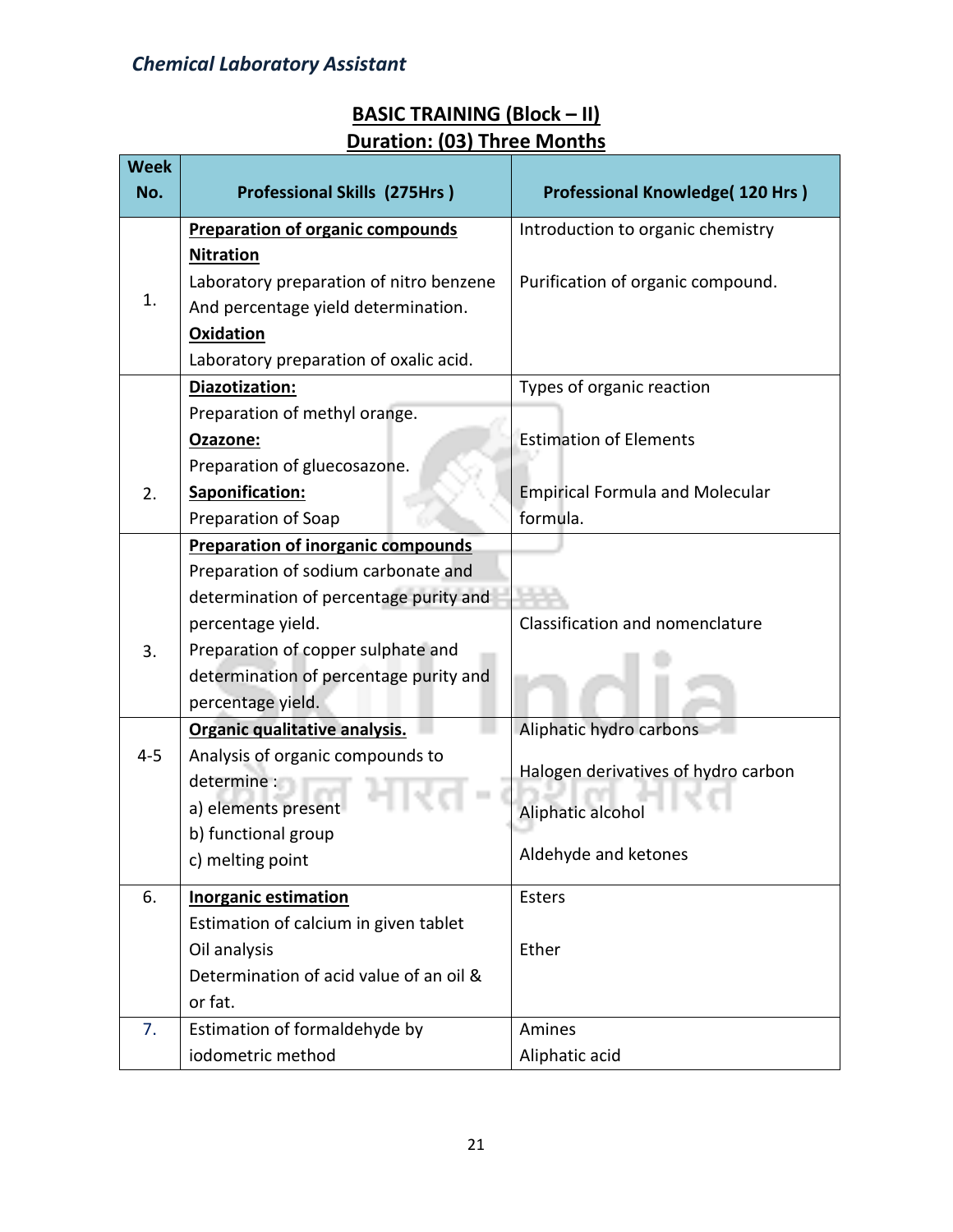| 8.  | <b>Instrumental analysis</b>          | Principles of potentiometric and |
|-----|---------------------------------------|----------------------------------|
|     | Potentiometric titration              | conductometric titrations        |
|     | Conductometric titration              | Aromatic hydrocarbon & Urea      |
| 9.  | Determination of optical rotation of  | Aromatic halogen derivatives     |
|     | sugar solution using polarimeter      | Aromatic acid & Alcohol.         |
|     | Determination percentage of elements  |                                  |
|     | by electrolytic analyzer              |                                  |
| 10. | Determine the pH of given solution by | pH & buffer solution             |
|     | using pH meter.                       |                                  |
|     | Determination of viscosity of given   | Viscosity                        |
|     | sample using viscometer               |                                  |
|     | Determination of flash point of given |                                  |
|     | sample                                |                                  |
| 11. | <b>Water analysis</b>                 |                                  |
|     | 1.Hardness                            | Law of mass action               |
|     | 2.Chloride                            |                                  |
|     | 3. Total dissolved solid (TDS)        |                                  |
|     | 4. Alkalinity                         |                                  |
| 12. | Study of Micro scope                  |                                  |
|     | <b>Study Of Staining Technique</b>    |                                  |
|     |                                       |                                  |
|     | <b>Revision</b>                       |                                  |
| 13. | <b>Internal Assessment 03 days</b>    |                                  |

**Note: -** *More emphasis to be given on video/real-life pictures during theoretical classes. Some real-life pictures/videos of related industry operations may be shown to the trainees to give a feel of Industry and their future assignment.*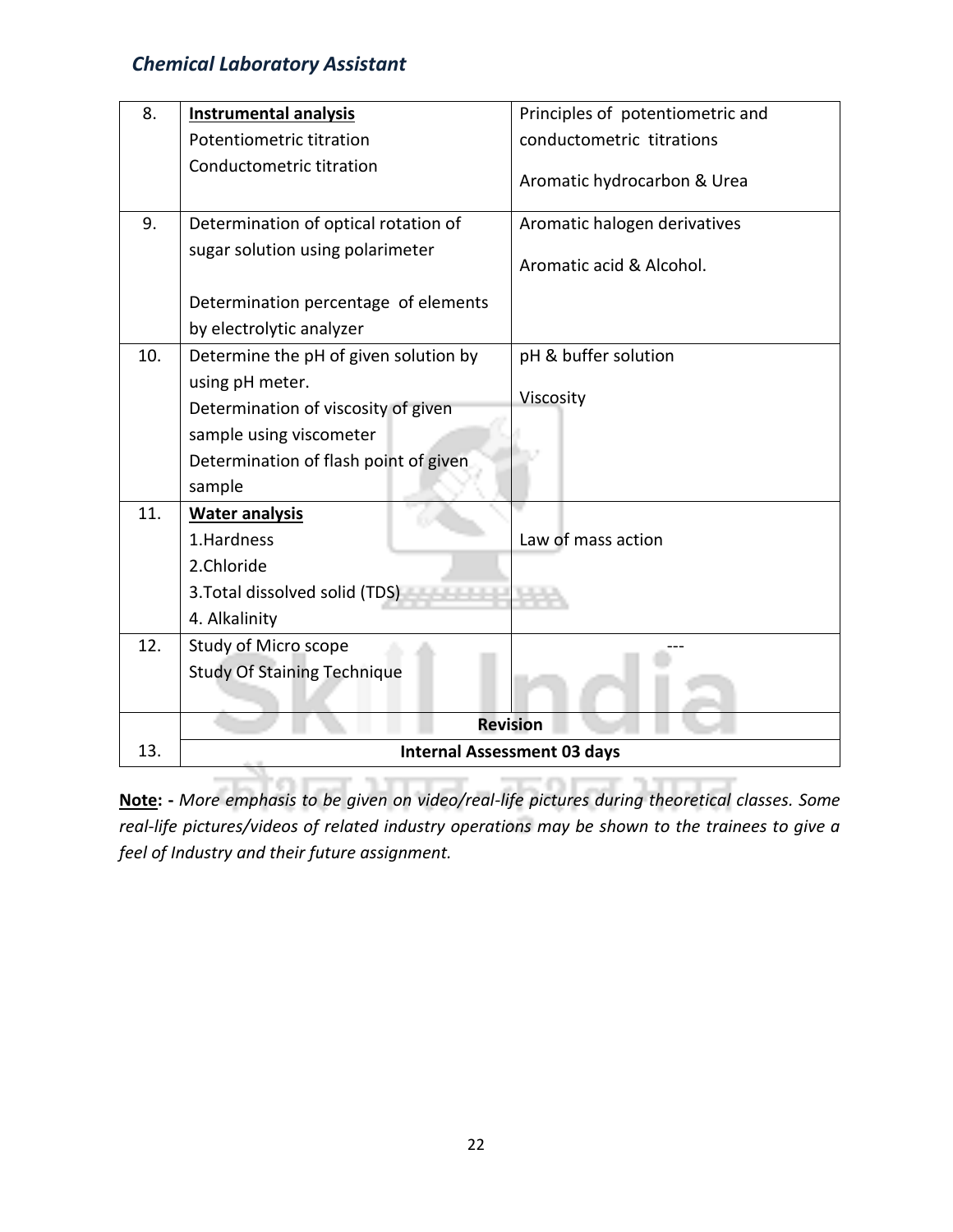#### **9.1 WORKSHOP CALCULATION SCIENCE & ENGINEERING DRAWING**

|     | $Block - I$                                                                 |                                                                                                 |  |
|-----|-----------------------------------------------------------------------------|-------------------------------------------------------------------------------------------------|--|
| SI. | <b>Workshop Calculation and Science</b>                                     | <b>EngineeringDrawing</b>                                                                       |  |
| No. | (Duration: - 20 hrs.)                                                       | (Duration : - 30 hrs.)                                                                          |  |
| 1.  | Units & Measurements- FPS, CGS,                                             | Engineering Drawing: Introduction and its                                                       |  |
|     | MKS/SI unit, unit of length, Mass and                                       | importance                                                                                      |  |
|     | time. Fundamentals and derived units                                        | Different types of standards used in                                                            |  |
|     | Conversion of units and applied                                             | engineering drawing.                                                                            |  |
|     | problems.                                                                   | Drawing Instruments: their uses                                                                 |  |
|     |                                                                             | Drawing board, T-Square, Drafter (Drafting                                                      |  |
|     |                                                                             | M/c), Set Squares,                                                                              |  |
|     |                                                                             | Protractor, Drawing Instrument Box                                                              |  |
|     |                                                                             | (Compass, Dividers, Scale, Diagonal                                                             |  |
|     |                                                                             | Scales etc.), Pencils of different Grades,                                                      |  |
|     |                                                                             | Drawing pins / Clips.                                                                           |  |
| 2.  | Material Science : properties - Physical                                    | Lines: Types and applications in Drawing as                                                     |  |
|     | & Mechanical, Types -Ferrous & Non-                                         | per BIS SP:46-2003                                                                              |  |
|     | Ferrous, difference between Ferrous                                         | Drawing geometrical object using all types                                                      |  |
|     | and Non-Ferrous metals                                                      | of lines.                                                                                       |  |
|     |                                                                             | <b>Drawing of Geometrical Figures: Angle,</b>                                                   |  |
|     |                                                                             | Triangle, Square, Rectangle and Circle.                                                         |  |
|     |                                                                             | Letters: - Lettering styles, Single stroke                                                      |  |
|     |                                                                             | letters and numbers as per IS standard.                                                         |  |
|     |                                                                             | Lettering practice.                                                                             |  |
| 3.  | <b>Mass . Weight and Density:</b>                                           | Dimensioning-Types of dimension,                                                                |  |
|     | Mass, Unit of Mass, Weight, difference                                      | elements of dimensions, Methods of                                                              |  |
|     | between mass and weight, Density,                                           | indicating Values, Arrangement, Alignment                                                       |  |
|     | unit of density,                                                            | and indication of dimensions.                                                                   |  |
|     |                                                                             | Scales:-Types use and construction.                                                             |  |
|     |                                                                             | Representative factor of scale.                                                                 |  |
| 4.  | Speed and Velocity: Rest and motion,<br>speed, velocity, difference between | Method of presentation of Engineering                                                           |  |
|     | speed and velocity, acceleration,                                           | <b>Drawing</b><br><b>Pictorial View</b><br>$\overline{\phantom{a}}$                             |  |
|     | retardation.                                                                | Orthogonal View                                                                                 |  |
|     | Average Velocity, Acceleration &                                            | $\overline{\phantom{0}}$<br>Isometric view Circle and its elements.<br>$\overline{\phantom{a}}$ |  |
|     | Retardation. Related problems.                                              |                                                                                                 |  |
|     | Circular Motion: Relation between                                           |                                                                                                 |  |
|     | circular motion and Linear motion,                                          |                                                                                                 |  |
|     | Centrifugal force, Centripetal force                                        |                                                                                                 |  |
| 5.  | Ratio & Proportion :                                                        | <b>Constructions: - Draw proportionate free</b><br>$\overline{\phantom{0}}$                     |  |
|     | Simple calculation on related problems.                                     | hand sketches of plane figures. Sketch                                                          |  |
|     |                                                                             |                                                                                                 |  |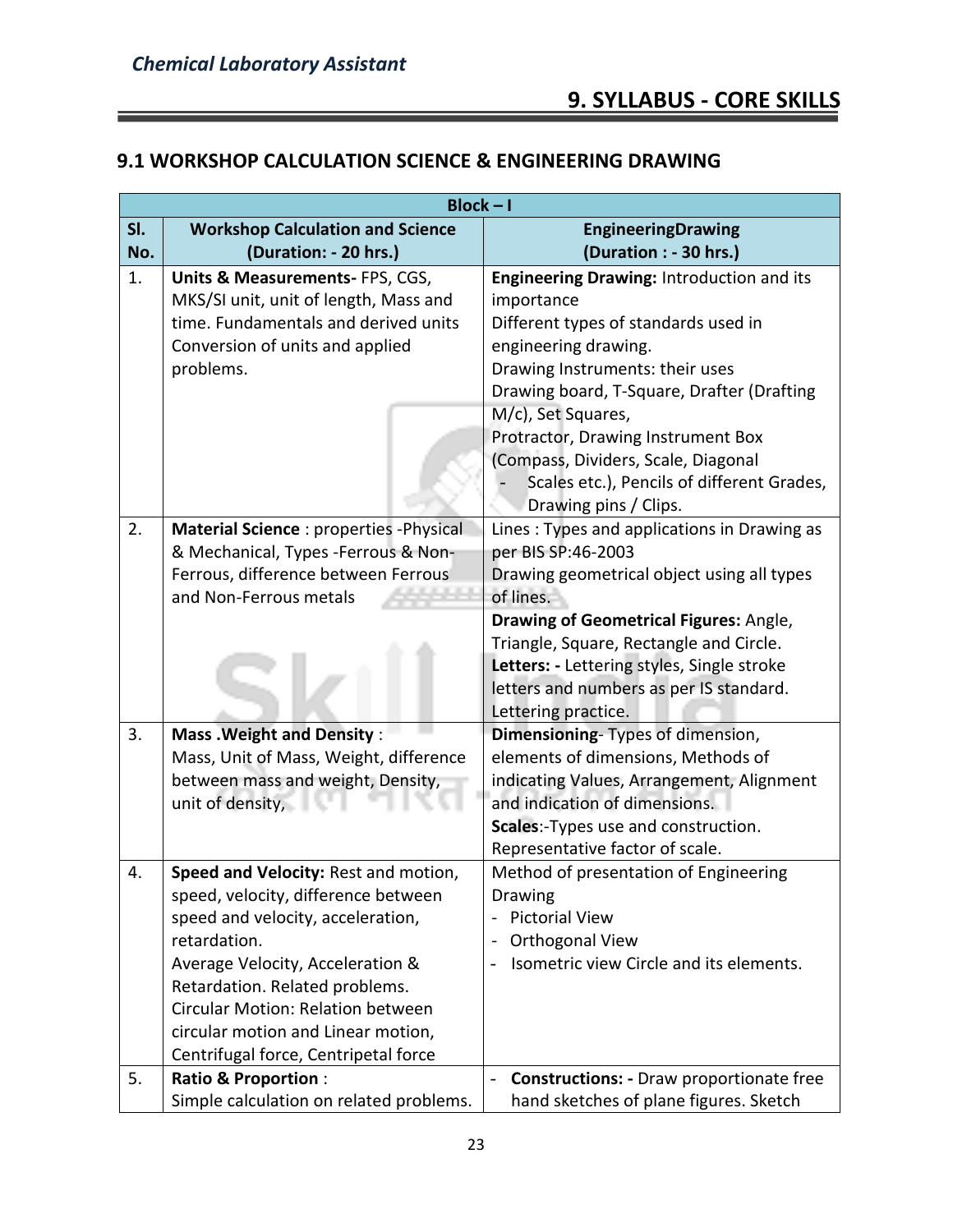|    | Percentage: Introduction, Simple        | horizontal, vertical and inclined line by              |
|----|-----------------------------------------|--------------------------------------------------------|
|    | calculation.                            | free hand, Draw circles by free hand using             |
|    |                                         | square and radial line method, Draw arcs               |
|    |                                         | and ellipse by free hand                               |
| 6. | Work, Power and Energy: work, unit of   | Projections:                                           |
|    | work, power, unit of power, Horse       | Concept of axes plane and quadrant.                    |
|    | power of engines, mechanical            | Orthographic projections                               |
|    | efficiency, energy, use of energy,      | Method of first angle and third angle                  |
|    | potential and kinetic energy, examples  | projections (definition and difference)                |
|    | of potential energy and kinetic energy. | Symbol of $1^{st}$ angle and $3^{rd}$ angle projection |
|    | Meaning of H.P., I.H.P., B.H.P., and    | as per IS specification.                               |
|    | F.H.P. and CC and Torque.               | Free hand Drawing of Orthographic                      |
|    |                                         | projection from isometric/3D view of                   |
|    |                                         | geometrical blocks                                     |

|     | $Block - II$                              |                                             |  |
|-----|-------------------------------------------|---------------------------------------------|--|
| SI. | <b>Workshop Calculation and Science</b>   | <b>Engineering Drawing</b>                  |  |
| No. | (Duration: - 20 hrs.)                     | (Duration - 30 hrs.)                        |  |
| 1.  | Algebra:                                  | Screw :-                                    |  |
|     | Addition, Subtraction, Multiplication,    | Its Types and Sizes, Screw thread, their    |  |
|     | Division, Algebraic formula, Linear       | standard forms as per BIS, external and     |  |
|     | equations (with two variables).           | internal thread.                            |  |
| 2.  | <b>Heat &amp; Temperature:</b>            | <b>Rivets and Joints:-</b>                  |  |
|     | Heat and temperature, their units,        | Prepare a drawing sheet on rivets           |  |
|     | difference between heat and               | nomenclature and Joints.                    |  |
|     | temperature, boiling point, melting       |                                             |  |
|     | point, scale of temperature, relation     |                                             |  |
|     | between different scale of                |                                             |  |
|     | temperature, Thermometer,                 |                                             |  |
|     | pyrometer, transmission of heat,          |                                             |  |
|     | conduction, convection, radiation.        |                                             |  |
| 3.  | Mensuration: Area and perimeter of        | Free hand Sketches for simple pipe line     |  |
|     | square, rectangle, parallelogram,         | with general fittings.                      |  |
|     | triangle, circle, semi circle, Volume of  |                                             |  |
|     | solids - cube, cuboid, cylinder and       |                                             |  |
|     | Sphere.                                   |                                             |  |
|     | Surface area of solids -cube, cuboid,     |                                             |  |
|     | cylinder and Sphere.                      |                                             |  |
|     | Volume of cut-out solids: hollow          |                                             |  |
|     | cylinders, frustum of cone, block         |                                             |  |
|     | section. Volume of simple solid blocks.   |                                             |  |
| 4.  | Basic Electricity: Introduction, use of   | <b>Reading of drawing. Simple exercises</b> |  |
|     | electricity, how electricity is produced, | related to missing lines, dimensions. How   |  |
|     | Types of current AC, DC, their            | to make queries.                            |  |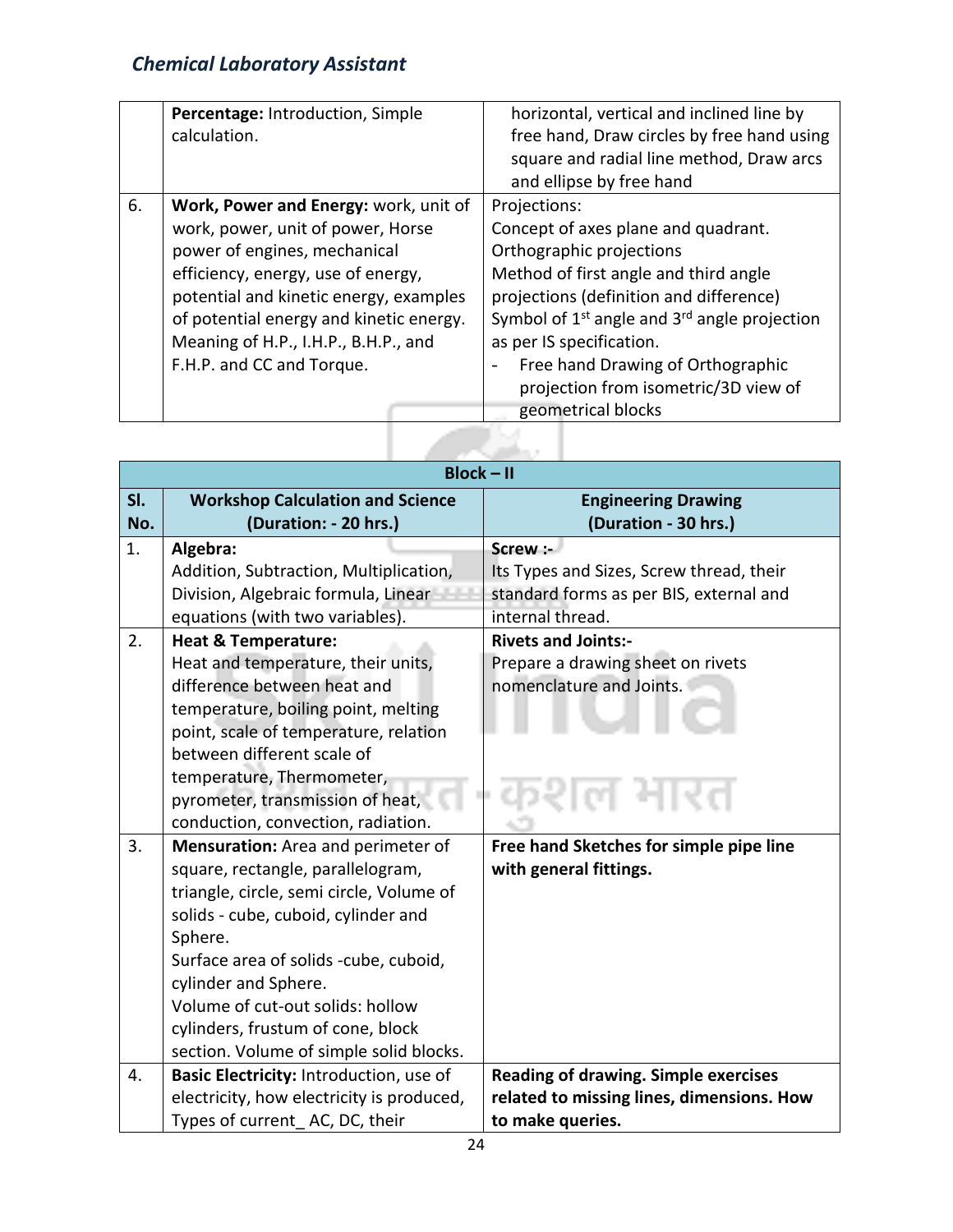|    | comparison, voltage, resistance, their    |                                                                                      |
|----|-------------------------------------------|--------------------------------------------------------------------------------------|
|    | units. Conductor, insulator, Types of     |                                                                                      |
|    | connections - series, parallel, electric  |                                                                                      |
|    | power, Horse power, energy, unit of       |                                                                                      |
|    | electrical energy. Concept of earthling.  |                                                                                      |
| 5. | <b>Simple machines Transmission of</b>    | Simple exercises related to trade related                                            |
|    | power: -Transmission of power by belt,    | symbols.                                                                             |
|    | pulleys & gear drive.                     | <b>Basic electrical and electronic symbols</b>                                       |
|    | Heat treatment process: - Heat            |                                                                                      |
|    | treatment and advantages. Annealing,      |                                                                                      |
|    | Normalizing, Hardening, Tempering.        |                                                                                      |
| 6. | Trigonometry:                             | Free hand sketch of trade related                                                    |
|    | Trigonometrical ratios, measurement of    | components / parts / cutting tool indicating                                         |
|    | angles. Trigonometric tables.             | angles.                                                                              |
|    | Finding the value of unknown sides and    |                                                                                      |
|    | angles of a triangle by Trigonometrical   |                                                                                      |
|    | method.                                   |                                                                                      |
|    | Finding height and distance by            |                                                                                      |
|    | trigonometry.                             |                                                                                      |
|    | Application of trigonometry in shop       |                                                                                      |
|    | problems. (viz. taper angle calculation). |                                                                                      |
|    | Calculate the area of triangle by using!  |                                                                                      |
|    | trigonometry and application of           |                                                                                      |
|    | Pythagoras theorem.                       |                                                                                      |
| 7. | <b>Concept of pressure - Definition:-</b> |                                                                                      |
|    | Force, Pressure, and their units,         |                                                                                      |
|    | atmospheric pressure, gauges used for     |                                                                                      |
|    | measuring pressure, problems.             |                                                                                      |
|    | Introduction to pneumatics &              |                                                                                      |
|    | hydraulics systems                        |                                                                                      |
| 8. |                                           | Simple exercises related to trade related Test Papers. Solution of NCVT test papers. |
|    |                                           |                                                                                      |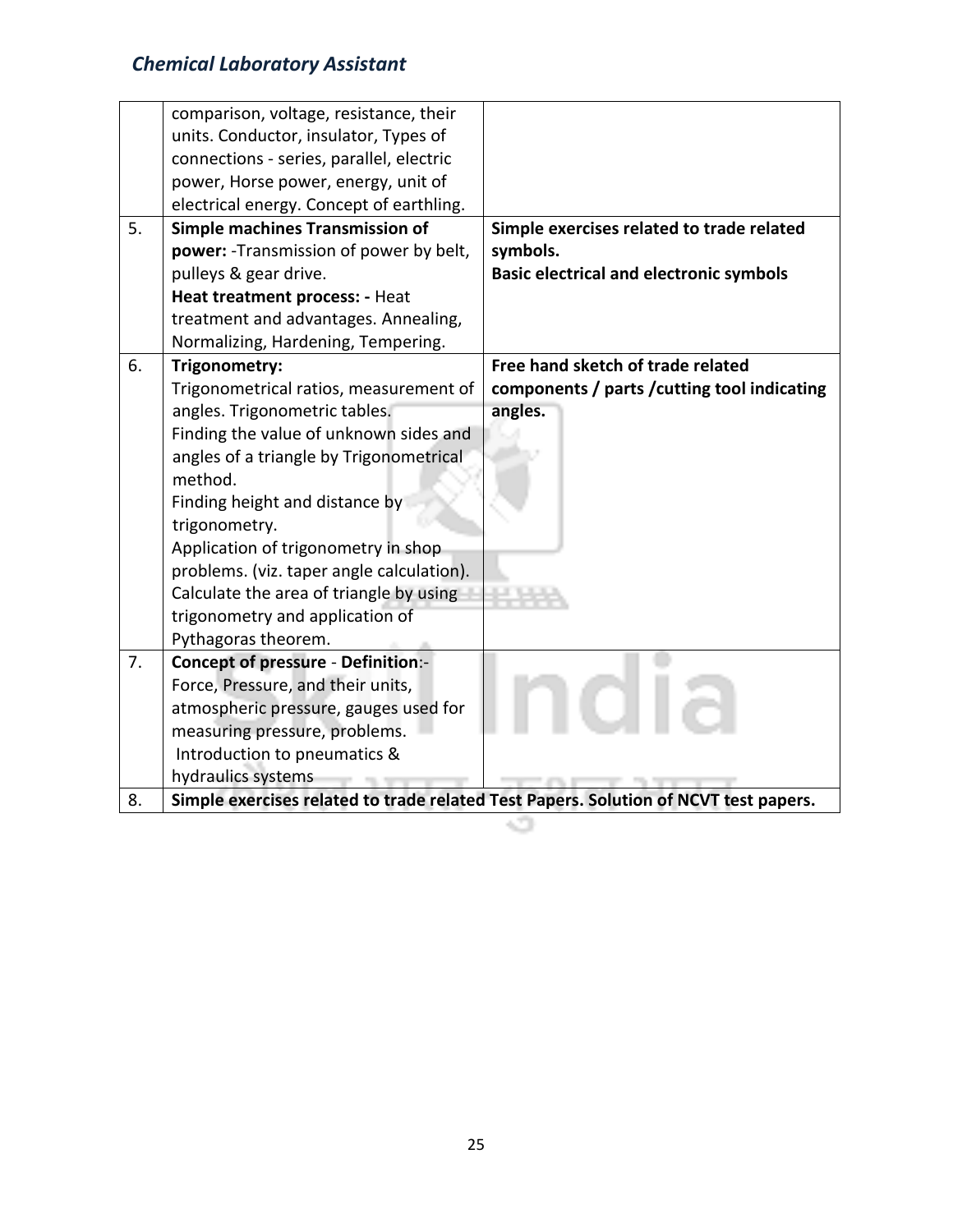#### **9.2 EMPLOYABILITY SKILLS**

 **(DURATION: - 110 HRS.)**

| $Block - I$<br>(Duration - 55 hrs.)                             |                                                                                                                                                                                                                                                                                                                                                                                                                                                                                                                                      |  |  |
|-----------------------------------------------------------------|--------------------------------------------------------------------------------------------------------------------------------------------------------------------------------------------------------------------------------------------------------------------------------------------------------------------------------------------------------------------------------------------------------------------------------------------------------------------------------------------------------------------------------------|--|--|
| 1. English Literacy<br>Duration: 20 Hrs.<br><b>Marks</b><br>:09 |                                                                                                                                                                                                                                                                                                                                                                                                                                                                                                                                      |  |  |
| Pronunciation                                                   | Accentuation (mode of pronunciation) on simple words, Diction<br>(use of word and speech)                                                                                                                                                                                                                                                                                                                                                                                                                                            |  |  |
| <b>Functional Grammar</b>                                       | Transformation of sentences, Voice change, Change of tense,<br>Spellings.                                                                                                                                                                                                                                                                                                                                                                                                                                                            |  |  |
| <b>Reading</b>                                                  | Reading and understanding simple sentences about self, work and<br>environment                                                                                                                                                                                                                                                                                                                                                                                                                                                       |  |  |
| <b>Writing</b>                                                  | Construction of simple sentences Writing<br>simple English                                                                                                                                                                                                                                                                                                                                                                                                                                                                           |  |  |
| Speaking / Spoken<br><b>English</b>                             | Speaking with preparation on self, on family, on friends/ classmates,<br>on know, picture reading gain confidence through role-playing and<br>discussions on current happening job description, asking about<br>someone's job habitual actions. Cardinal (fundamental) numbers<br>ordinal numbers. Taking messages, passing messages on and filling in<br>message forms Greeting and introductions office hospitality, Resumes<br>or curriculum vita essential parts, letters of application reference to<br>previous communication. |  |  |
| 2. I.T. Literacy<br>Duration: 20 Hrs.<br><b>Marks</b><br>:09    |                                                                                                                                                                                                                                                                                                                                                                                                                                                                                                                                      |  |  |
| <b>Basics of Computer</b>                                       | Introduction,<br>Computer and its<br>applications, Hardware<br>and<br>peripherals, Switching on-Starting and shutting down of computer.                                                                                                                                                                                                                                                                                                                                                                                              |  |  |
| <b>Computer Operating</b><br><b>System</b>                      | Basics of Operating System, WINDOWS, The user interface of<br>Windows OS, Create, Copy, Move and delete Files and Folders, Use of<br>External memory like pen drive, CD, DVD etc, Use of Common<br>applications.                                                                                                                                                                                                                                                                                                                     |  |  |
| Word processing and<br><b>Worksheet</b>                         | Basic operating of Word Processing, Creating, opening and closing<br>Documents, use of shortcuts, Creating and Editing of Text, Formatting<br>the Text, Insertion &creation of Tables. Printing document.<br>Basics of Excel worksheet, understanding basic commands, creating<br>simple worksheets, understanding sample worksheets, use of simple<br>formulas and functions, Printing of simple excel sheets.                                                                                                                      |  |  |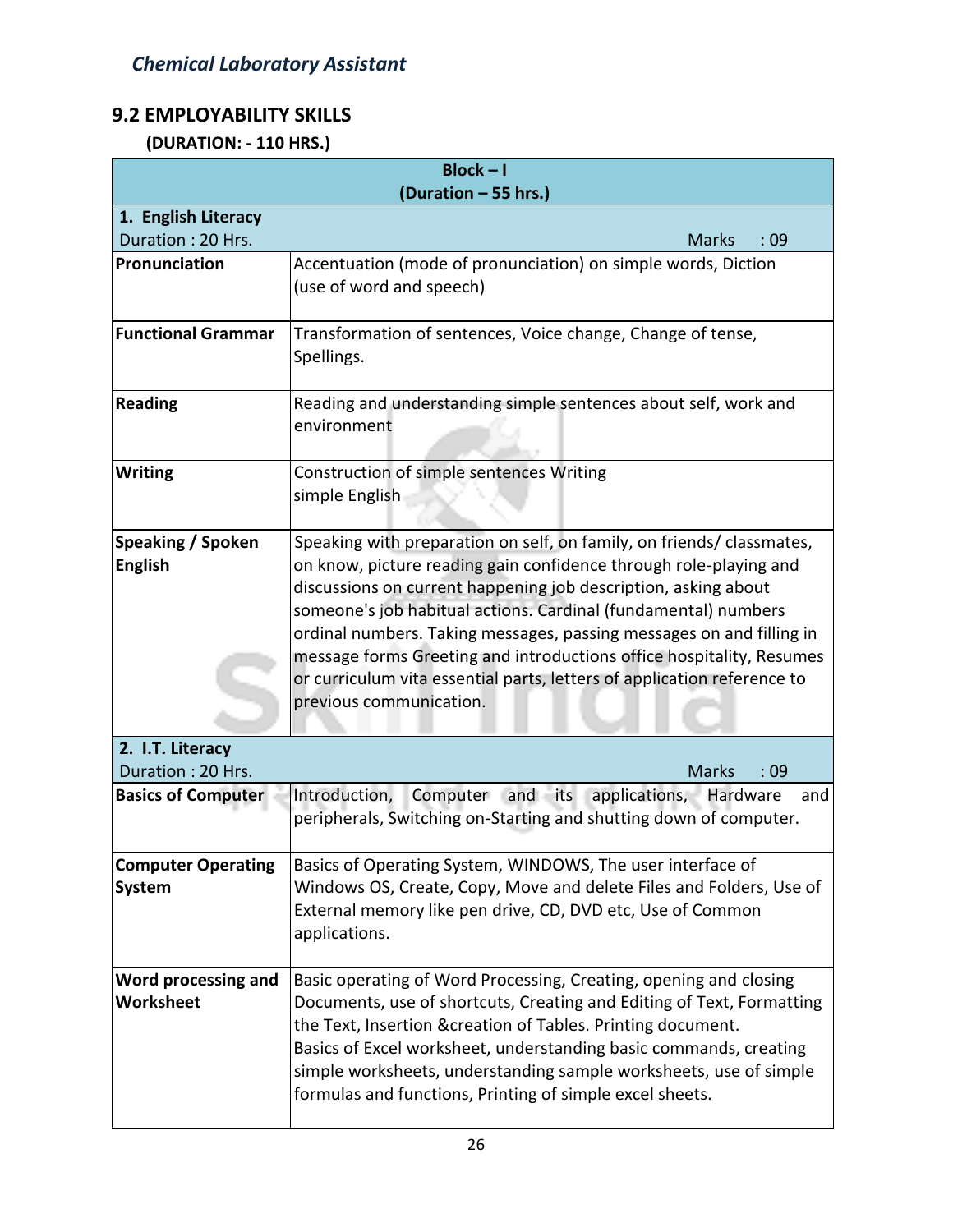| Computer                       | Basic of computer Networks (using real life examples), Definitions of |  |  |
|--------------------------------|-----------------------------------------------------------------------|--|--|
| <b>Networking and</b>          | Local Area Network (LAN), Wide Area Network (WAN), Internet,          |  |  |
| Internet                       | Concept of Internet (Network of Networks),                            |  |  |
|                                | Meaning of World Wide Web (WWW), Web Browser, Web Site, Web           |  |  |
|                                | page and Search Engines. Accessing the Internet using Web Browser,    |  |  |
|                                | Downloading and Printing Web Pages, Opening an email account and      |  |  |
|                                | use of email. Social media sites and its implication.                 |  |  |
|                                | Information Security and antivirus tools, Do's and Don'ts in          |  |  |
|                                | Information Security, Awareness of IT - ACT, types of cyber crimes.   |  |  |
|                                |                                                                       |  |  |
| <b>3. Communication Skills</b> |                                                                       |  |  |
| Duration: 15 Hrs.              | <b>Marks</b><br>:07                                                   |  |  |
| <b>Introduction to</b>         | Communication and its importance                                      |  |  |
|                                | <b>Communication Skills Principles of Effective communication</b>     |  |  |
|                                | Types of communication - verbal, non verbal, written, email, talking  |  |  |
|                                | on phone.                                                             |  |  |
|                                | Non verbal communication -characteristics, components-Para-           |  |  |
|                                | language                                                              |  |  |
|                                | Body language                                                         |  |  |
|                                | Barriers to communication and dealing with barriers.                  |  |  |
|                                | Handling nervousness/ discomfort.                                     |  |  |
|                                |                                                                       |  |  |
| <b>Listening Skills</b>        | Listening-hearing and listening, effective listening, barriers to     |  |  |
|                                | effective listening guidelines for effective listening.               |  |  |
|                                | Triple- A Listening - Attitude, Attention & Adjustment.               |  |  |
|                                | <b>Active Listening Skills.</b>                                       |  |  |
|                                |                                                                       |  |  |
|                                | Motivational Training Characteristics Essential to Achieving Success. |  |  |
|                                | The Power of Positive Attitude.                                       |  |  |
|                                | Self awareness                                                        |  |  |
|                                | Importance of Commitment                                              |  |  |
|                                | <b>Ethics and Values</b>                                              |  |  |
|                                | <b>Ways to Motivate Oneself</b>                                       |  |  |
|                                | Personal Goal setting and Employability Planning.                     |  |  |
|                                |                                                                       |  |  |
|                                | Manners, Etiquettes, Dress code for an interview                      |  |  |
|                                | Do's & Don'ts for an interview.                                       |  |  |
| <b>Facing Interviews</b>       |                                                                       |  |  |
| <b>Behavioral Skills</b>       | Problem Solving                                                       |  |  |
|                                | <b>Confidence Building</b>                                            |  |  |
|                                | Attitude                                                              |  |  |
|                                |                                                                       |  |  |
| $Block - II$                   |                                                                       |  |  |
| Duration - 55 hrs.             |                                                                       |  |  |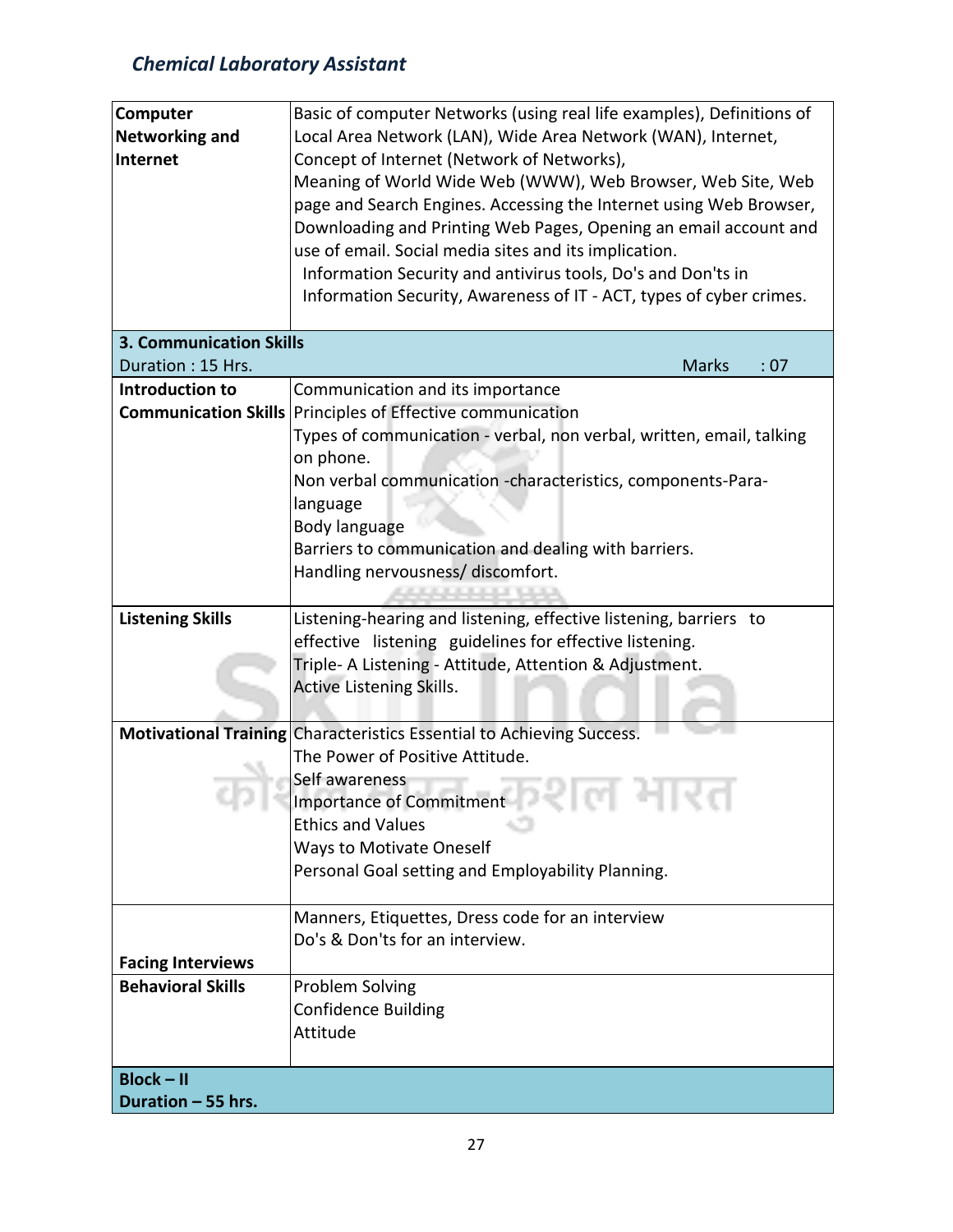| 4. Entrepreneurship Skills  |                                                                                              |
|-----------------------------|----------------------------------------------------------------------------------------------|
| Duration: 15 Hrs.           | :06<br><b>Marks</b>                                                                          |
| <b>Concept of</b>           | Entrepreneur - Entrepreneurship - Enterprises:-Conceptual issue                              |
| Entrepreneurship            | Entrepreneurship vs. management, Entrepreneurial motivation.                                 |
|                             | Performance & Record, Role & Function of entrepreneurs in relation                           |
|                             | to the enterprise & relation to the economy, Source of business ideas,                       |
|                             | Entrepreneurial opportunities, The process of setting up a business.                         |
| <b>Project Preparation</b>  | Qualities of a good Entrepreneur, SWOT and Risk Analysis. Concept &                          |
| & Marketing analysis        | application of PLC, Sales & distribution Management. Different                               |
|                             | Between Small Scale & Large Scale Business, Market Survey, Method                            |
|                             | of marketing, Publicity and advertisement, Marketing Mix.                                    |
| <b>Institutions Support</b> | Preparation of Project. Role of Various Schemes and Institutes for self-                     |
|                             | employment i.e. DIC, SIDA, SISI, NSIC, SIDO, Idea for financing/ non                         |
|                             | financing support agencies to familiarizes with the Policies                                 |
|                             | /Programmes & procedure & the available scheme.                                              |
| Investment                  | Project formation, Feasibility, Legal formalities i.e., Shop Act,                            |
| Procurement                 | Estimation & Costing, Investment procedure - Loan procurement -                              |
|                             | <b>Banking Processes.</b>                                                                    |
|                             |                                                                                              |
| 5. Productivity             |                                                                                              |
| Duration: 10 Hrs.           | <b>Marks</b><br>:05                                                                          |
| <b>Benefits</b>             | Personal / Workman - Incentive, Production linked Bonus,                                     |
|                             | Improvement in living standard.                                                              |
|                             |                                                                                              |
| <b>Affecting Factors</b>    | Skills, Working Aids, Automation, Environment, Motivation - How                              |
|                             | improves or slows down.                                                                      |
|                             |                                                                                              |
| <b>Comparison with</b>      | Comparative productivity in developed countries (viz. Germany,                               |
|                             | developed countries   Japan and Australia) in selected industries e.g. Manufacturing, Steel, |
|                             | Mining, Construction etc. Living standards of those countries, wages.                        |
| <b>Personal Finance</b>     | Banking processes, Handling ATM, KYC registration, safe cash                                 |
| <b>Management</b>           | handling, Personal risk and Insurance.                                                       |
|                             |                                                                                              |
|                             | 6. Occupational Safety, Health and Environment Education                                     |
| Duration: 15 Hrs.           | <b>Marks</b><br>:06                                                                          |
| Safety & Health             | Introduction to Occupational Safety and Health importance of safety                          |
|                             | and health at workplace.                                                                     |
|                             |                                                                                              |
| <b>Occupational</b>         | Basic Hazards, Chemical Hazards, Vibroacoustic Hazards, Mechanical                           |
| <b>Hazards</b>              | Hazards, Electrical Hazards, Thermal Hazards. Occupational health,                           |
|                             | Occupational hygienic, Occupational Diseases/ Disorders<br>&<br>its                          |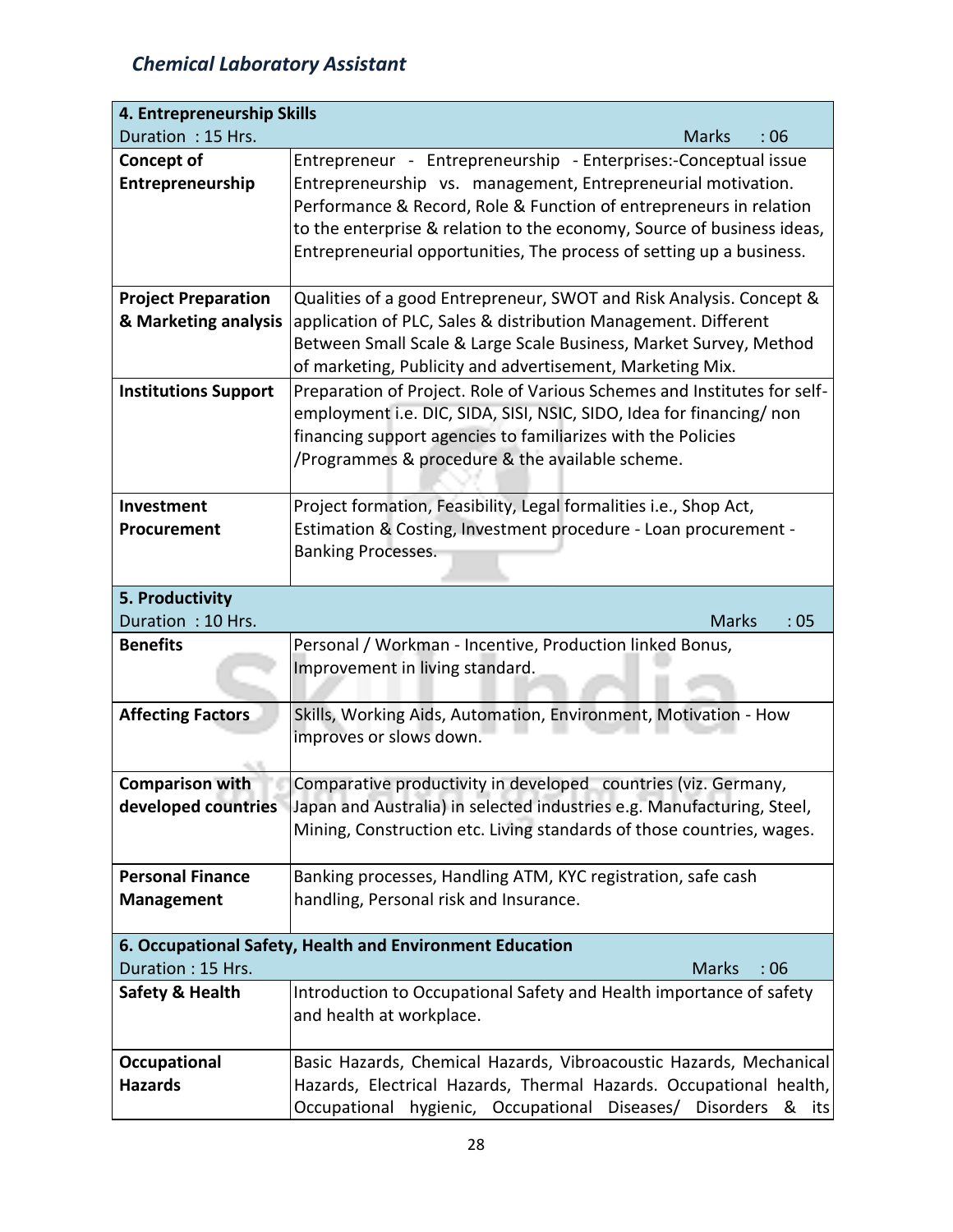|                               | prevention.                                                              |
|-------------------------------|--------------------------------------------------------------------------|
| <b>Accident &amp; safety</b>  | Basic principles for protective equipment.                               |
|                               | Accident Prevention techniques - control of accidents and safety         |
|                               | measures.                                                                |
|                               |                                                                          |
| <b>First Aid</b>              | Care of injured & Sick at the workplaces, First-Aid & Transportation of  |
|                               | sick person.                                                             |
| <b>Basic Provisions</b>       | Idea of basic provision legislation of India.                            |
|                               | safety, health, welfare under legislative of India.                      |
| Ecosystem                     | Introduction to Environment. Relationship between Society and            |
|                               | Environment, Ecosystem and Factors causing imbalance.                    |
| <b>Pollution</b>              | Pollution and pollutants including liquid, gaseous, solid and hazardous  |
|                               | waste.                                                                   |
| <b>Energy Conservation</b>    | Conservation of Energy, re-use and recycle.                              |
| <b>Global warming</b>         | Global warming, climate change and Ozone layer depletion.                |
| <b>Ground Water</b>           | Hydrological cycle, ground and surface water, Conservation and           |
|                               | Harvesting of water.                                                     |
| <b>Environment</b>            | Right attitude towards environment, Maintenance of in -house             |
|                               | environment.                                                             |
| 7. Labour Welfare Legislation |                                                                          |
| Duration: 05 Hrs.             | <b>Marks</b><br>:03                                                      |
| <b>Welfare Acts</b>           | Benefits guaranteed under various acts-Factories Act, Apprenticeship     |
|                               | Act, Employees State Insurance Act (ESI), Payment Wages Act,             |
|                               | Employees Provident Fund Act, The Workmen's compensation Act.            |
|                               |                                                                          |
| 8. Quality Tools              |                                                                          |
| Duration: 10 Hrs.             | <b>Marks</b><br>:05                                                      |
| Quality                       | Meaning of quality, Quality characteristic.                              |
| <b>Consciousness</b>          |                                                                          |
| <b>Quality Circles</b>        | Definition, Advantage of small group activity, objectives of quality     |
|                               | Circle, Roles and function of Quality Circles in Organization, Operation |
|                               | of Quality circle. Approaches to starting Quality Circles, Steps for     |
|                               | continuation Quality Circles.                                            |
|                               |                                                                          |
| <b>Quality Management</b>     | Idea of ISO 9000 and BIS systems and its importance in maintaining       |
| <b>System</b>                 | qualities.                                                               |
| <b>House Keeping</b>          | Purpose of House-keeping, Practice of good Housekeeping.                 |
|                               |                                                                          |
|                               |                                                                          |
| <b>Quality Tools</b>          | Basic quality tools with a few examples.                                 |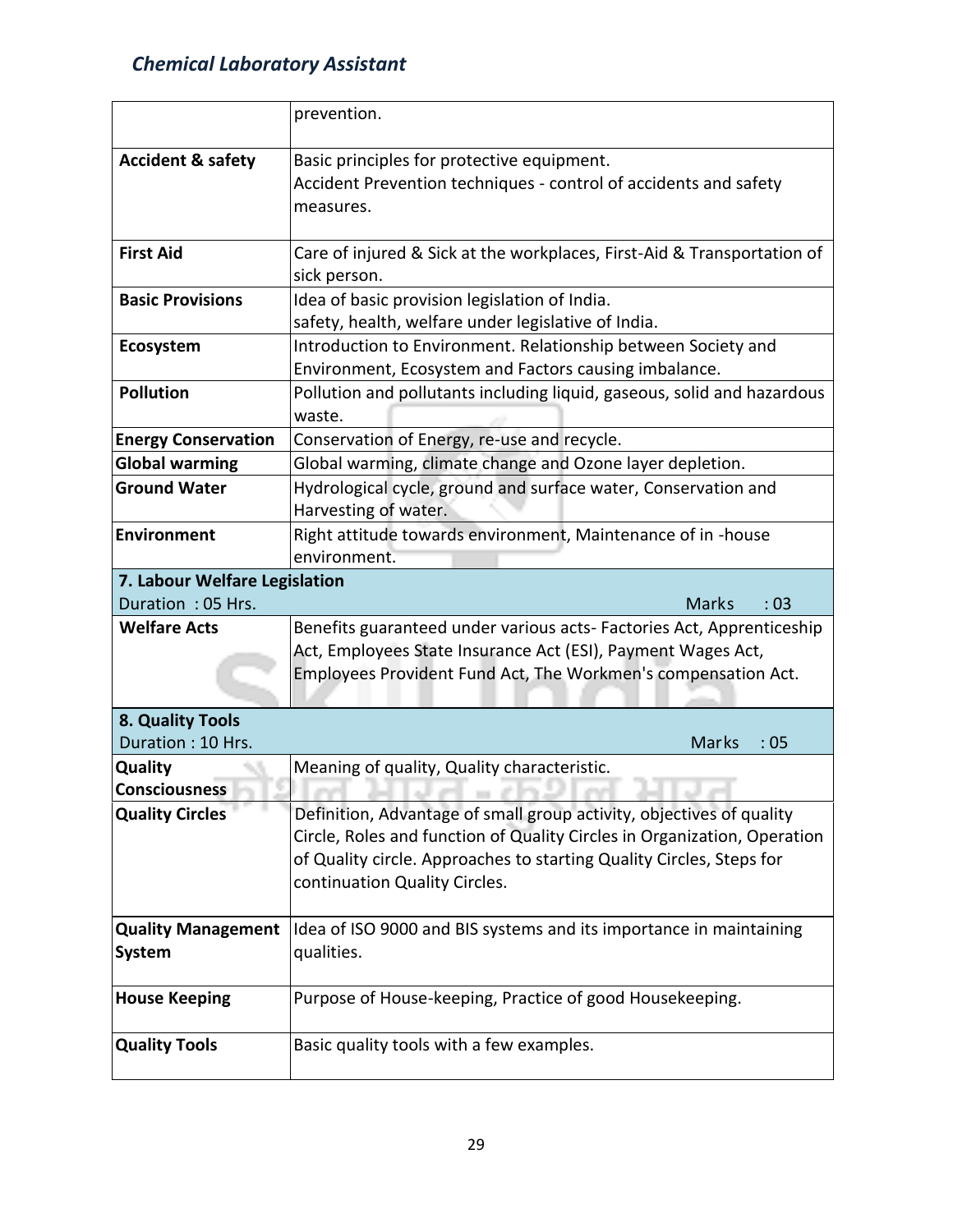#### **10. DETAILS OF COMPETENCIES (ON-JOBTRAINING)**

BROAD LEARNING TO BE COVERED IN INDUSTRY FOR CHEMICAL LABORATORY ASSISTANT TRADE:

- 1. ORIENTATION:-
	- Knowledge about Plant its raw materials, products, capacity of production etc.
	- Study of the process with the help of a simple flow sheet under the guidance of the plant in-charge / supervisors found of the plant.
	- Writing report (diary) of day to day work.
	- Familiarization with various types of testing and analysis etc.

#### 2. SAFTEY:-

- Cause and prevention of accidents.
- Personnel safety and use of personnel protective equipments.
- House Keeping.
- Fire prevention and fire fighting.
- Carefully handling of hazardous chemicals.
- Carefully Handling of Glassware
- Behaviour based safety (BBS)

#### 3. Record keeping and documentation

*Note: The following analysis be carried for raw materials, intermediate products and finished products etc. according to the facilities available in the industries.* (*Theory portion / topic, SOP is to be covered before operating each of the laboratory equipments)*

The **competencies/ specific outcomes** on completion of On-Job Training are detailed below: -

ल भारत-कश

#### $Block - I$

1. Solution preparation and sampling balance, Equivalent weight , Molecular weight, Atomic weight, Specific gravity , Normality, Acidity, Basicity, Concentration, Normal Solution, Molar Solutions, Preparations of acid solutions, basic solutions, oxidizing reducing agent, solutions.

Preparation of solutions of different concentration and determination of its concentration and percentage purity.

- 2. Complexometry solutions**,** preparations of indicators, sampling in solids, liquids and gases, Standardizations of solutions Preparation of Ethylene diamine tetra acetic acid (EDTA) solution & indicator and titration with EDTA.
- 3. **Metallurgical analysis**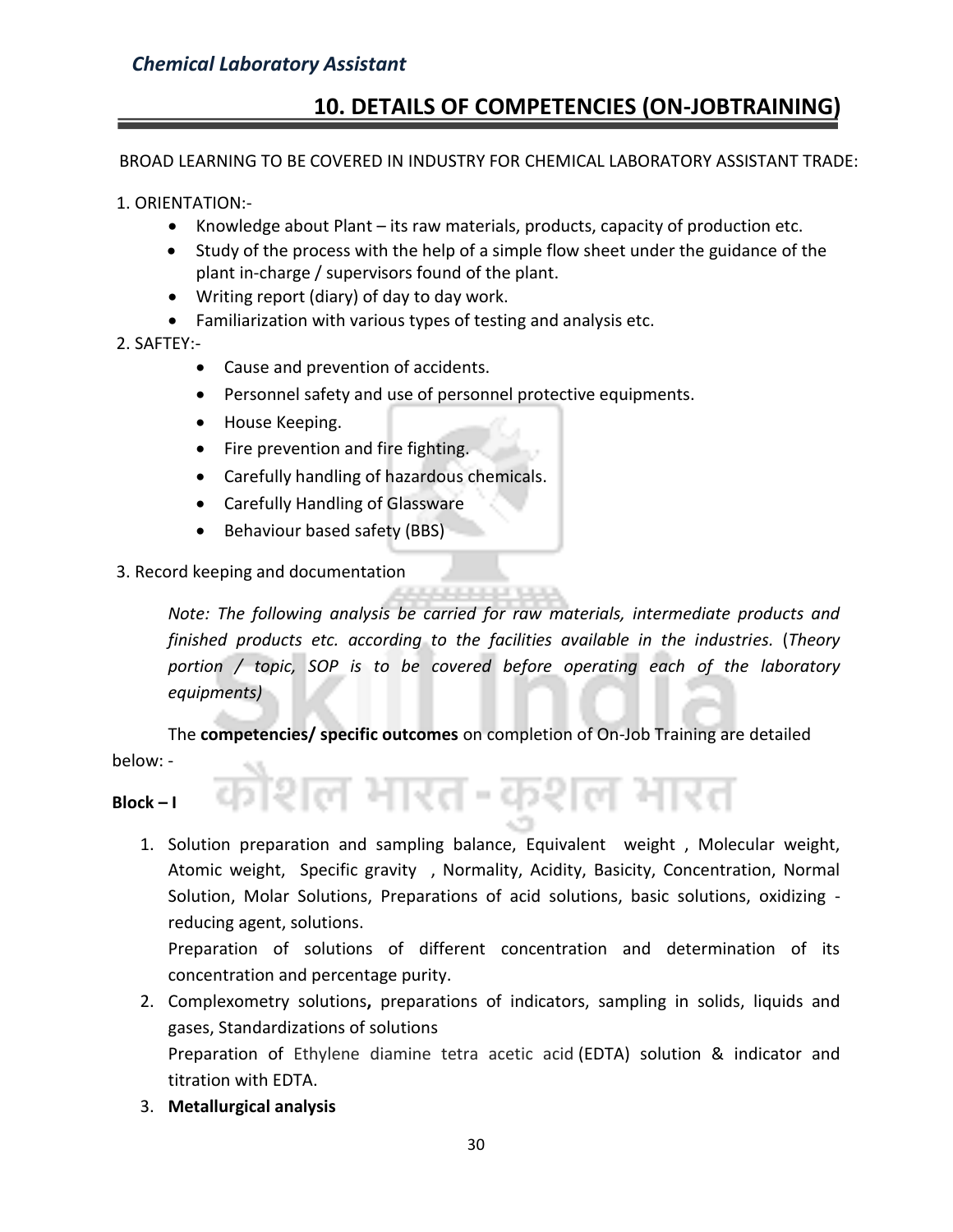#### **Atomic Absorption Spectrophotometry**

Analysis of different sample (such as Cu, Fe, Mn. etc. ) on Atomic Absorption Spectrophotometer

4. **X-ray crystallography**: determination of different size of crystal samples.

#### 5. **Flame Photometry**:

Determination of Sodium (Na), Potassium (K), Calcium (Ca) in different industrial samples by Flame photometer.

- 6. Sample testing on Electron Microscope. Ore analysis, carbon analysis, analysis of Pyrolusite for determination of percentage manganese (Mn).
- 7. Different volumetric and gravimetric analytical methods used in metallurgical analysis in cements
- 8. Analysis in Foundry
- 9. Analysis of Different alloys, brass, solder wire etc.

#### 10. **Gas Chromatography (GC):**

- **High Performance** Separation of different sample mixture (Industrial products) on gas chromatography.
- Identification of separated components and determination of quantity of each separated components.

**Liquid Chromatography (HPLC):**

- Separation of different sample mixture (Industrial products).on High Performance Liquid Chromatography (HPLC).
- Identification of separated components and determination of quantity of each separated components.

THE WALL

and the

#### **Block – II**

#### 11. **Thin Layer Chromatography (TLC):**

Separation of different sample mixture on thin layer chromatography.

12. **Gas Chromatography Mass Spectrometry (GC / MS) :** 

Identification of different sample by using GC/ MS

13. **UV – Vis Spectroscopy** :

Determination of percentage composition of different sample components

- 14. **Fourier Transform Infrared Spectrophotometer (**IR/FTIR Spectrophotometer):
	- Analysis of different samples (Industrial products)

Calibration by polystyrene film

Study of background spectra

Study of different solid samples &analysis of spectrum obtained

15. Water, sources of water, Different water treatment processes, demineralised (DM) water ,Industrial water ,potable water.

Perform the Different water samples available in industry and their sampling techniques.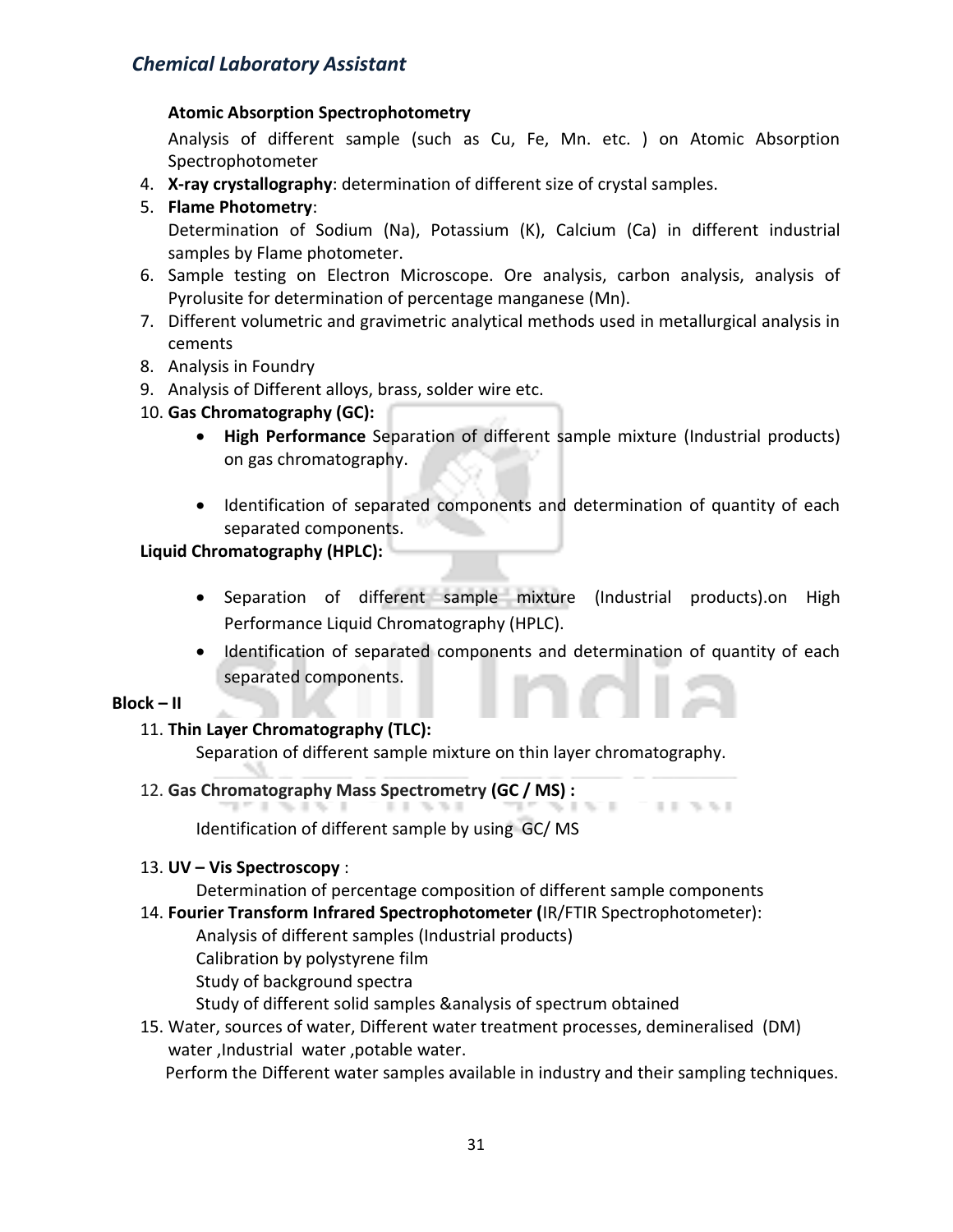Perform Analysis of each water sample for parameters such as P<sup>H</sup>, alkalinity, Total Dissolved

 Solids (TDS), conductivity, total, temporary & permanent hardness of any water sample etc.

- 16. Explain Chemical Oxygen Demand (COD), Biochemical Oxygen Demand (BOD), Dissolved Oxygen (D.O). Determination of COD, BOD, DO for different water sample /effluent.
- 17. Determine the mixed liquor suspended solids (MLSS), Total Dissolved Solids (TDS), Total Suspended Solids (TSS), P<sup>H</sup>, Turbidity of given water sample. Perform analysis for Some Minute Minerals like Magnesium (Mg), Potassium (K), Sodium (Na), Arsenic (As), etc. Hard water, Soft water
- 18. Detect the acid value, iodine value, saponification value , flash point, pour point, cloud point, Viscosity, refractive index, optical rotation, specific rotation of oils, fats and petroleum products, etc. of different Industrial samples.
- 19. Detect the elements, functional group, Melting point, Boiling point , Technique of purification, preparation of Compound derivatives
- 20. Prepare the organic compounds such as Acetanilide, Aspirin, Phenolphthalein, soap, Glucosazone etc.
- 21. Microbiological analysis Culture, Collection, Sampling,
- 22. Detection, preparation of innocula, Media, Techniques of inoculation & staining
- 23. Operate and Handle the Handling equipments in microbiological lab. Centrifuge, pH-Meter, incubator, Shaker
- 24. Explain the Sterilization, fermentation, formulation. Preparation of Solutions related with microbiological lab.

#### *Note:*

- *Industry must ensure that above mentioned competencies are achieved by the trainees during their on job training.*
- *In addition to above competencies/ outcomes industry may impart additional training relevant to the specific industry.*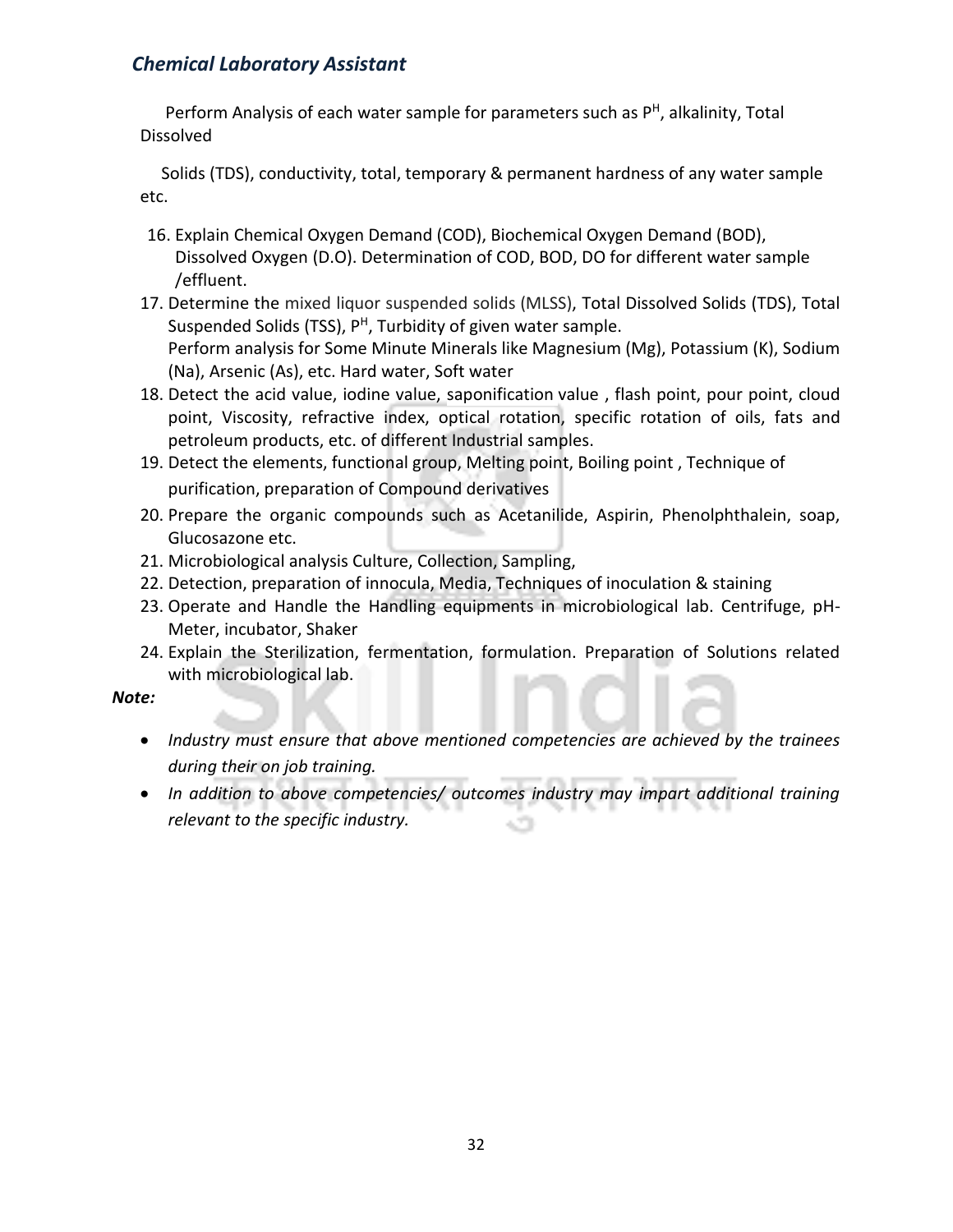#### INFRASTRUCTURE FOR PROFESSIONAL SKILL & PROFESSIONAL KNOWLEDGE

| <b>CHEMICAL LABORATORY ASSISTANT</b>                                |                                                                                                        |          |  |  |  |  |  |  |  |  |
|---------------------------------------------------------------------|--------------------------------------------------------------------------------------------------------|----------|--|--|--|--|--|--|--|--|
| LIST OF TOOLS AND EQUIPMENT for Basic Training (For 20 Apprentices) |                                                                                                        |          |  |  |  |  |  |  |  |  |
|                                                                     | A. TRAINEES TOOL KIT (For each additional unit trainees tool kit Sl. 1-18 is required<br>additionally) |          |  |  |  |  |  |  |  |  |
| Sl. no.                                                             | Name of the Tool & Equipments                                                                          | Quantity |  |  |  |  |  |  |  |  |
| 1.                                                                  | Erlenmeyer flasks 250 ml. Borosilicate Glass                                                           | 36 nos.  |  |  |  |  |  |  |  |  |
| 2.                                                                  | Erlenmeyer flasks 100 ml. Borosilicate Glass                                                           | 24 nos.  |  |  |  |  |  |  |  |  |
| 3.                                                                  | Burettes with Teflon stop cock -25 ml. Borosilicate Glass                                              | 16 nos.  |  |  |  |  |  |  |  |  |
| 4.                                                                  | Burettes with Teflon stop cock -50 ml. Borosilicate Glass                                              | 16 nos.  |  |  |  |  |  |  |  |  |
| 5.                                                                  | Pipettes 10 ml. Borosilicate Glass (Volumetric Type)                                                   | 36 nos.  |  |  |  |  |  |  |  |  |
| 6.                                                                  | Pipettes 25 ml. Borosilicate Glass (Volumetric Type)                                                   | 36 nos.  |  |  |  |  |  |  |  |  |
| 7.                                                                  | Pipettes measuring 0 to 5 ml. Borosilicate Glass                                                       | 24 nos.  |  |  |  |  |  |  |  |  |
| 8.                                                                  | Pipettes measuring 0 to 10 ml. Borosilicate Glass                                                      | 24 nos.  |  |  |  |  |  |  |  |  |
| 9.                                                                  | Pipettes measuring 0 to 1 ml. Borosilicate Glass                                                       | 6 nos.   |  |  |  |  |  |  |  |  |
| 10.                                                                 | Pipettes 1ml. (graduated) Borosilicate Glass                                                           | 12 nos.  |  |  |  |  |  |  |  |  |
| 11.                                                                 | Measuring cylinders 25 ml. Borosilicate Glass                                                          | 10 nos.  |  |  |  |  |  |  |  |  |
| 12.                                                                 | Measuring cylinders 50 ml. Borosilicate Glass                                                          | 24 nos.  |  |  |  |  |  |  |  |  |
| 13.                                                                 | Volumetric flask 100 ml. Borosilicate Glass                                                            | 24 nos.  |  |  |  |  |  |  |  |  |
| 14.                                                                 | Volumetric flask 250 ml. Borosilicate Glass                                                            | 24 nos.  |  |  |  |  |  |  |  |  |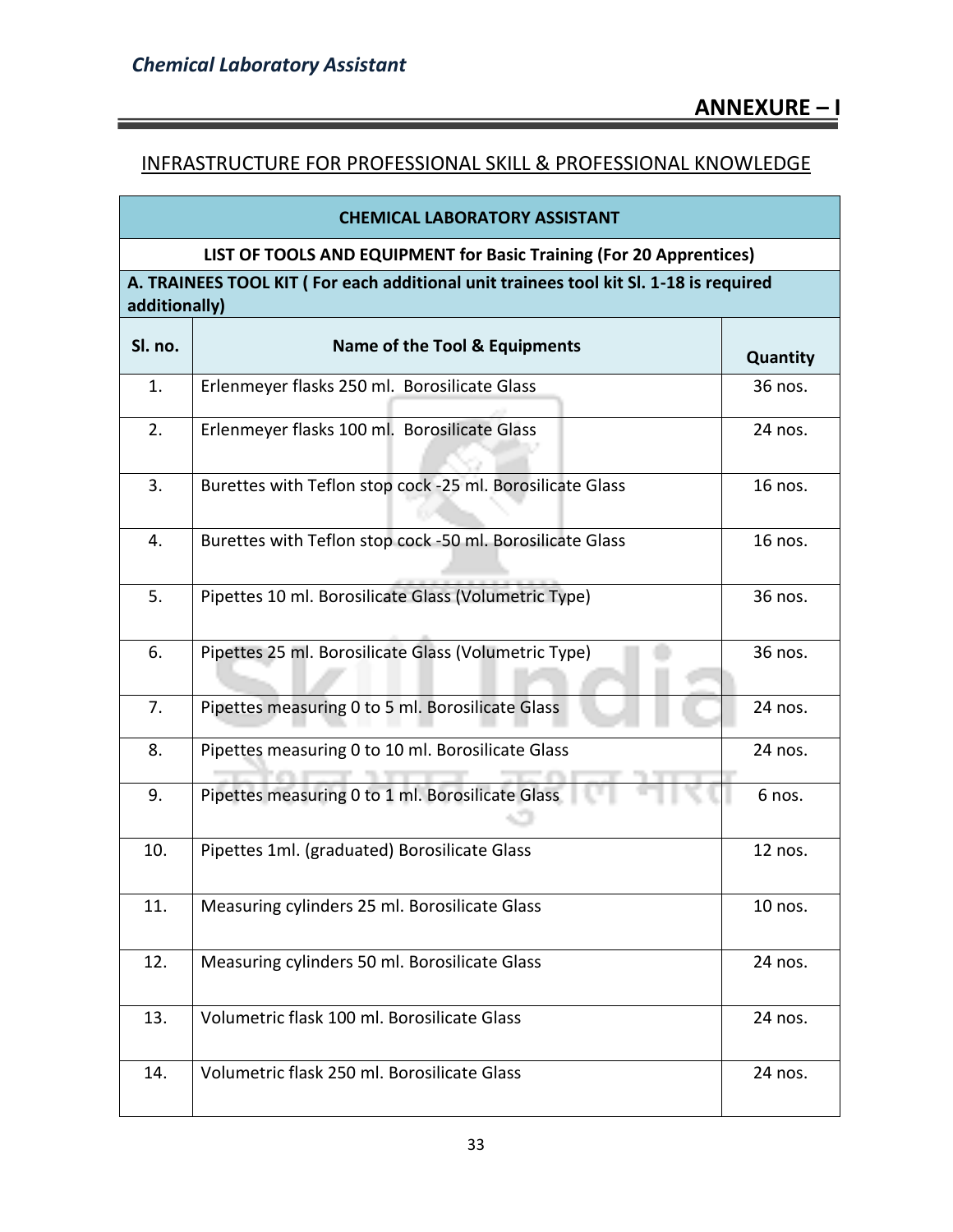| 15. | Volumetric flask 500 ml. Borosilicate Glass       | 24 nos. |
|-----|---------------------------------------------------|---------|
| 16. | Volumetric flask 1000 ml. Borosilicate Glass      | 12 nos. |
| 17. | Weighing bottles polyethylene or glass 50 ml.     | 24 nos. |
| 18. | Weighing bottles polyethylene or glass 100 ml.    | 12 nos. |
| 19. | Funnels with regular & long stem 7 cm. dia.       | 24 nos. |
| 20. | Funnels 4 cm. dia. Borosilicate Glass             | 24 nos. |
| 21. | Funnels Buchner different sizes 10 to 25 cm. dia. | 6 nos.  |
| 22. | Funnels separatory 250 ml. Borosilicate Glass     | 12 nos. |
| 23. | Beakers 100 ml. Borosilicate Glass                | 48 nos. |
| 24. | Beakers 250 ml. Borosilicate Glass                | 48 nos. |
| 25. | Beakers 400 ml.<br>Corning                        | 48 nos. |
| 26. | Beakers 600 ml. Borosilicate Glass                | 24 nos. |
| 27. | Watch glasses 5 cm.dia.                           | 24 nos. |
| 28. | Watch glasses 7.5 cm.dia.                         | 48 nos. |
| 29. | Dishes evaporating 7.5 cm. dia.                   | 24 nos. |
| 30. | Thermometers 0 to 110°C                           | 24 nos. |
| 31. | Thermometers 0 to 250°C                           | 12 nos. |
| 32. | Thermometers 0 to 350°C                           | 12 nos. |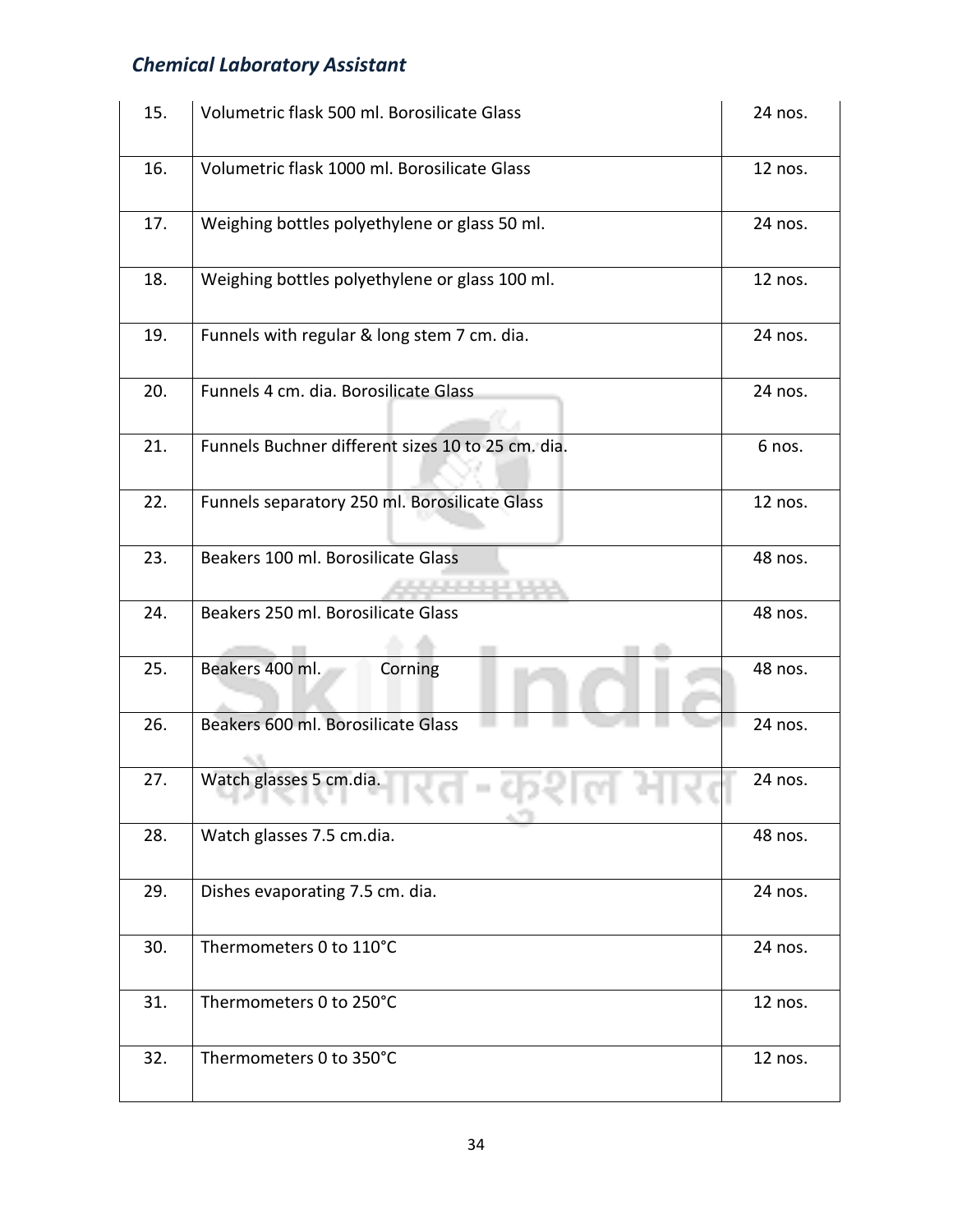| 33. | Thermometers for drying oven                                                                   | 3 nos.   |
|-----|------------------------------------------------------------------------------------------------|----------|
| 34. | Boiling flasks with round bottom 250ml.                                                        | 16 nos.  |
| 35. | Boiling flasks with round bottom 500ml. for each distilling flasks 50<br>ml., 100 ml., 250 ml. | 16 nos.  |
| 36. | Filtering flasks 250 ml.                                                                       | 24 nos.  |
| 37. | Filtering flasks 500 ml.                                                                       | 24 nos.  |
| 38. | Condensers Liebig 30 mm. long Borosilicate Glass                                               | 24 nos.  |
| 39. | Gas generator (Kips) 500 ml.                                                                   | 5 nos.   |
| 40. | Gas washing bottles (Dressler)                                                                 | 24 nos.  |
| 41. | Crucibles porcelain 5 cm, dia, height 4 cm indigenous                                          | 60 nos.  |
| 42. | Test tube (160 mm x 15 mm.)                                                                    | 500 nos. |
| 43. | Tubes for centrifuge                                                                           | 500 nos. |
| 44. | Bottles with droppers for indicator solutions & semi-micro<br>qualitative analysis 30 ml.      | 16 nos.  |
| 45. | Bottles for solids 50 ml. Borosilicate Glass                                                   | 24 nos.  |
| 46. | Bottles for solids 100 ml. Borosilicate Glass                                                  | 24 nos.  |
| 47. | Bottles for solutions 100 ml. Borosilicate Glass                                               | 24 nos.  |
| 48. | Bottles for solutions 250 ml. Borosilicate Glass                                               | 24 nos.  |
| 49. | Bottles for solutions 1000 ml. Borosilicate Glass                                              | 12 nos.  |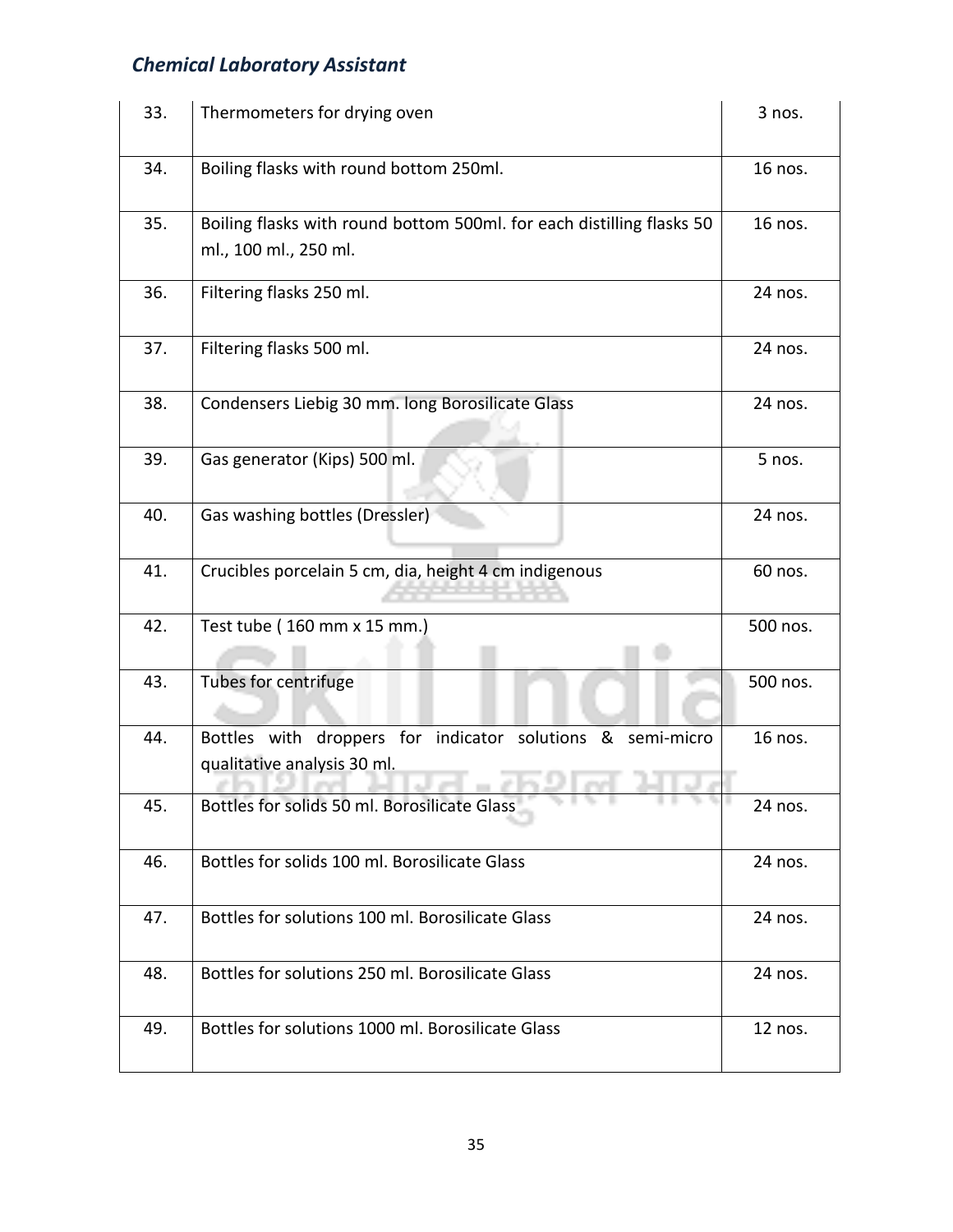| 50. | Bottles for solutions 2000 ml. Borosilicate Glass                             | 12 nos.          |
|-----|-------------------------------------------------------------------------------|------------------|
| 51. | LCD Multimedia projector                                                      | 1 no.            |
| 52. | Computer/Laptop (latest configuration) with licentiate operating<br>software. | 1 no.            |
| 53. | Printer (Printer, Scanner & Copier) with one extra cartridge                  | 1 no.            |
| 54  | Desiccators vacuum 150mm Diameter Borosilicate Glass                          | 4 no             |
| 55. | Tongs (forceps) nickel for crucibles & weights size 8 inches                  | 16 no            |
| 56. | Tongs long for crucibles (muffle furnace) size 15 inches                      | 4 no             |
| 57  | Spatulas nickel 8"                                                            | 16 no            |
| 58  | Test tube support for 10-12 test tubes                                        | 16 no            |
| 59  | Tripods                                                                       | 16 no            |
| 60  | Asbestos wire gauage                                                          | 36 no            |
| 61  | Test tube holders                                                             | 16 no            |
| 62  | Burette stand with clamp & clamp holders                                      | 20 <sub>no</sub> |
| 63  | Triangles clay                                                                | 36 no            |
| 64  | Glass rods                                                                    | 5 kg             |
| 65  | Petri Disc                                                                    | 6 no.            |
| 66  | Slide for Microscope                                                          | 20 no.           |
|     | <b>B: INSTRUMENTS &amp; GENERAL SHOP OUTFIT</b>                               |                  |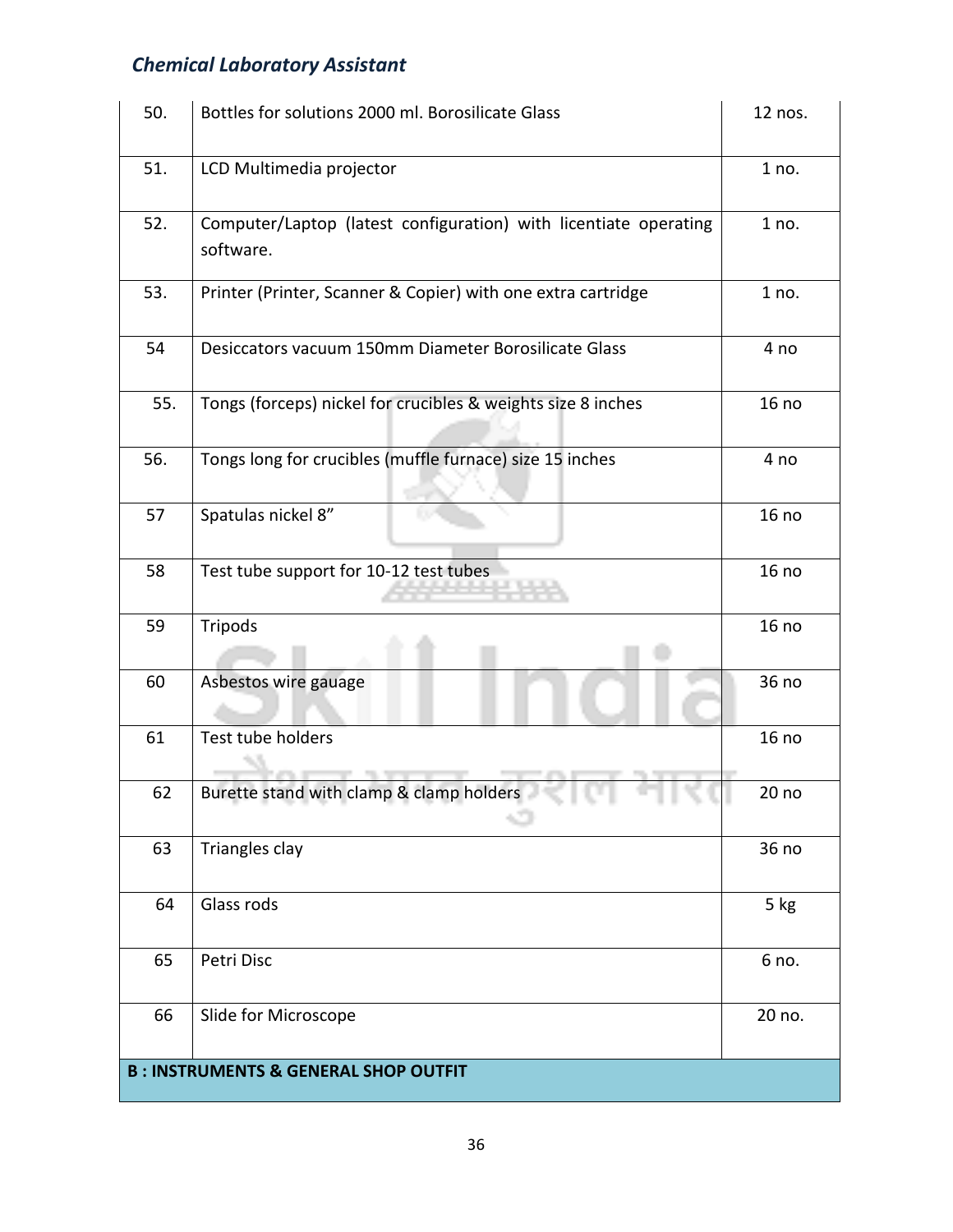| 67 | Digital balances of different makes 200 gram 0.001 mg                                                                                 |                            |
|----|---------------------------------------------------------------------------------------------------------------------------------------|----------------------------|
| 68 | Digital Balance capacity 1Kg, accuracy 1gram                                                                                          | 1 No                       |
| 69 | Various types of Viscometer (Redwood, Ostwald, Brooks field)                                                                          | Any Two                    |
| 70 | Shaker (Bottle, Flask etc.)                                                                                                           | 1 No                       |
| 71 | Mechanical board for testing triangle and parallelogram of forces<br>including all accessories.                                       | 2 Set                      |
| 72 | Instrument for determining 'g' (simple pendulum). with stand                                                                          | 2 Set                      |
| 73 | Thermometers<br>(a) 0 to 110 $^0$ C<br>(b) 0 to 250 $^{\circ}$ C<br>(c) 0 to 360 $^{\circ}$ C                                         | 12no<br>12no<br>12no       |
| 74 | Polarimeter Digital                                                                                                                   | 1 set                      |
| 75 | Digital refractometer                                                                                                                 | 1 no                       |
| 76 | Equipment to study Kirchoff's Law                                                                                                     | 1 set                      |
|    | Resistance Box (50 ohms, 100 ohms)                                                                                                    | 2 no                       |
| 77 |                                                                                                                                       | each                       |
| 78 | (a) Rheostat 25 Ohms<br>(b) Rheostat 100 Ohms                                                                                         | 1 no each                  |
| 79 | Ammeters with stands:<br>(a) $0$ to $1$ Amp (DC)<br>(b) 0 to 3 Amp (DC)                                                               | 2 sets<br>2 sets           |
| 80 | Voltmeter with stands:<br>(a) 0 to 1 Volt (DC)<br>(b) 0 to 5 Volt (DC)<br>. .<br><b>The Theory</b><br>No. 11<br>(c) 0 to 10 Volt (DC) | 2 sets<br>2 sets<br>2 sets |
| 81 | Mill voltmeter :<br>(a) $0$ to $5$ mV<br>(b) 0 to 500 mV                                                                              | 2 sets<br>2 sets           |
| 82 | Digital Multi meter                                                                                                                   | 1 no                       |
| 83 | DC Power supply 12 V, 2 A                                                                                                             | 2 <sub>no</sub>            |
| 84 | Water baths (6 places)(Electrically heated)                                                                                           | 1 no                       |
| 85 | Sand bath                                                                                                                             | 1 no                       |
| 86 | pH meter Digital                                                                                                                      | 1 no                       |
| 87 | Auto titrator                                                                                                                         | 1 no                       |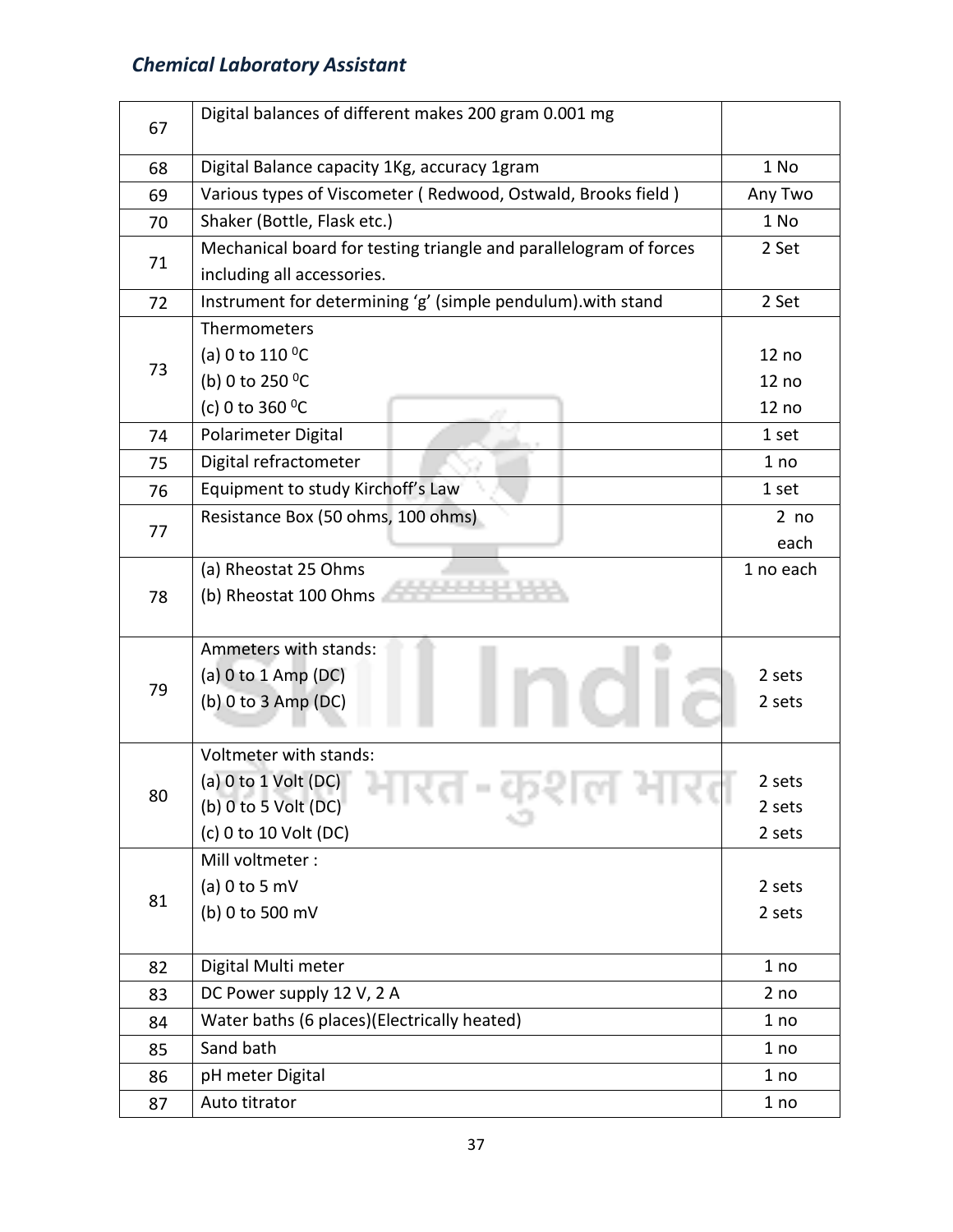| 88  | Conductivity meter                                       | 1 no                                                                                 |                 |
|-----|----------------------------------------------------------|--------------------------------------------------------------------------------------|-----------------|
| 89  | Magnetic stirrers (with heating plate) 2 liters capacity | 2 <sub>no</sub>                                                                      |                 |
| 90  | Mortar, 100mm, porcelain with pestle                     | 2 <sub>no</sub>                                                                      |                 |
| 91  | Heating plates (Electrical) 1000 watt                    |                                                                                      | 2 <sub>no</sub> |
| 92  | Melting point apparatus                                  |                                                                                      | 1 no            |
| 93  | Apparatus for determination of flash point               |                                                                                      | 1 no            |
| 94  | <b>Bunsen's burners</b>                                  |                                                                                      | 16 no           |
| 95  |                                                          | Steam generator (copper) for steam distillation 2 liter capacity                     | 4 no            |
| 96  | Distilled water plant 4 liter /Hr                        |                                                                                      | 1 no            |
| 97  | <b>TDS Meter digital</b>                                 |                                                                                      | $\mathbf{1}$    |
| 98  | Heating Mental 1,2 & 5 liter                             |                                                                                      | 1 set           |
| 99  | <b>COD Apparatus</b>                                     |                                                                                      | $\mathbf{1}$    |
| 100 | <b>BOD Apparatus</b>                                     |                                                                                      | $\mathbf{1}$    |
| 101 | Incubator                                                | $\mathbf{1}$                                                                         |                 |
| 102 | Microscope                                               | $\mathbf{1}$                                                                         |                 |
| 103 | Electro chemical equivalent                              |                                                                                      | $\mathbf{1}$    |
|     |                                                          | Note: All electrical equipment should be provided with extra 20 meter wire switches, |                 |
|     | terminals for connection.                                |                                                                                      |                 |
|     | <b>C: GENERAL MACHINERY INSTALLATIONS</b>                |                                                                                      |                 |
| 104 | Vacuum Pump With Trolley                                 |                                                                                      | 1 no            |
| 105 | Electric Drying oven (200 °C)                            |                                                                                      | 1 no            |
| 106 | Furnaces (Muffle oven)(1100 °C)                          |                                                                                      | 1 no            |
| 107 | Fire Extinguisher                                        |                                                                                      | 1 no            |
| 108 | Laboratory Centrifuge (Analytical)                       | <b>CONTRACTOR</b><br>- 23                                                            | 1 no            |

**Note:** In case of basic training setup by the industry the tools, equipment and machinery available in the industry may also be used for imparting basic training.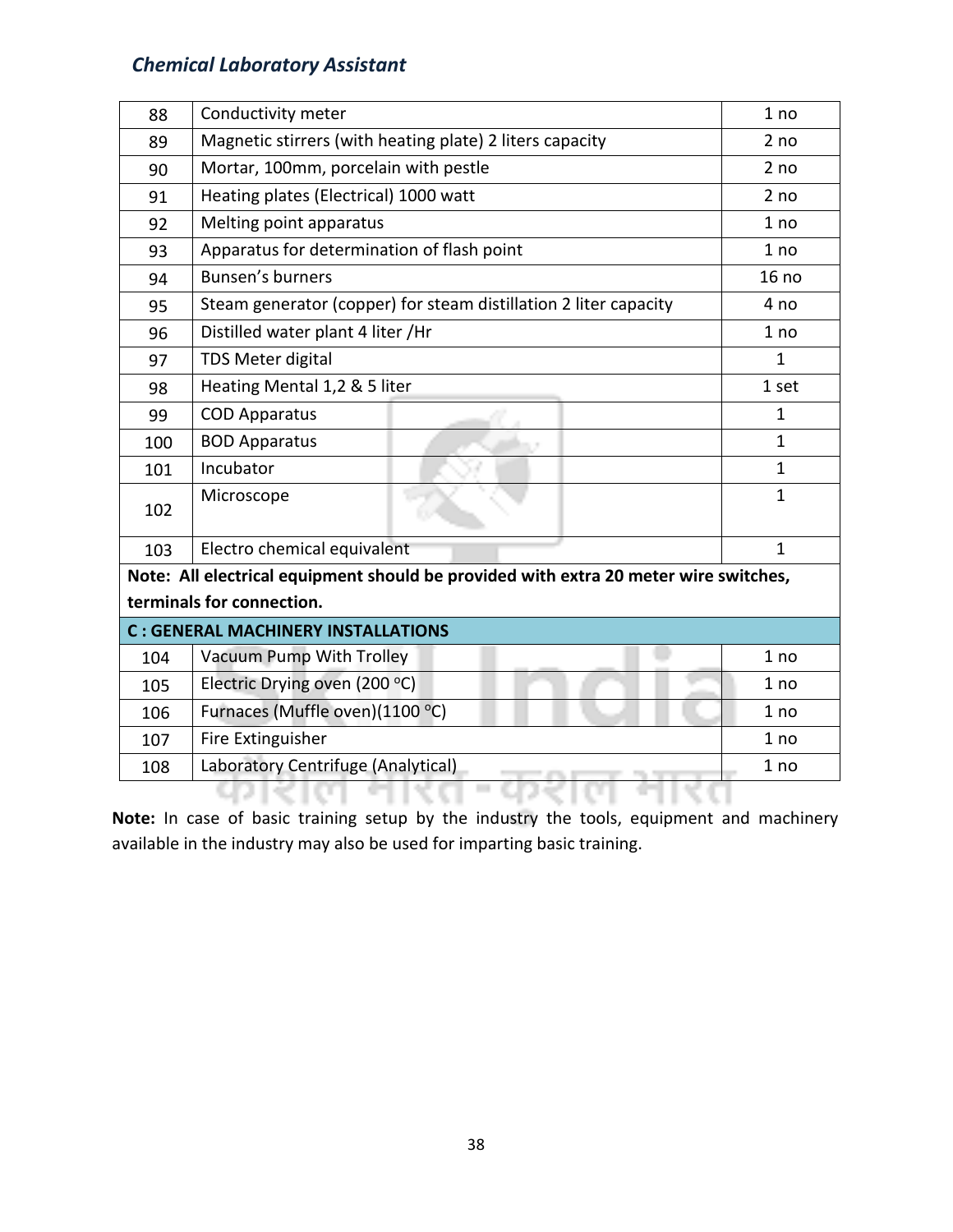#### INFRASTRUCTURE FOR WORKSHOP CALCULATION & SCIENCE AND ENGINEERING DRAWING

#### **TRADE: CHEMICAL LABORATORY ASSISTANT**

#### **LIST OF TOOLS& EQUIPMENTS FOR -20APPRENTICES**

**1) Space Norms** : 45 Sq. m.(For Engineering Drawing)

#### **2) Infrastructure:**

|                | <b>A: TRAINEES TOOL KIT:-</b>               |                      |                |
|----------------|---------------------------------------------|----------------------|----------------|
| SI.<br>No.     | Name of the items                           | <b>Specification</b> | Quantity       |
| 1.             | Draughtsman drawing instrument box          |                      | $20+1$ set     |
| 2.             | Set square celluloid 45° (250 X 1.5 mm)     |                      | $20+1$ set     |
| 3.             | Set square celluloid 30°-60° (250 X 1.5 mm) |                      | $20+1$ set     |
| 4.             | Mini drafter                                |                      | $20+1$ set     |
| 5.             | Drawing board (700mm x500 mm) IS: 1444      |                      | $20+1$ set     |
|                | <b>B: Furniture Required</b>                |                      |                |
| SI.<br>No.     | Name of the items                           | <b>Specification</b> | Quantity       |
| $\mathbf{1}$   | <b>Drawing Board</b>                        |                      | 20             |
| $\overline{2}$ | Models: Solid & cut section                 |                      | as<br>required |
| 3              |                                             |                      |                |
|                | <b>Drawing Table for trainees</b>           |                      | as<br>required |
| 4              | Stool for trainees                          |                      | as             |
| 5              | Cupboard (big)                              |                      | required<br>01 |
| 6              | White Board (size: 8ft. x 4ft.)             |                      | 01             |
| $\overline{7}$ | <b>Trainer's Table</b>                      |                      | 01             |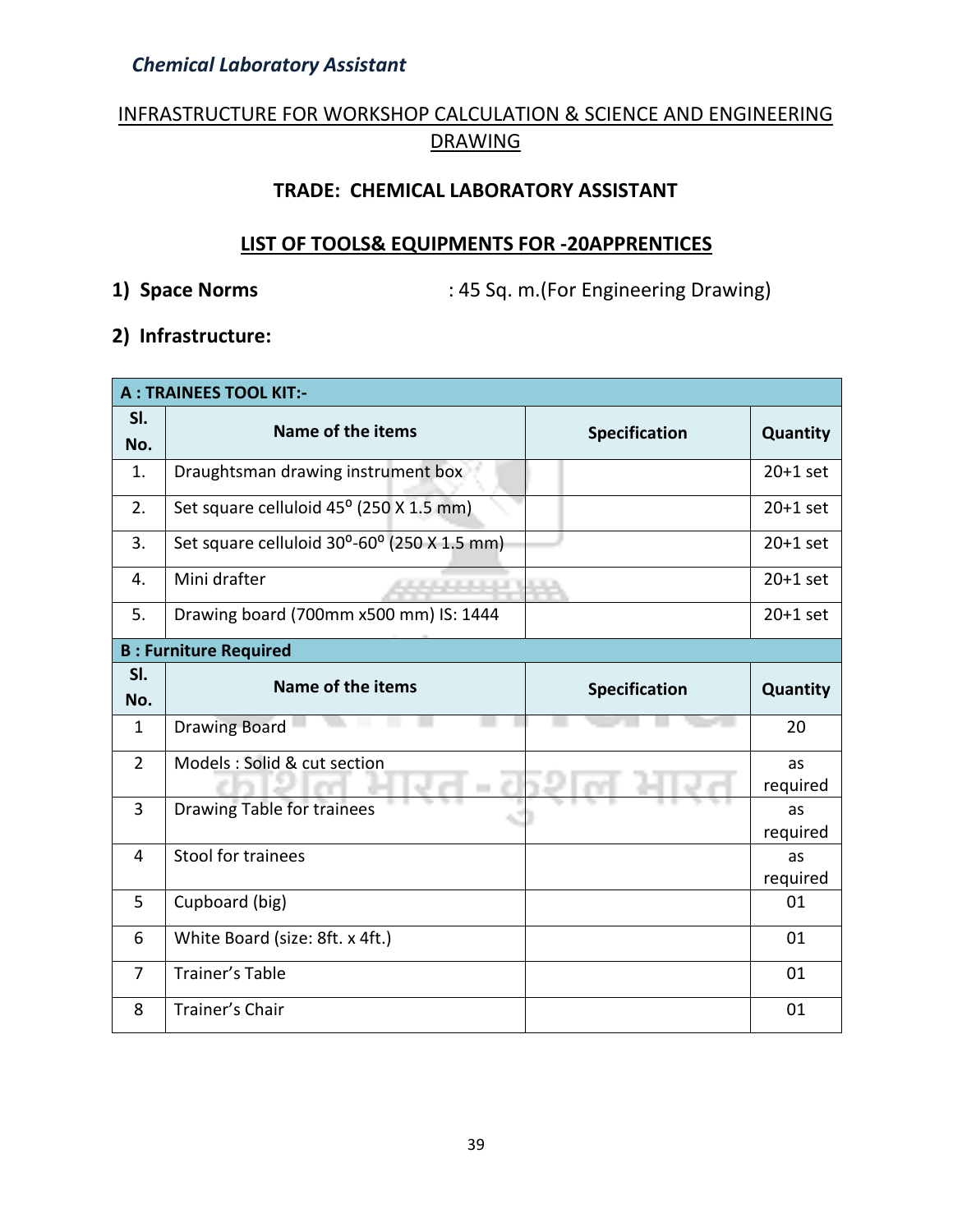| <b>TOOLS &amp; EQUIPMENTS FOR EMPLOYABILITY SKILLS</b> |                                                                                                                                                          |         |  |  |  |  |  |  |  |
|--------------------------------------------------------|----------------------------------------------------------------------------------------------------------------------------------------------------------|---------|--|--|--|--|--|--|--|
| SI.<br>No.                                             | <b>Name of the Equipment</b>                                                                                                                             |         |  |  |  |  |  |  |  |
| 1.                                                     | Computer (PC) with latest configurations and Internet connection with<br>standard operating system and standard word processor and<br>worksheet software | 10 Nos. |  |  |  |  |  |  |  |
| 2.                                                     | <b>UPS - 500VA</b>                                                                                                                                       |         |  |  |  |  |  |  |  |
| 3.                                                     | Scanner cum Printer                                                                                                                                      | 1 No.   |  |  |  |  |  |  |  |
| 4.                                                     | <b>Computer Tables</b>                                                                                                                                   | 10 Nos. |  |  |  |  |  |  |  |
| 5.                                                     | <b>Computer Chairs</b>                                                                                                                                   | 20 Nos. |  |  |  |  |  |  |  |
| 6.                                                     | <b>LCD Projector</b>                                                                                                                                     | 1 No.   |  |  |  |  |  |  |  |
| 7.                                                     | White Board 1200mm x 900mm                                                                                                                               | 1 No.   |  |  |  |  |  |  |  |
|                                                        | Note: - Above Tools & Equipments not required, if Computer LAB is available in the institute.                                                            |         |  |  |  |  |  |  |  |

# Skill India कौशल भारत-कुशल भारत

66666667668